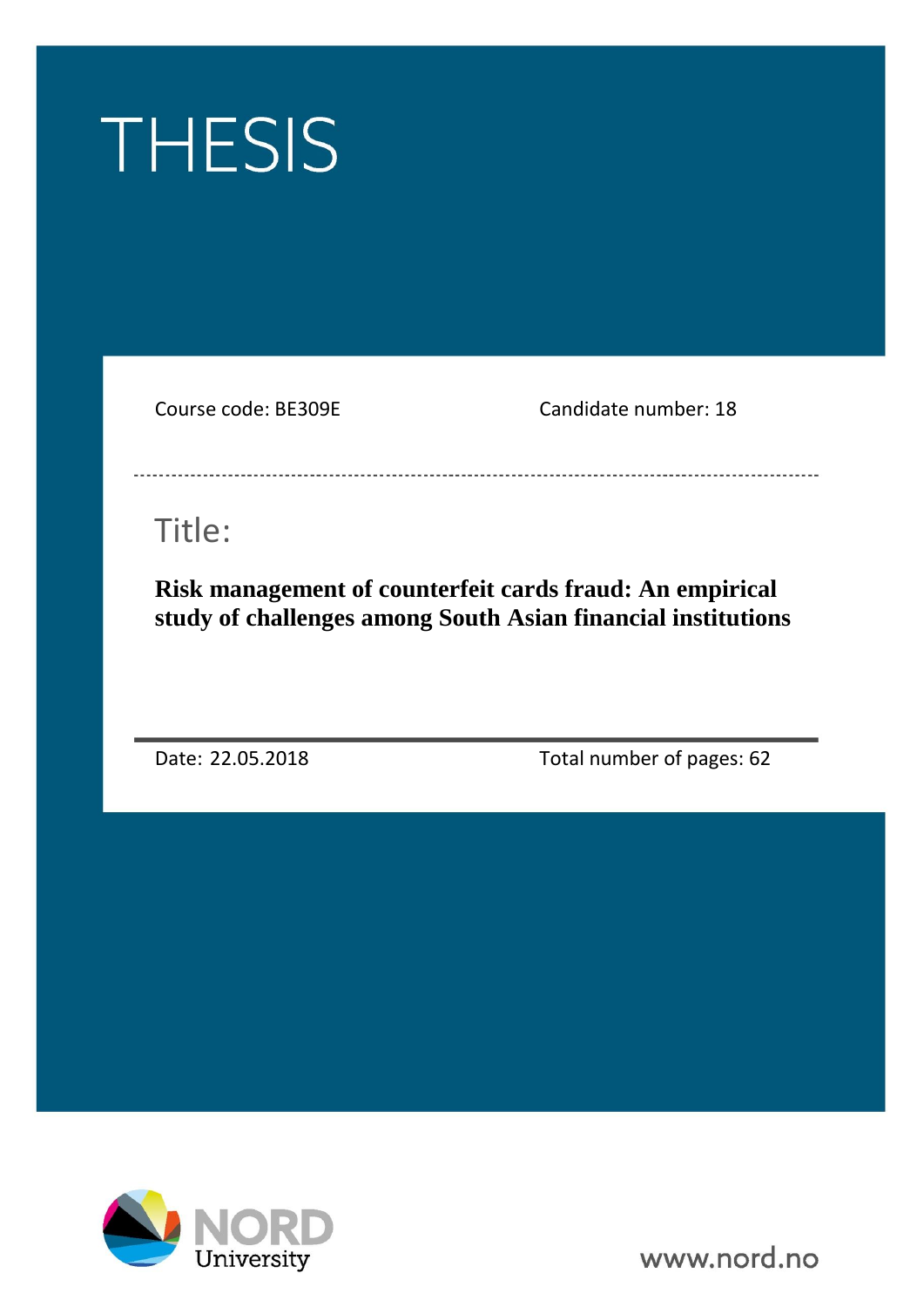## **Risk management of counterfeit cards fraud: An empirical study of challenges among South Asian financial institutions**

### **ABSTRACT**

This thesis presents and discusses how does risk management handle challenges related to counterfeit cards fraud in a South Asian context. Based on our empirical findings, we show that there are heterogenous challenges related to counterfeit cards fraud which financial institutions face and handled through effective risk management. The major part of research today focuses on challenges to any business and our research contributes to identify 'three-levels of challenges' related to counterfeit cards fraud. The findings of the research shows handling of different levels of challenges on one hand and their handling through risk management on the other. We discuss the importance of macro-level challenges which call attention to be addressed by autonomous national and international bodies.

**Keywords:** Risk management; challenges, counterfeit cards, fraud handling, financial institutions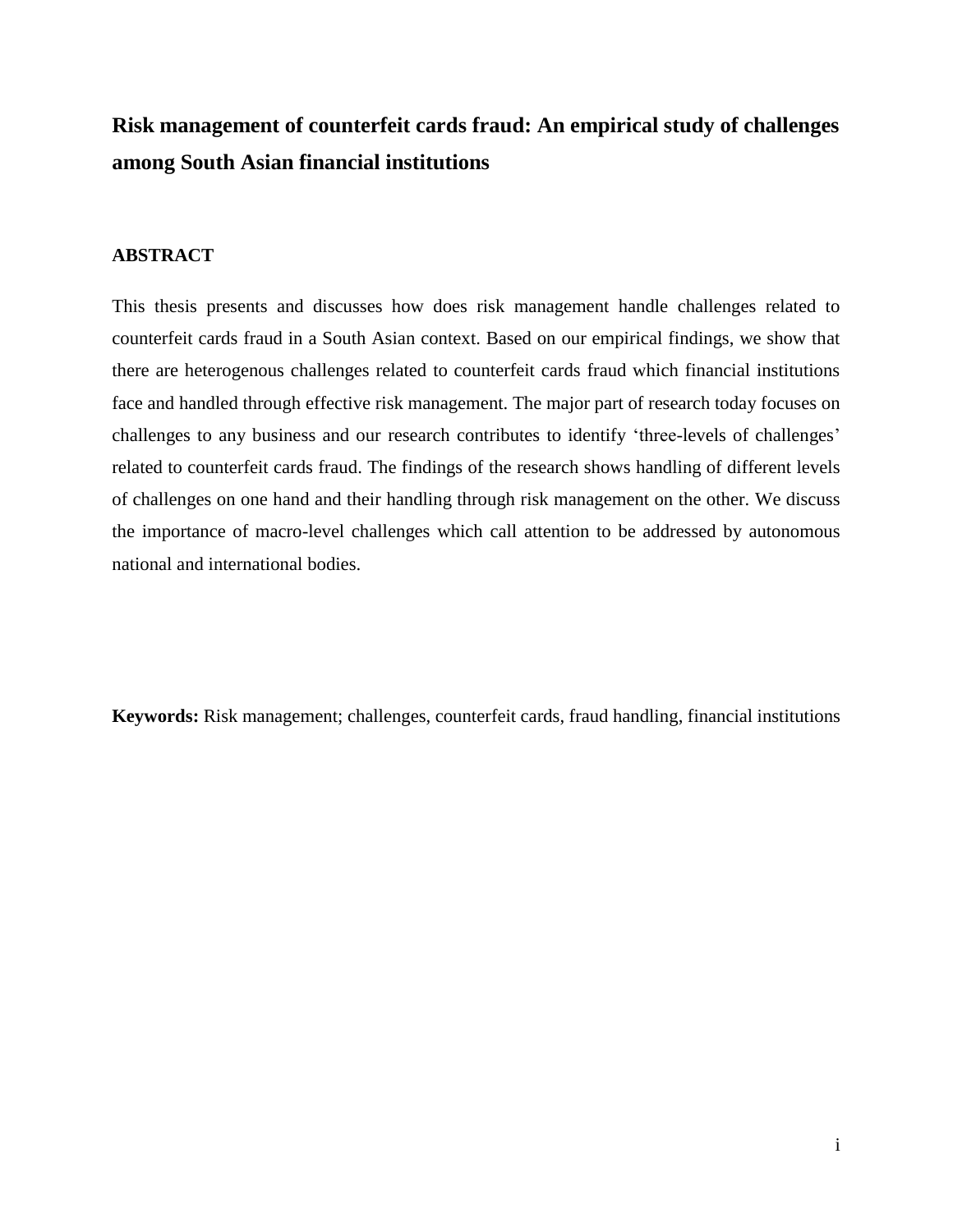## **Table of Contents**

| $\mathbf{1}$   |                                                           |    |  |
|----------------|-----------------------------------------------------------|----|--|
|                |                                                           |    |  |
|                |                                                           |    |  |
|                |                                                           |    |  |
|                |                                                           |    |  |
| $\overline{2}$ |                                                           |    |  |
|                |                                                           |    |  |
|                |                                                           |    |  |
|                |                                                           |    |  |
|                |                                                           |    |  |
|                |                                                           |    |  |
|                | 2.3.3 Enterprise Risk Management (ERM) and Basel Accord13 |    |  |
|                |                                                           |    |  |
|                |                                                           |    |  |
|                | 2.4.2 Europay MasterCard and Visa (EMV) technology 17     |    |  |
|                |                                                           |    |  |
| 3              |                                                           |    |  |
|                |                                                           |    |  |
|                |                                                           |    |  |
|                |                                                           |    |  |
|                |                                                           |    |  |
|                |                                                           |    |  |
|                |                                                           |    |  |
| 4              |                                                           |    |  |
| 5              |                                                           |    |  |
| 6              |                                                           |    |  |
| 7              |                                                           |    |  |
| 8              |                                                           |    |  |
|                | 8.1 Interview guide                                       | 58 |  |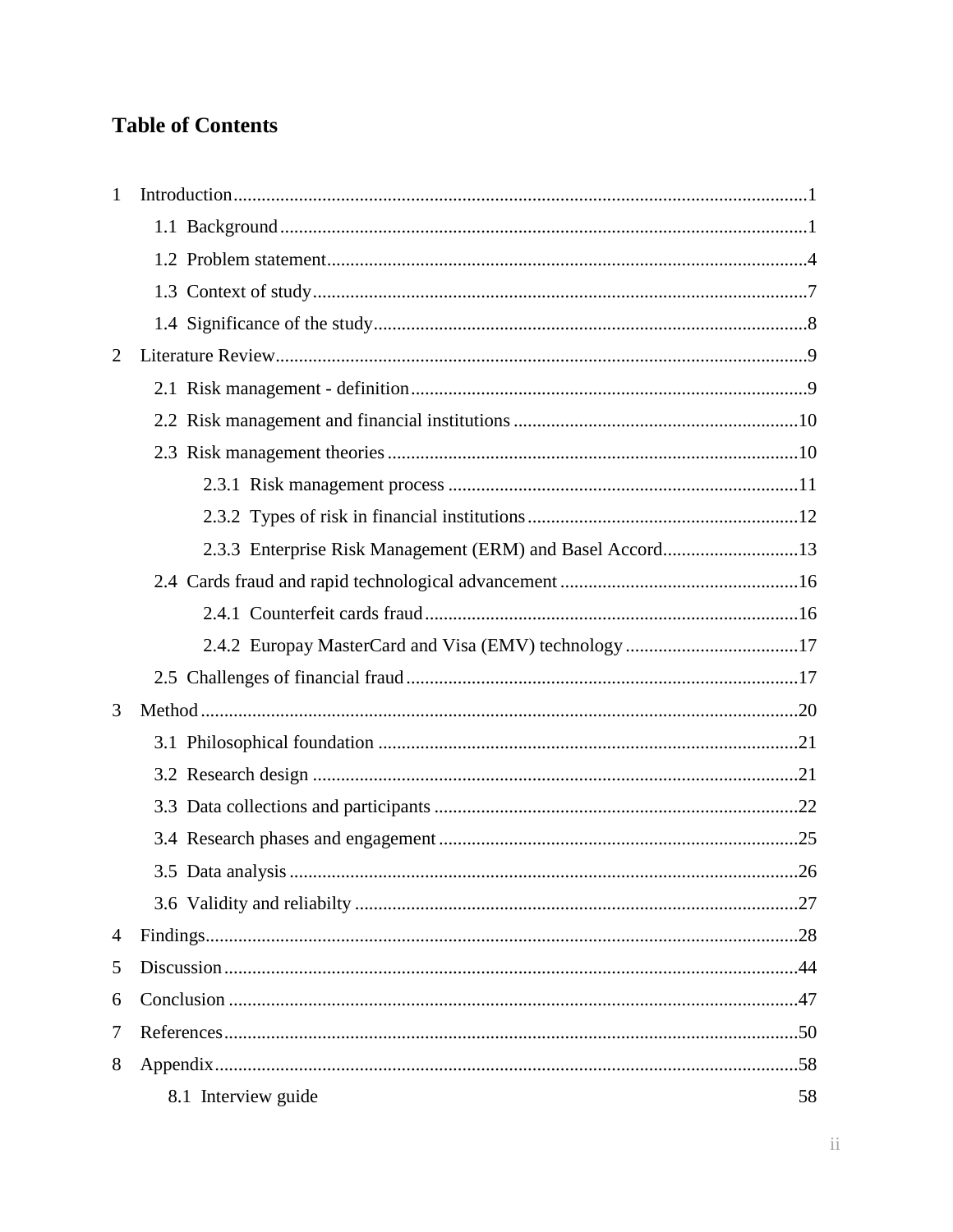### **1 INTRODUCTION**

#### *1.1 Background and actualization*

The overall objective of this thesis is to advance knowledge about internal risk management processes, and alternative fraud detection techniques implemented by the financial institutions, more specifically banks, to handle counterfeit cards fraud. Credit and debit cards are issued by the banks under the license of Cards associations, i.e. Visa Inc. and MasterCard Inc. Regulators and third-party solution providers try to mitigate fraudulent activities from the cards business with the help of new technology which is considered less-effective according to the significant losses reported so far. Banks need to develop alternative fraud detection techniques at their own to deal with significant risk. The first aim of this thesis is to make an effort towards theory development within the area of risk management, secondly, the contribution may help risk managers of the other financial institutions to have an insight about effective risk management tools, and techniques developed by the banks who succeed to mitigate counterfeit fraud losses in cards business.

 Managing risk is one of the primary objectives of firms operating internationally (Ghoshal, 1987). Nonetheless, investing in international markets takes on additional risk, as well as provides tremendous opportunities to the investors as compare to when they invest in local markets. Advanced technology, communication and transportation push forward the investors to explore opportunities of international business. McNeil, Frey, and Embrechts (2015) suggest that in banking, the best-known type of risk is probably market risk and risk management is a discipline of living with the opportunities which are covered with adverse effects of uncertainties.

 Credit institutions including banks operate both in local and international markets. A bank is a financial institution that accepts deposits and lends money into the markets. Nonetheless, banking has dramatically changed over the last forty years and technological advancement as well as market needs have revolutionized traditional banking into electronic banking, phone banking, debit and credit cards have replaced use of cash payments, and ATMs have substituted cash withdrawals from the bank counters (Williams, 2010, p.8). Today, banks are playing vital role in capital accumulation and economic growth of a country. Schumpeter (1912) emphasized a century ago on critical importance of the banking system for a dynamic economic growth through innovation and funding productive investments. Levine and Zervos (1998) argue that banking development is strongly and positively correlated with future rates of economic growth, productivity growth, and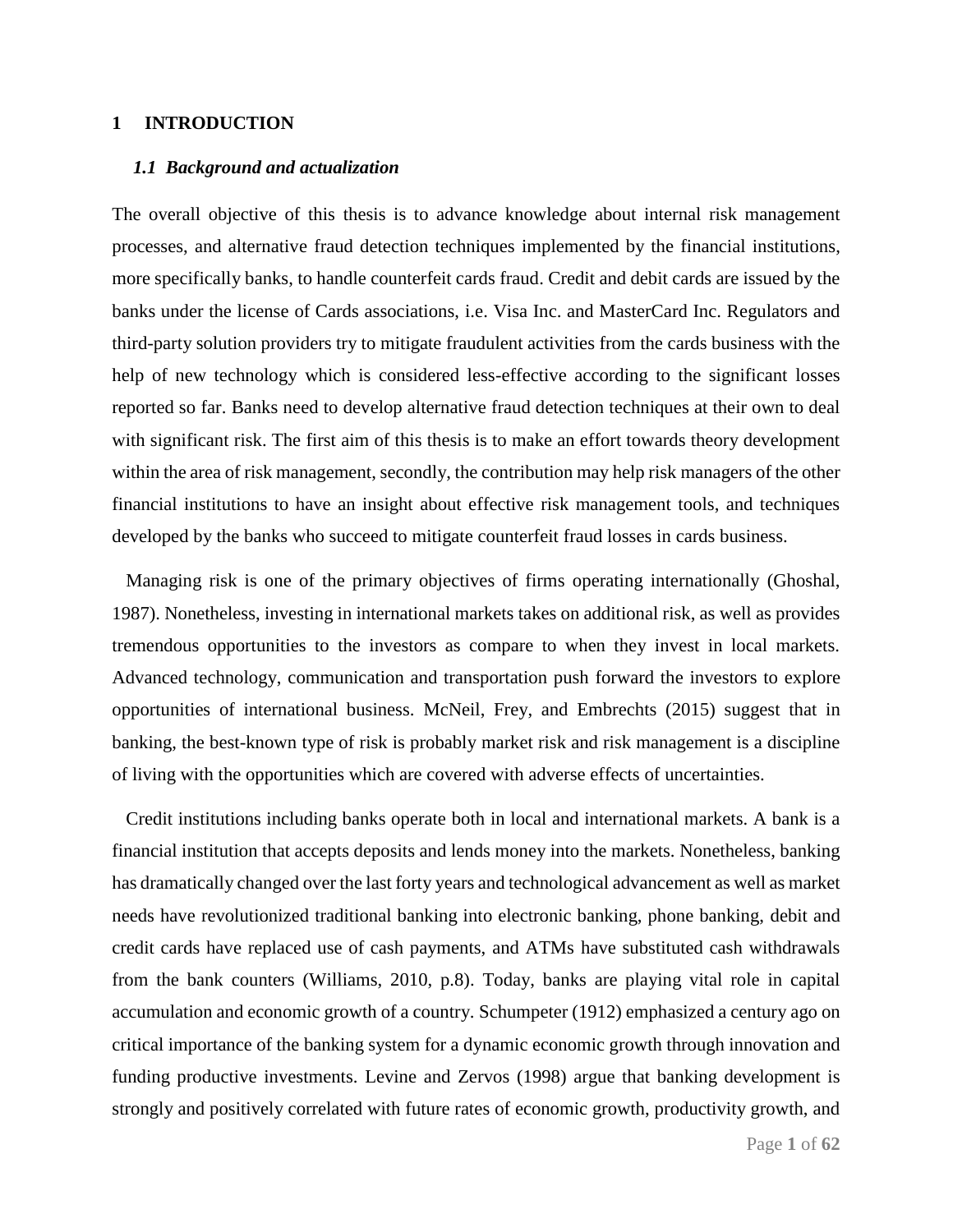capital accumulation in a market. However, this technological change and excessive use of paperless money adds massive risk to the credit institutions, its returns, and ultimately effects on economic growth. Banks can convert investments into high returns, and accelerate economic growth by mitigating risk (Bencivenga & Smith, 1991).

 Plastic money, debit and credit cards, is the essence and a leading character of globalization. As a form of payment, these have symbolized the transactions effortless and make instant flow of money possible around the world (Rona-Tas & Guseva, 2014). E-commerce is playing an important role today in increase of revenue and growth of the businesses in local and international markets. Whether it is a grocery store or travelling abroad, almost everyone uses a debit or credit card for payment in developed countries (Freeman, 2001; Hayashi, 2006), now the trend has also shifted towards the developing countries and cashless environment is taking away the traditional currency notes out of the scope. Recent statistic shows that a total of 19.24 billion cards are circulated globally (Statista, 2016) and global non-cash payments volume has exceeded to 726.1 billion for 2014-15 with a growth exceeding 11% (WorldPayments, 2015). Most importantly, the risk factor cannot be neglected in such a huge non-cash payments volume particularly transactions made through debit and credit cards which involve greater risk.

 Banks and financial institutions that issue and accept credit, debit, gift or fleet cards, have responsibility to identify, evaluate, and to mitigate risk and fraudulent activities. All payments of debit and credit card transactions are electronically transferred among member banks through Visa Inc. and MasterCard Inc. which are the global technology corporations and payment solution providers incorporated in United States. Banks are licensed by these payment solution providers to run cards business in the industry, so banks are not only regulated by the Central Bank of a country but are also monitored by Visa Inc. and MasterCard Inc. as a cards issuer and merchant acquiring bank.

 Internationalization of credit and debit cards business opens new doors for the banks. A thorough insight and knowledge of cross-border markets can give banks higher returns on investments and competitive positioning in international markets like American Express (AMEX) cards (Finel-Honigman, 2015). In this fast-growing banking network, many banks internationalize their business to achieve their organizational goals. Johanson and Vahlne (1977) define internationalization as a process which is associated with acquisition, integration and utilization of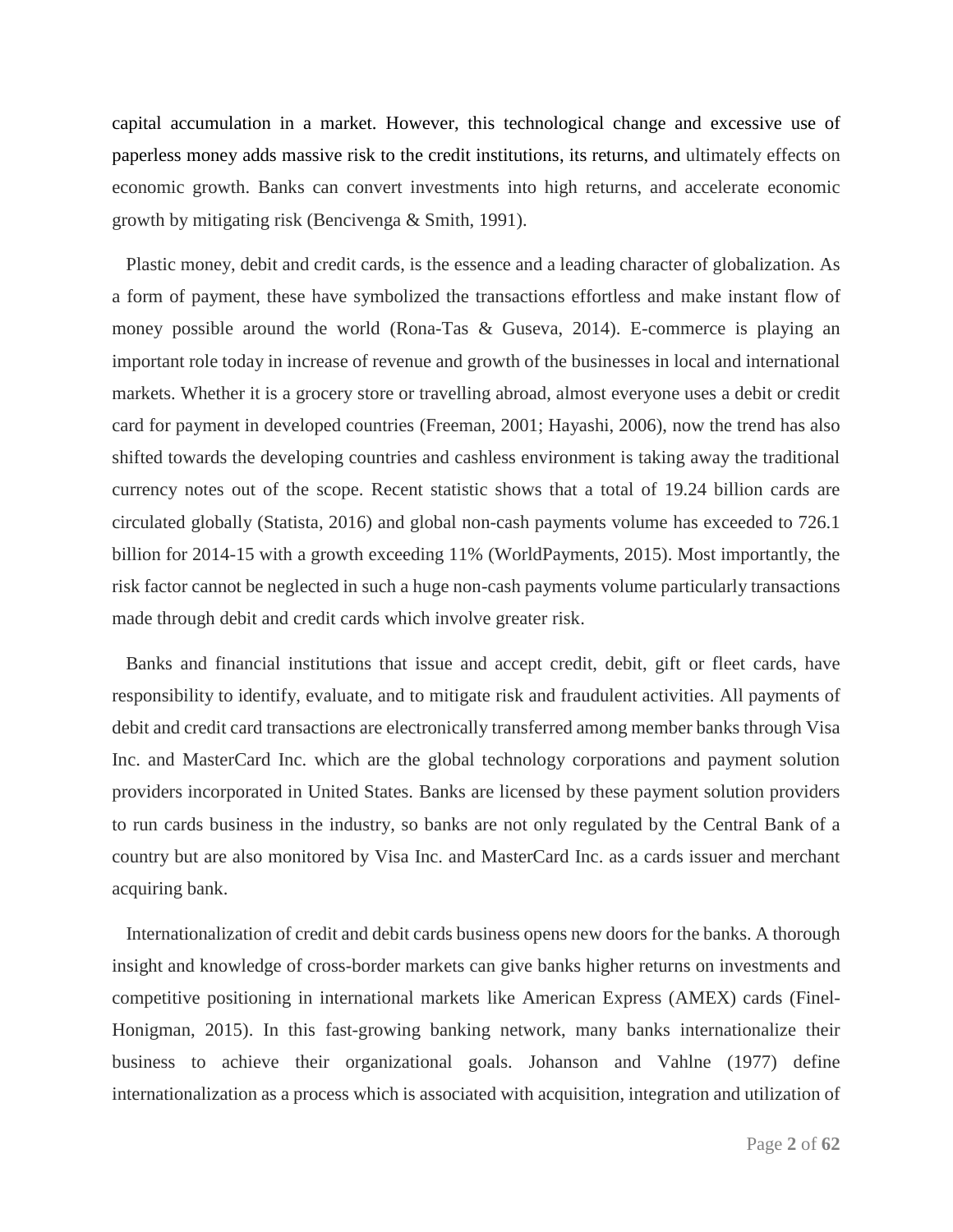knowledge in international markets, and Luostarinen (1979) argues that internationalization always results in a massive growth. Nevertheless, the extended opportunities are bundled with associated risks and cards business is an unsecured lending by type (Epstein, 2008 p.55).

 As per MasterCard Inc., credit and debit cards fraud can be classified into two major groups, first is "Card-Present Fraud" and second is "Card Not-Present Fraud" environment. The first category mainly includes, lost and stolen cards, counterfeit cards, account takeover, and never received or fraudulent applications. However, second category is comprised of email order/telephone order (MO/TO) and e-commerce related fraud transactions (MasterCard, 2014). This thesis will focus on "Counterfeit" cards fraud from category one as it gives gigantic losses to the banks. A counterfeit card is defined as a cloned, fake or bogus card which is impersonalized by a fraudster through illegal means and without authorization of the genuine cardholder (Domil, Pavel, Imbrescu, & Pavel, 2012). Counterfeiting of cards will be explained further in chapter 2 of this thesis.

 Since rapid technological advancement has changed the consumer needs and shopping behavior over a few decades (Buhalis & Law, 2008), however, banks are also facing substantial financial losses in cards business around the world markets. Report shows that global losses of cards fraud have crossed \$24.71 billion till end of 2016 and is projected to increase up to \$32.82 billion till 2020 (NilsonReport, 2016).

 Although, there are several theories and different approaches of risk management as an effective and fundamental process to operate any business (Banks & Dunn, 2004; Hopkin, 2017), however, this might be a big challenge for the banks operating locally and internationally to evaluate risk and to mitigate fraud on such a huge volume of daily card level transactions when the card loss figures are extremely high on one hand, and regulatory threats on the other.

 The next sections of this chapter will focus on risk management importance for a business including banks along with current research gaps in the literature related to technological insecurities to the cards business, and lack of any specific prevention models and techniques to manage risk of counterfeit cards fraud. In addition, the purposed contribution from this thesis towards the current literature will be discussed.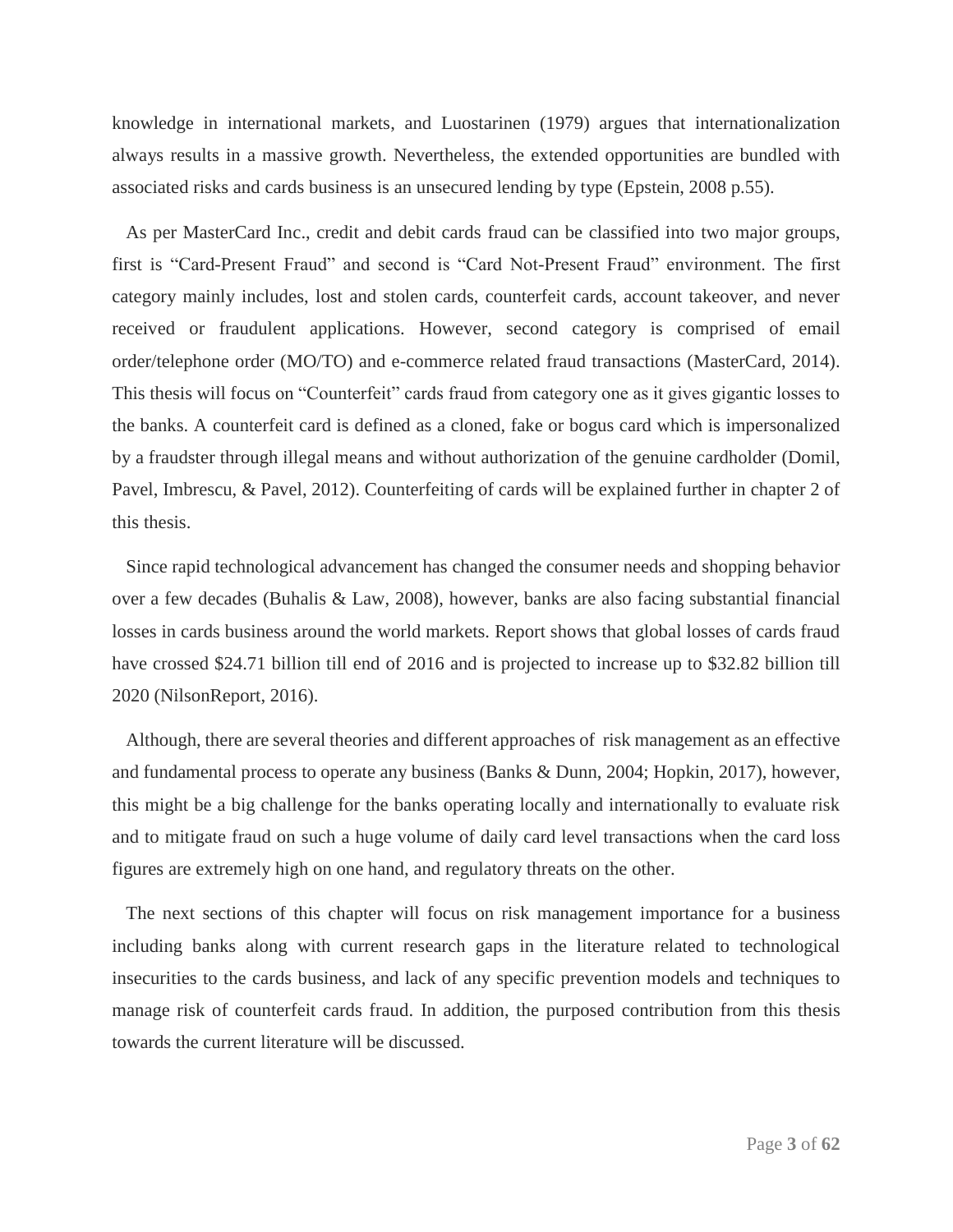### *1.2 Problem statement*

There are many researches so far in the field of risk management which stress that risk management is a core function to manage the organizations efficiently, particularly those which operate in different continents, in different social, political and legal conditions, so the organizations have to develop specific tools to mitigate risk for survival and growth in international markets (Kot & Dragon, 2015). Moreover, Froot and Stein (1998) argue that banks must hedge the risks involved in business to offload any potential threats.

 Study of existing literature shows that various approaches and set of definitions exist related to risk management, its techniques and different models. The focus of many debates has been importance of corporate risk management in international markets. For example, Kot and Dragon (2015) present models of business risk management in international energy companies and argue that Enterprise Risk Management (ERM) is a key system used by the businesses to manage risk in international volatile financial markets. Hou (2013) outlines forms of significant risks in international markets and argues that investment in international markets takes on additional risk as well as opportunities. However, both studies emphasize only on risk management importance and present different risk models which are not applicable in banks for cards business.

 Financial institutions are studied from different perspectives in current literature, however, there are only few researches that emphasize on risk management in cards business. Nevertheless, these studies are either about risk management of credit cards with respect to delinquency where borrowers do not pay back their card loans to the issuing banks or the study is regarding credit card risk management models, card fraud types or development of risk management tools. The previous studies suggest that neural network based systems and supervised learning algorithms may help banks to reduce lost or stolen credit and debit cards loss (Ghosh & Reilly, 1994; Shen, Tong, & Deng, 2007), while other researchers suggest that financial institutions can reduce such losses with implementation of modified fisher discriminant analysis (Mahmoudi & Duman, 2015). However, it is worthwhile to mention here that these studies emphasize only on lost or stolen cards risk management and ignore counterfeit cards risk management which is worthwhile and primary focus of study in this thesis.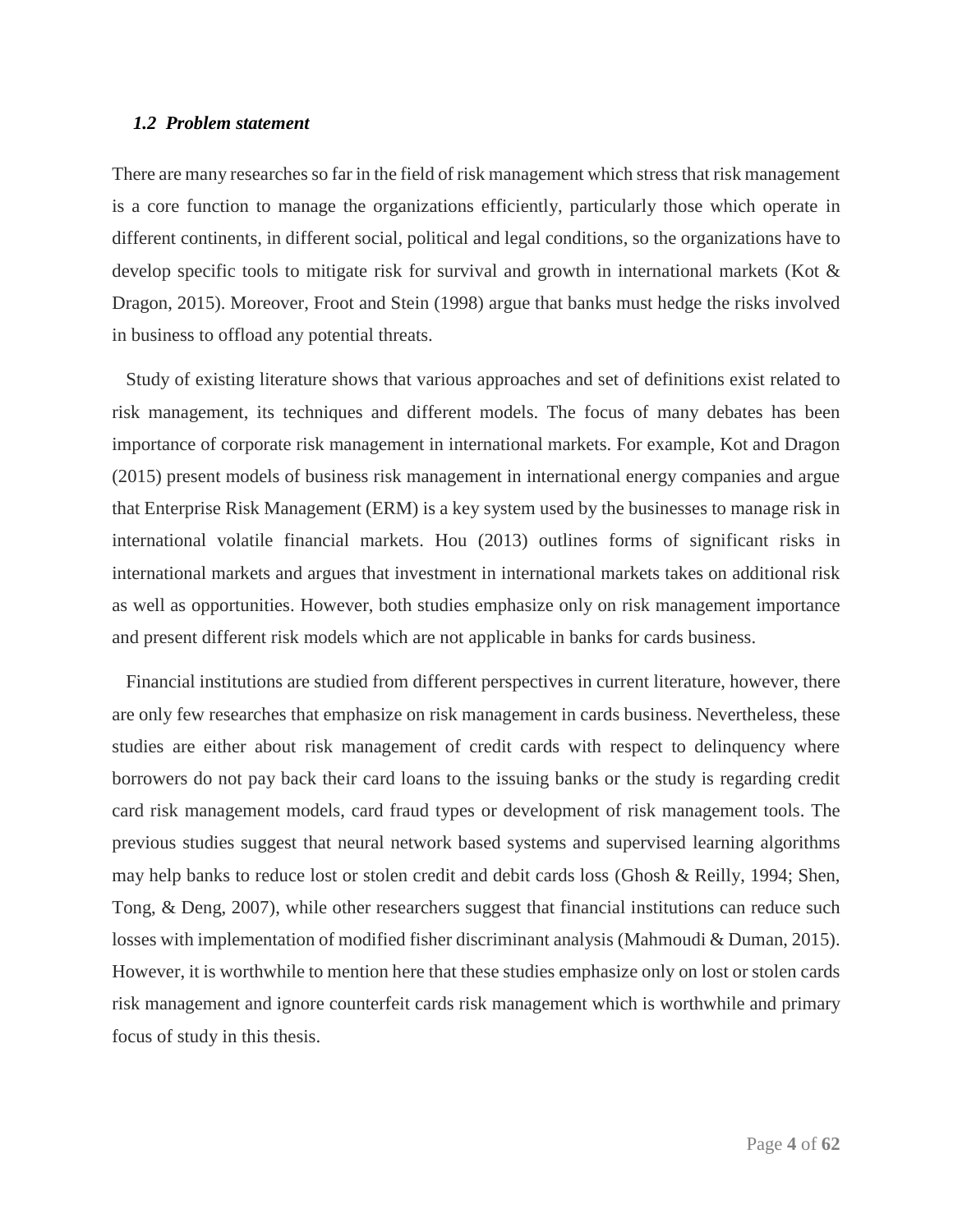Similarly, some researchers conclude their study suggesting the different proactive measures to reduce card fraud losses by checking the card presenter's identification at point of sale (POS) before transacting the card (Downing Jr, Howard, Goodwin, & Geller, 2016). While another study reveals a manual review of cardholder's spending behavior from previous account level transactions history at bank level to minimize lost or stolen cards losses (Kültür & Çağlayan, 2017). However, these recent studies also lack any discussion about handling of counterfeit cards fraud.

 Butaru et al. (2016) had origin of their study about risk management practices of six major banks in United States. The aim of their research was to identify common drivers of risk management based on which banks try to reduce credit cards delinquency that is one of the major concern for banks after 2007-2009 financial crisis. They stress that there is an imperative need of further research in other aspects of risk management in cards business.

 Lăcrămioara and Mihai (2011) emphasize on credit card fraud types in their study and argue that new counterfeiting methods will emerge in near future which require further research and global attention to safeguard financial institutions from potential losses in international markets.

 Meanwhile, theories developed so far in the field of risk management and banking explain risk management fundamentals, risk models, risk types according to different nature of businesses, and risk management processes. Similarly, technological theories provide an insight only about the technological developments like Europay MasterCard and Visa (EMV) micro-chip technology and its integration with credit and debit cards (Bhargav, 2014, p.12-14; Weber, 2016), however, existing knowledge neither provides any valid reasons about how this technology is still unable to stop counterfeit cards activity nor discusses any effective measures for the banks to avoid financial losses. Thus, existing knowledge lacks both, the shortcomings of new technology and prevention techniques or possible measures for the financial institutions.

 Rapid growth in technological sector has introduced serious threats to the banks involved in cards business. Potential losses from the counterfeited cards have compelled banks to find any possible solutions to mitigate high risk because cards associations, Visa Inc. and MasterCard Inc., have shifted now the liability of counterfeit fraud loss on the cards issuing banks and to the merchant member banks who have not adopted the chip technology yet (VisaInc., 2016a). However, Gray and Ladig (2015) argue that this process involves extreme cost for banks around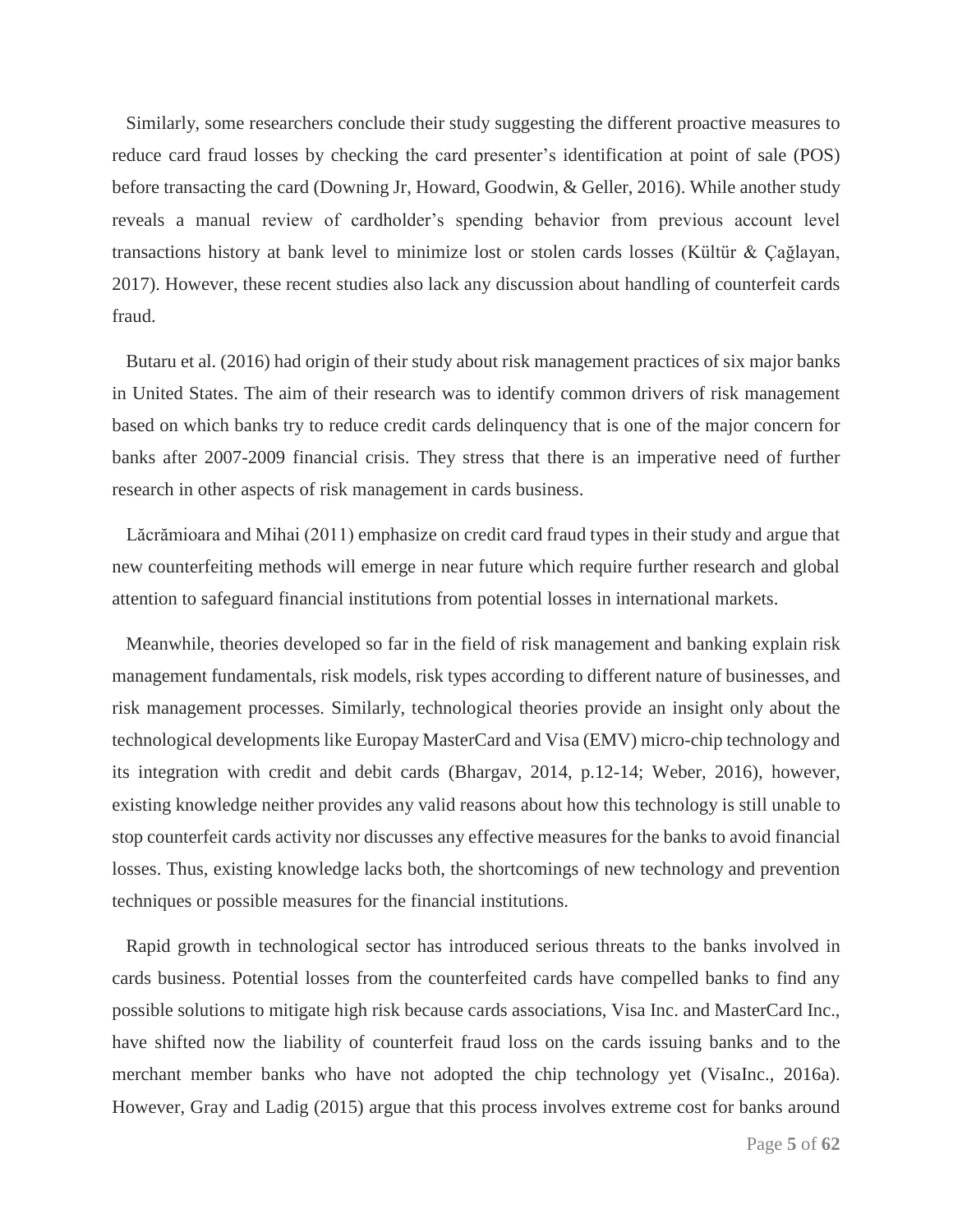the world to replace old point of sale (POS) terminals with new chip-technology based terminals at their merchant establishments.

 Payment solution providers, Visa Inc., and MasterCard Inc. have designed many software, and risk management tools. Also, instructed financial institutions to comply with EMV (Europay, Mastercard and Visa) to embed and equip plastic cards with small computer chips for use in local and international markets, but unfortunately the counterfeiting of cards has dramatically increased despite of secure authentication of transactions. Perhaps, this would be true that Visa Inc. and MasterCard Inc. have been unable to mitigate risk and to prevent fraud transactions on their magnetic strip technology used for credit and debit cards. It also seems unfeasible for banks operating globally to replace all credit and debit cards with new EMV micro-chip technology if card associations decide to remove magnetic strip from the cards.

 On the other side, would it be correct to say that EMV chip technology is safe and a permanent solution to stop counterfeit cards losses in local and international markets? Visa Inc. claims that after EMV technology in cards business, it is impossible to compromise data of any legitimate card to make a counterfeit card (VisaInc., 2016b), however, the recent quarterly report published by Visa Inc. shows that counterfeit fraud is dropped by 58% only on merchants who have completed the chip upgrade process (VisaInc., 2017). It clearly depicts that implementation of new technology has also not been successful enough to eliminate counterfeit losses from international markets. Nevertheless, MasterCard Inc. concedes that chip technology in the cards business helps to reduce counterfeit losses globally (MasterCard, 2017).

 Thus, the theoretical knowledge about new technology is limited and partial. Also, study of existing literature demonstrates that there are many researches in risk management field which suggest risk management models for private firms and banking sector in international business and markets. However, only few researchers have particularly focused on cards industry to the extent of lost or stolen cards fraud but still there is a need to study about counterfeit cards fraud risk management and prevention techniques adopted by the financial institutions. Although, it is arguable that card associations have shifted fraud loss liability to the banks and risk management tools alongside technological shift adopted by these associations have been unable to protect its member banks from the counterfeit losses.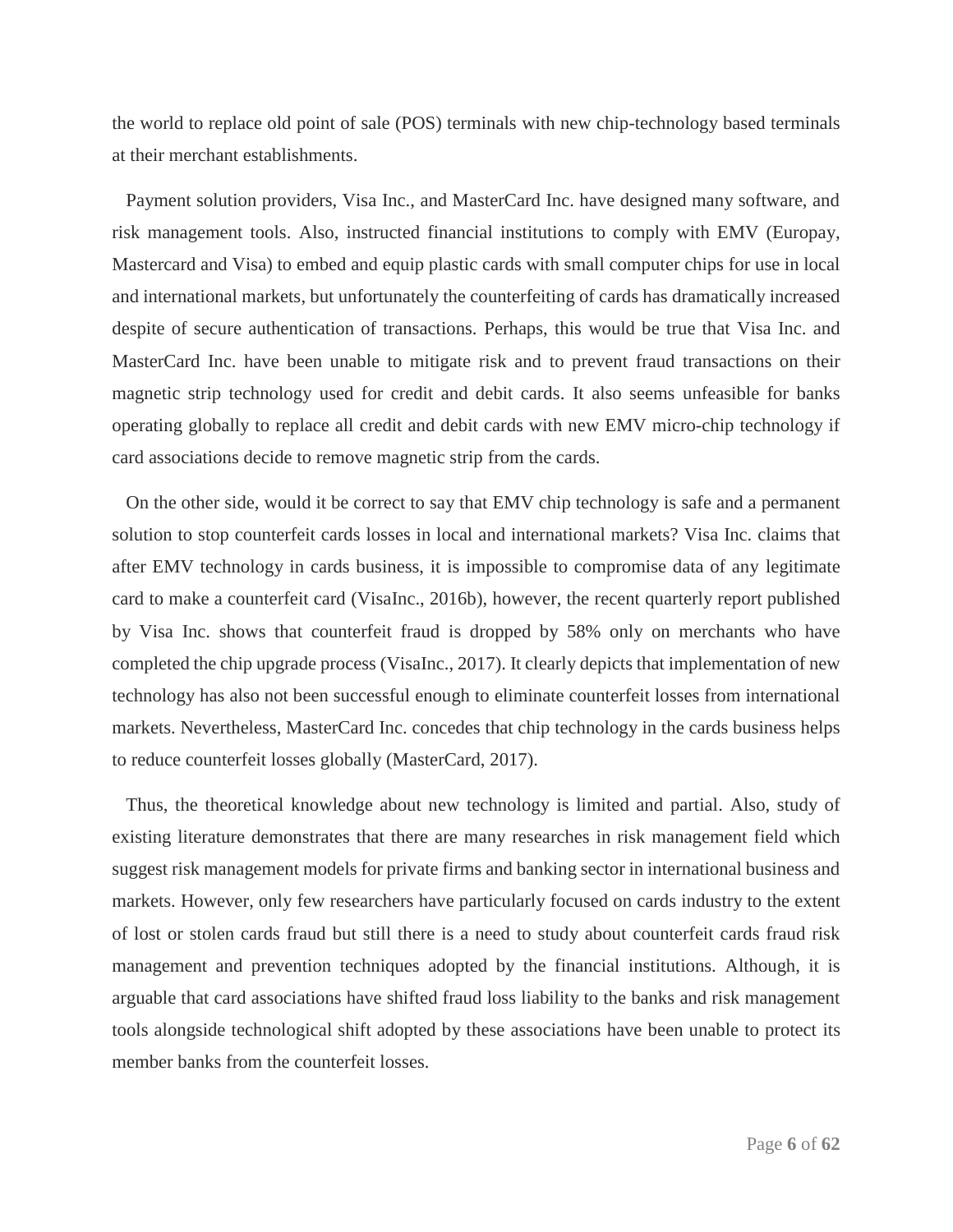Since financial institutions operate cards business in both local and international markets while reported fraud loss figures are significantly high to book credit losses to their accounts, so will it be easier for the financial institutions to find proactive solutions at their own? How do they prevent themselves from counterfeit fraud losses? What resources and expertise are they applying to mitigate risk in the markets? Do they lose their market reputation and customers confidence in case of counterfeit fraud losses? How do they see the compliance of new chip technology in cards issuance and chip-enabled merchant terminals? All these questions helped me to construct the following main research question of my work to fulfill the research purpose:

### *How does risk management handle challenges related to counterfeit cards fraud in a South Asian context?*

The term Financial Institution (FI) means, more specifically a bank in our study, that accepts deposits and lends money into the markets. Today, banks also offer credit and debit cards to its customers as the means of payment. A counterfeit card is defined as a cloned, fake or bogus card which is impersonalized by a fraudster through illegal means and without authorization of the genuine cardholder (Domil et al., 2012). A risk manager is a person who identify, analyze, minimize risk or threat to prevent an organization or a business from unforeseen losses (Hopkin, 2017, p. 92).

### *1.3 Context of study*

Statistic shows that cards fraud losses have been exceeded from \$24.71 billion worldwide at the end of 2016, it is projected that this figure will cross \$32.82 billion till 2020 (NilsonReport, 2016). As per recent report, the most prevalent payment card fraud exists in Mexico where 56% of the cardholders affected during 2016, followed by Brazil at 49% and USA at 47%. Report continues to Asia Pacific will lead card losses figures in India, China and UAE. United states is the only country which is on the top three list during 2014-16 (ACIWorldwide, 2016; Wallethub, 2016).

 In Asia Pacific, 10% to 15% of total fraud resulted from malpractices such as card skimming and counterfeiting of credit and debit cards (MasterCard, 2014). As per statistics, Pakistan has not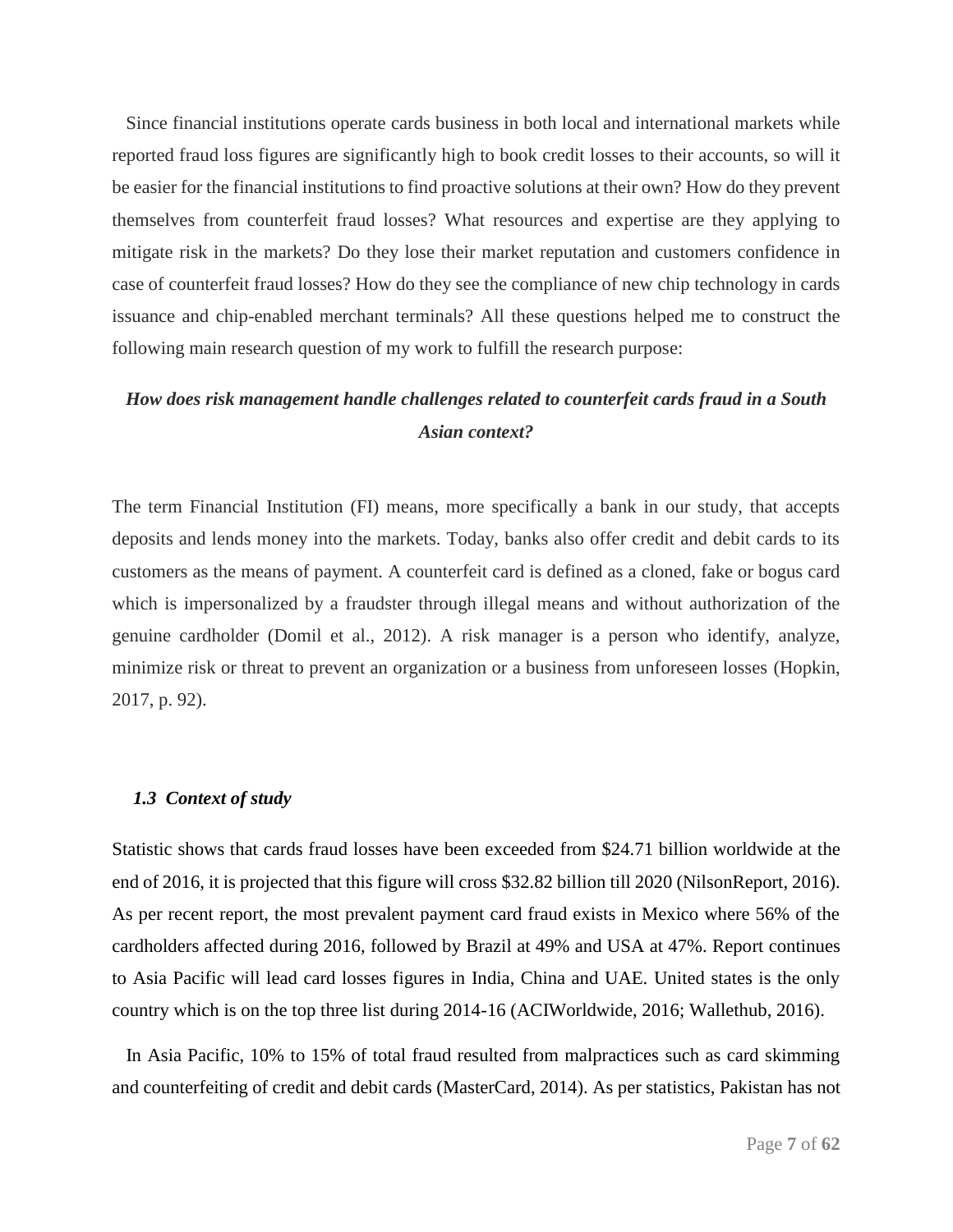been reported in the list of countries where counterfeit fraud loss has been a dominating factor in last three years, however, its neighbor cross-border countries located in Asia Pacific region i.e. India and China had significant fraud losses during the period. Pakistan is a developing country and in few past years, growth in cashless payments has been observed due to shift in consumption of plastic money. Therefore, considering Pakistan as the context of study is interesting to focus on the research question constructed in this thesis that how the financial institutions in Pakistan are handling risk of counterfeit cards fraud being a developing country, whereas the other developed countries of the world like United States and Canada are facing the substantial losses in cards business (NilsonReport, 2016).

### *1.4 Significance of the study*

The focus of this thesis is to study internal risk management processes and fraud detection models implemented in different financial institutions, specifically banks in this thesis, to handle counterfeit cards fraud. Risk management is an integral part of an organization. As stated in above sections of this thesis, the huge financial losses and insecurity of cards business force banks to acquire different risk management tools from cards associations or third-party solution providers which might have proven less-effective to handle risk and to attain desired results. Nonetheless, financial institutions may form a customized internal risk and fraud detection model. Kim and Vasarhelyi (2012) recommend, based on their study, that a detection model using fraud indicators could be helpful to detect potential risk in efficient identification of cyber fraud. This model varies from bank to bank and depends on size of the cards portfolio and volatility of a market.

Some researchers question in their study, whether the introduction of EMV chip technology could reduce credit and debit cards fraud and recommend that future research could test its validity in the markets (Gray & Ladig, 2015).

 Study of this thesis is purposed to give more clear insight on the current research gaps in the literature and development of risk management theory with an emphasis on detection models and preventive measures adopted by the financial institutions to mitigate counterfeit cards fraud. This thesis may also help risk managers of the other financial institutions to have an insight about effective risk management tools, and techniques adopted by the banks to mitigate counterfeit fraud losses in cards business.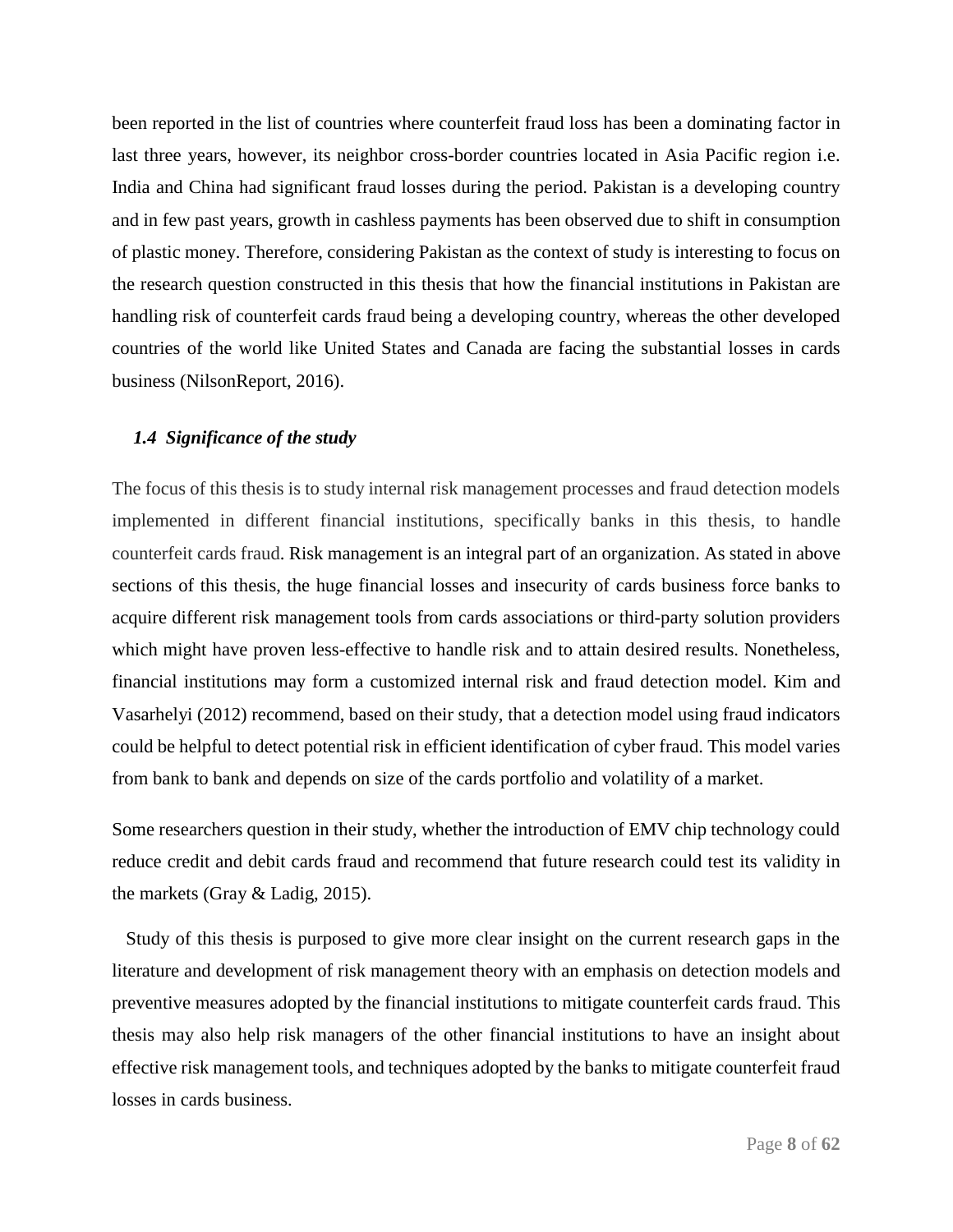The work is organized as follows. The next chapter of this thesis will focus on different risk management theories, risk models, types of risk, counterfeit cards fraud and Europay MasterCard and Visa (EMV) technology.

### **2 LITERATURE REVIEW**

### *2.1 Risk management – definition*

Different scholars have defined the term risk and risk management in different ways. Since the eighteenth century, the concept of risk is mainly linked to the concept of unfavorable events. According to Smith (1776), the chance of gain is by every man more or less over-valued, and the chance of loss is by most men under-valued. Kot and Dragon (2015) define risk as any doubts or events which may have positive or negative impacts on a company's stability, its reputation, or may effect on achieving its strategic, financial and operational objectives.

 According to Toakley (1989), risk management is a procedure to control the level of risk and to mitigate its effects. Other researchers argue that in banking, the best known type of risk is probably market risk and risk management is a discipline of living with the opportunities which are covered with adverse effects of uncertainties (McNeil et al., 2015). Another researcher argues that over the years, an approach to secrets associated with risk management in business has not changed. Thus, we should stick to the fundamental practices of risk management, but in relation to new situations and opportunities (Beans, 2010).

German scholar, Berg (2010) presents the most comprehensive and precise definition of risk management as a continuous, proactive and systematic process to understand, manage and communicate risk from an organization wide perspective.

 Risk management is a vast field and a fundamental consideration for every business today. Researchers have studied risk management and its importance in different aspects of the business in most of the industries. All the theories are useful in certain context because various concepts provide an insight of risk management and its practical implementation in a business which enable organizations to minimize risk and uncertainties in the markets.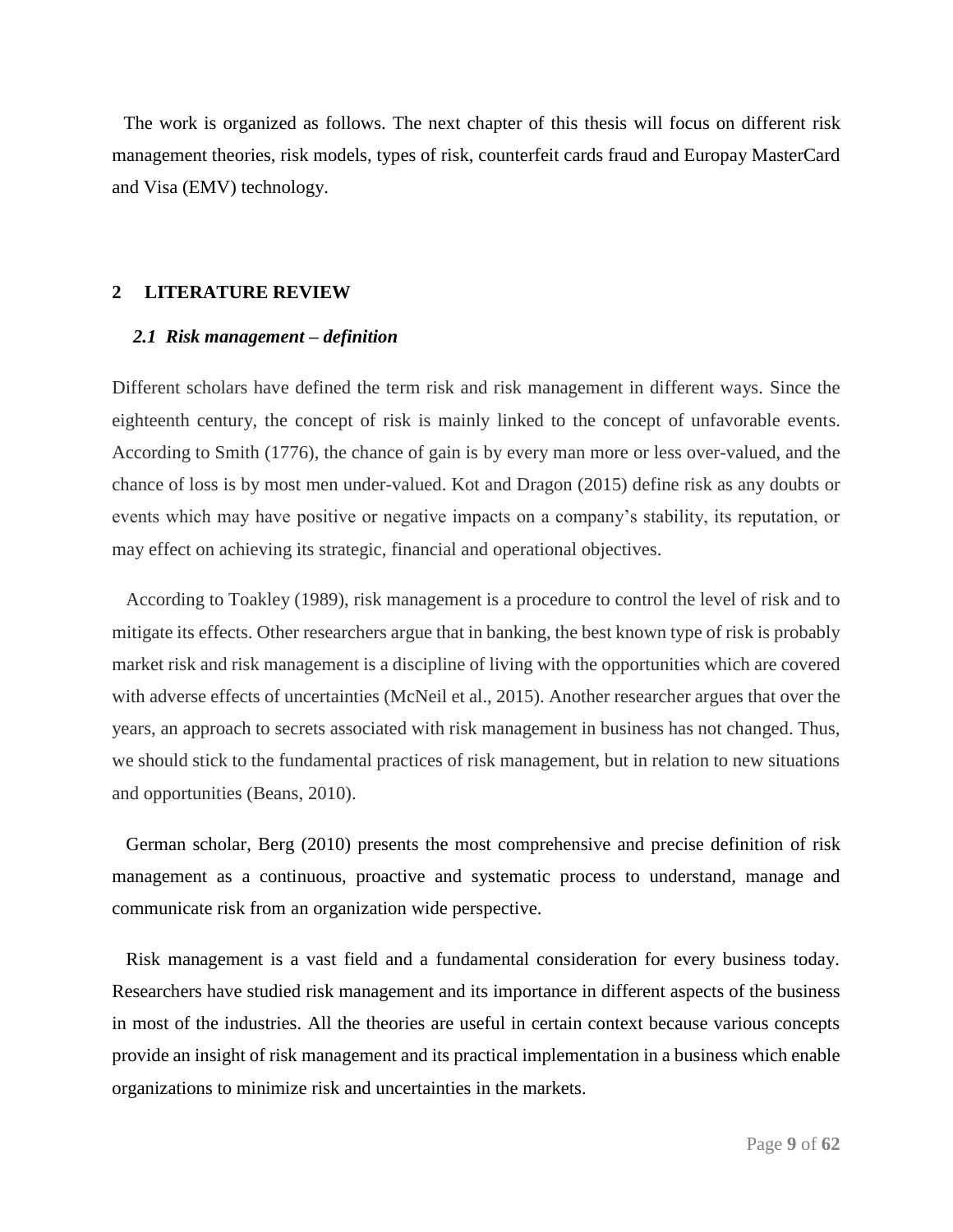#### *2.2 Risk management and financial institutions*

According to Ritter (1991), financial institutions are defined as firms like commercial banks, savings banks, bank holding companies, or representing and providing financial services to the banks itself. Another study defines financial institutions as banks, credit card companies, insurance companies, and other institutions which collect funds from the public and invest in financial assets like deposits, loans, and bonds, rather than tangible property (Bagorogoza & Waal, 2010). In this thesis, financial institutions will be discussed as banks and credit card companies specifically.

 Caouette, Altman, Narayanan, and Nimmo (2008) argue that market risk has affected financial institutions ever since markets are created, and techniques for managing market risk have undergone a rapid change. Other researchers stress that it is particularly important for the financial institutions to mitigate business risk and add value through information technology (Gheorghe, Nastase, Boldeanu, & Ofelia, 2009).

 Nevertheless, banks offer various types of financial services and not only credit and debit cards. It elucidates that banks need different types of systems in minimizing risk according to the nature of its operations. Risk management models and resource capacity also vary from bank to bank in view of its business portfolio and geographical markets operations. Van Gestel and Baesens (2009) describe major reasons of conducting risk management in banking sector that the banks and banking activities have evolved significantly over the time. Another researcher argues that effectiveness of risk measurement in banks depends on efficient Management Information Systems (Raghavan, 2003).

 It is evident from review of different studies in the literature that risk management plays a key role for financial institutions to minimize associated risks. Risk management is an integral part of a business that allows an organization to run its operations efficiently.

#### *2.3 Risk management theories*

In this section of the thesis, major theories of risk management including risk management process, types of risks, and different risk models are discussed thoroughly with respect to existing literature.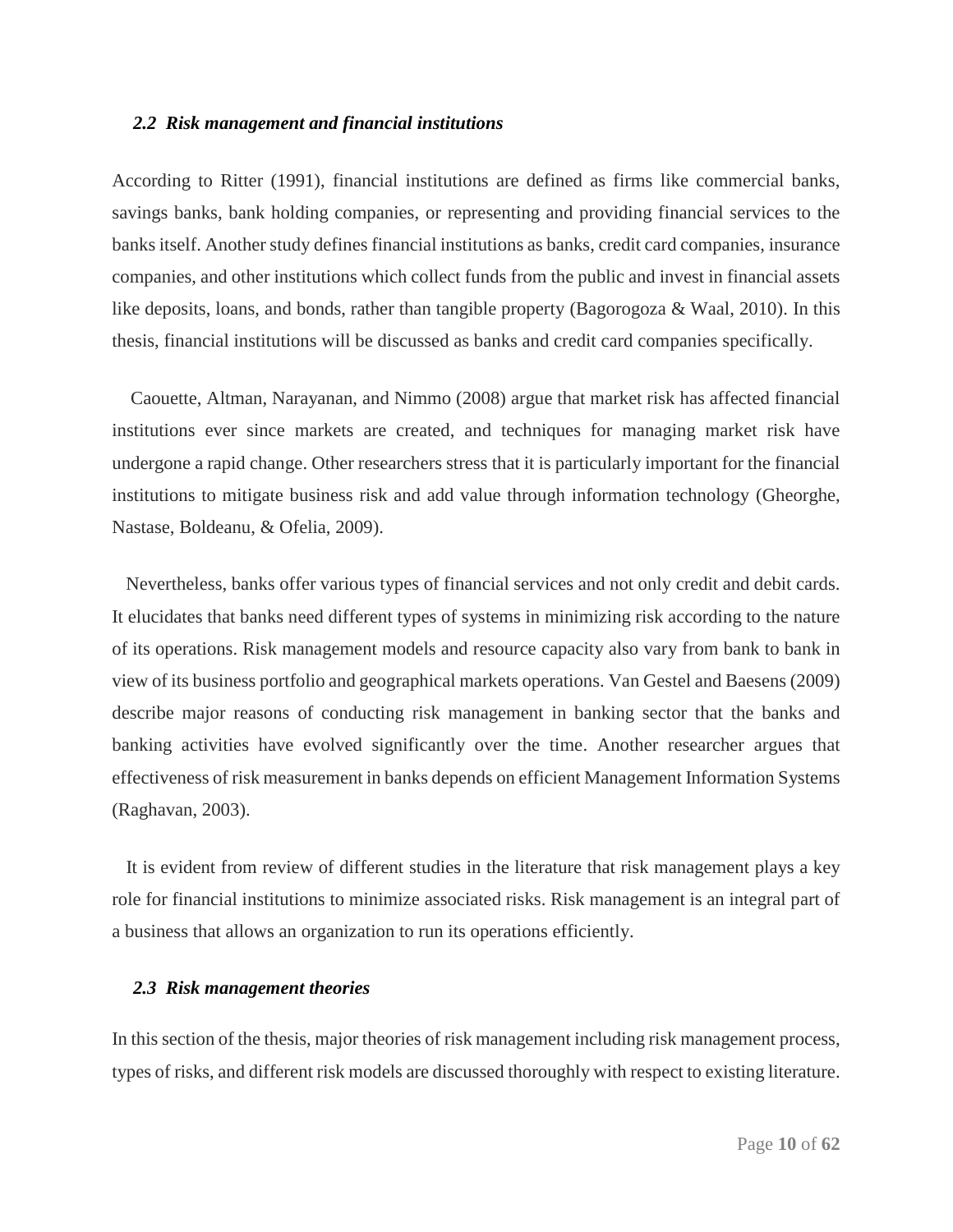#### *2.3.1 Risk management process*

Risk management is a process of making decisions regarding risk and their subsequent implementation, and flows from risk estimation and risk evaluation (RoyalSociety, 1992, p.3). A study shows that risk management process consists of five steps including risk identification, risk analysis, risk evaluation, risk treatment, and risk control (Norrman & Jansson, 2004).

 However, different studies discuss different risk management processes. Some researchers present three steps while others presented four steps risk management process (Boehm, 1991; Stoneburner, Goguen, & Feringa, 2002; Tummala & Schoenherr, 2011). The reason behind different processes is observed as researchers studied risk management processes for distinct fields of business and for different industries.

 A recent study in the field of risk management argues that risk management is a continuous process in any organization and risk planning is the first stage of risk management process (Memari, 2016, p.16). This study focuses on risk management process in developing countries. The idea seems logical as if any business needs to implement risk management practices in an organization then planning would be the first step to mitigate risk efficiently. The scope of this thesis is also to study risk management practices adopted by financial institutions in a developing country i.e. Pakistan, so we outline here the below highlighted risk management process to study further in this thesis.



Feedback

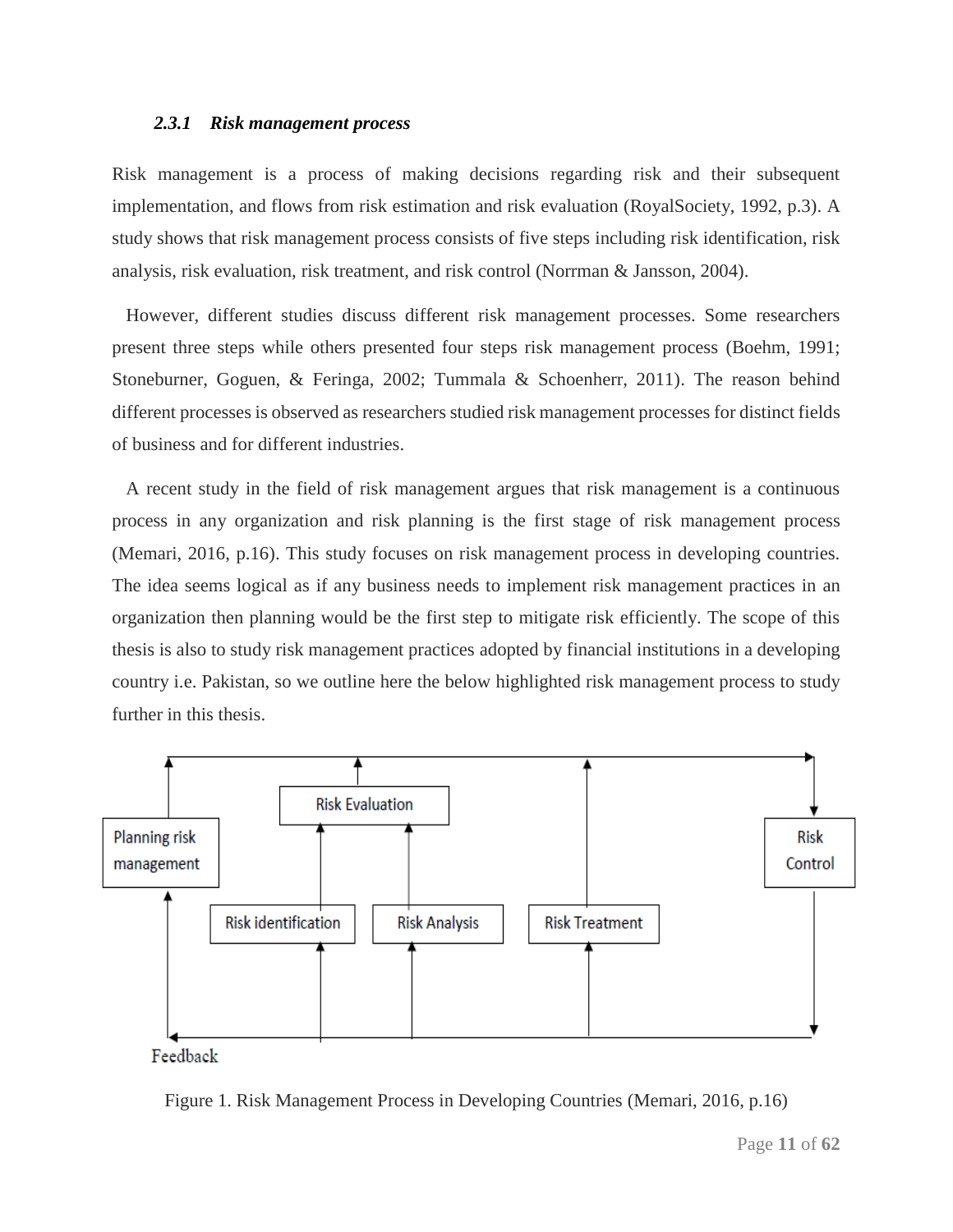### *2.3.2 Types of risk in financial institutions*

There are six main types of risk which can exist in banks or financial institutions. These can be classified as credit risk, interest rate risk, market risk, liquidity risk, operational risk, and foreign exchange risk. Other risk types may include settlement risk or performance risk. Bessis (2011) defines banking risks as the risks which may have adverse effects on profitability of several distinct sources of uncertainty. In other words, these risks may substantially influence the financial position of a bank. For better understanding of risks associated with cards business, this thesis will discuss each of these risks briefly.

 *Credit risk* is defined as identification, monitoring and control and of risk which may arise from the possible default of consumer's repayments (Kithinji, 2010). Some other researchers suggest that credit risk is a potential loss which a bank can suffer where a borrower refuses to pay back partially or totally (Barnhill, Papapanagiotou, & Schumacher, 2002; Castro, 2013; Hawtrey & Liang, 2008).

 *Interest-rate risk* is a risk of a decline in earnings due to the fluctuations in interest-rates. For example balance sheet items of a bank which cost or raise revenues which are interest driven (Bessis, 2011). On the other hand, MacDonald and Dowling (1993) suggest that interest rate risk is a gap between what financial institutions or banks pay to the depositors and what they charge to its borrowers.

 *Market risk* has distinct definitions by many researchers. Most of them define market risk as loss arising due to adverse changes in market prices and rates, for example commodity price changes, or fluctuation in foreign currency exchange rates (Haneef et al., 2012; Orlitzky & Benjamin, 2001; Roulstone, 1999).

 *Liquidity risk* is a core information about a bank of financial institution which is important to know by the customers and business partners before any deposits or investments. This shows financial soundness and positions of a bank for its inability to meet its contractual obligations (Garbade & Silber, 1979; Rahman & Banna, 2016).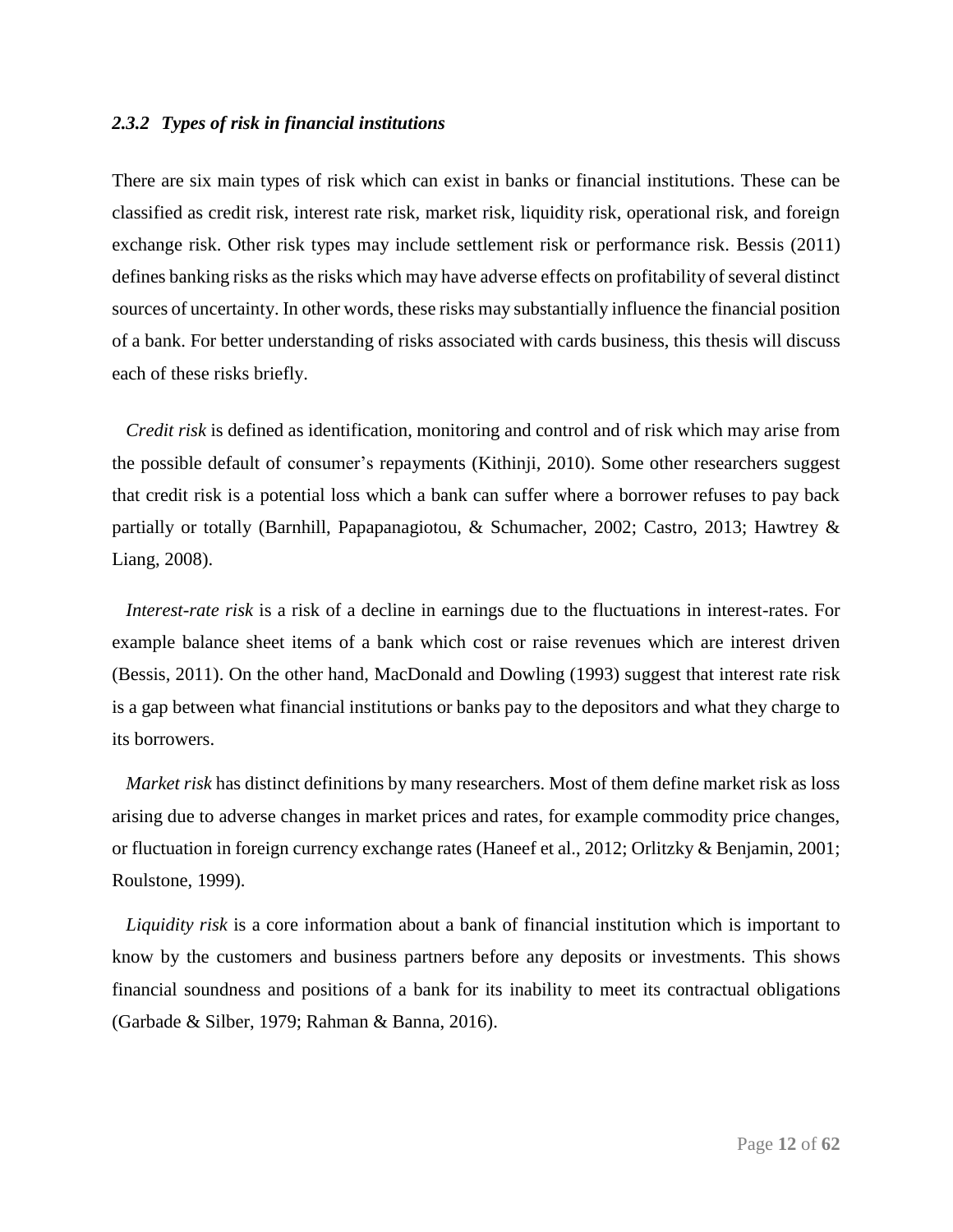*Operational risk* is defined as the risk of loss which may result from inefficient, failed or inadequate systems, internal processes, people or from external incidents (Chavez-Demoulin, Embrechts, & Nešlehová, 2006; Helbok & Wagner, 2006).

 *Foreign exchange risk* refers to an exposure of a financial institution or a bank due to the potential impact of decrease in foreign exchange rates (Runo, 2013; Shachmurove, 2000).

These set of definitions gives us an insight that credit and debit cards risk may fall under operational risk or credit risk category, nonetheless, existing literature does not specify any type of risk in which counterfeit fraud loss may fall.

### *2.3.3 Enterprise Risk Management (ERM) and Basel Accord*

Basel I or Basel Capital Accord is a regulatory framework for the banks which was initially released in 1988. It has two roles in banking industry, first role is to promote the capital stability of the banks in international markets and second is to provide fairness for competitions within the banks (Jackson et al., 1999). It also determines the bank's weighted-risk of assets and this could cover credit risk exposure of the bank. However, Basel I was criticized due to its simplicity and it lead to developments in 2004 as Basel II, which improved bank's ability to mitigate risk and control its trading activities (Lind, 2005, p.23-24). Nevertheless, financial crisis of 2007-08, stressed regulators for more tight controls on capital ratios and new criteria which could enable banks to mitigate liquidity as well as credit risks, so the final version as Basel III was released in 2009 (Feess & Hege, 2011).

 Enterprise Risk Management (ERM) is a widely accepted framework which includes different methods and processes to mitigate enterprise wide risk. This framework also integrates internal control alongside risk management conceptual framework. There are a lot of studies related to ERM in existing literature. According to Liebenberg and Hoyt (2003), earlier this framework was fulfilling the needs of private firms only but now it has gained much attention of risk management professionals including banking sector. However, this framework is not able to widely support all functions of the banking industry like risk management of cards business due to complexity of process and huge number of account level transactions.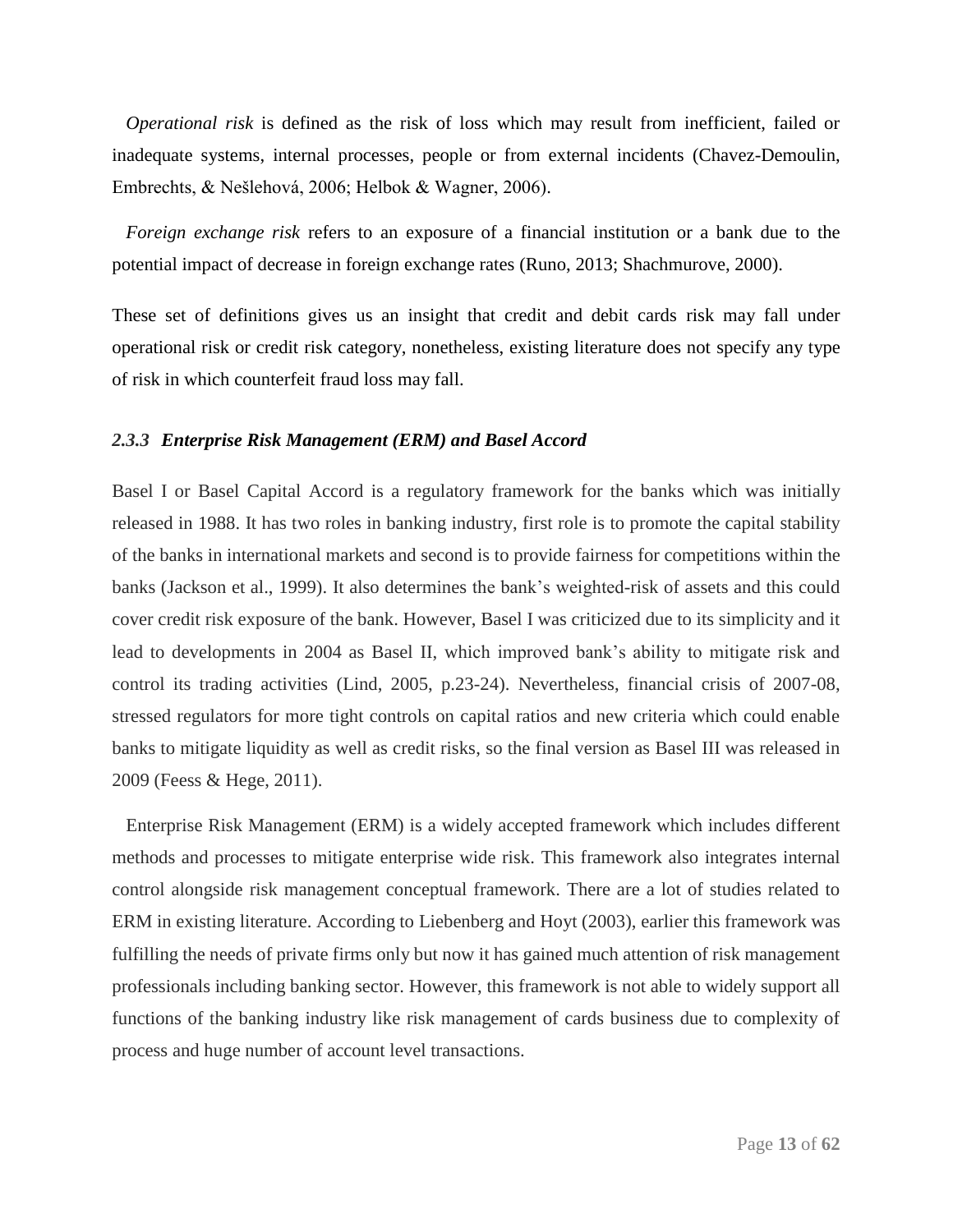Many banks are using Enterprise Risk Management as a framework to manage risk in most of their operations. Today, banking is a versatile financial industry and different banks are providing different services to their customers besides conventional deposits and lending function.

 Banking systems need constant developments in view of large product range and nature of operations. Highly designed IT based systems need to be installed by the banks according to their customized needs. At the same time, banks also require to be compliant with risk management processes and regulator's guidelines. Risk management involves more regulatory practices and stress internal control.

 However, Enterprise Risk Management can analyze the potential information of a customer and may provide an instant picture of all data from other departments as and when required (Hopkin, 2017). But there are system limitations which can only manage and control risk internally. On the other hand, credit card transactions contain a large data on daily basis and only complex rulesbased systems may identify risky transactions. Nonetheless, risk managers should have the indepth knowledge of operational risk and must know the acceptable level of risk as decided by the banks.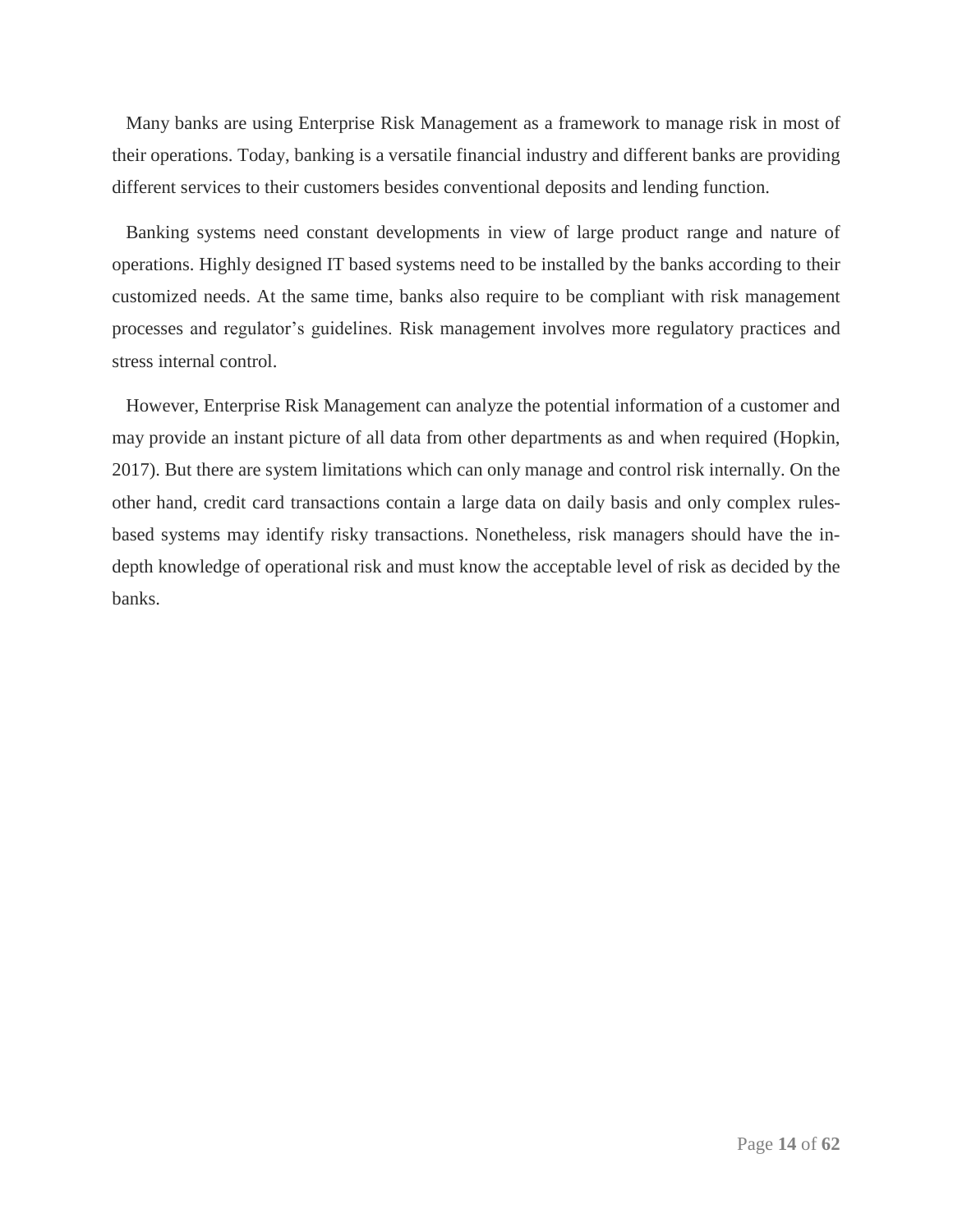Kot and Dragon (2015) argue that Enterprise Risk Management (ERM) cannot perform all of risk management jobs, however it functions as a bridge to provide further coordination within business and geographical structure of all activities being performed in the following model:



**Figure 2.** Enterprise Risk Management (ERM) and corporate governance (Kot & Dragon, 2015)

A study of current literature shows that researchers try to find different systems to manage risk involved in credit and debit cards fraud. Most of them suggest that neural network based systems and supervised learning algorithms may help banks to reduce lost or stolen cards loss (Ghosh & Reilly, 1994; Shen et al., 2007), while other researchers argue that financial institutions can reduce such losses with implementation of modified fisher discriminant analysis (Mahmoudi & Duman, 2015). However, it is worthwhile to mention here that these studies emphasize risk management only to the extent of lost and stolen cards and ignore counterfeit cards risk management which is primary focus of study in this thesis.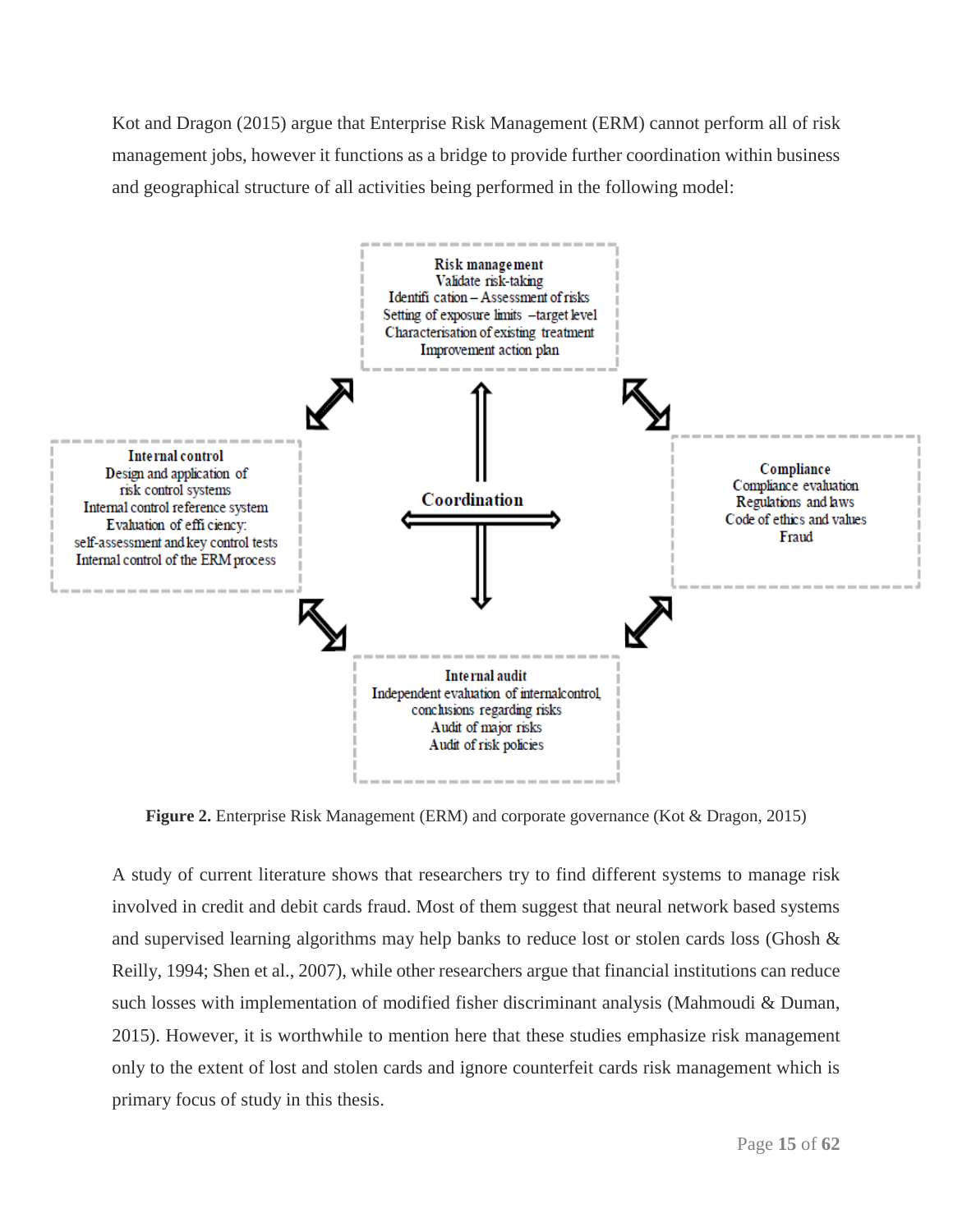#### *2.4 Cards fraud and rapid technological advancement*

Types of credit and debit cards fraud have already been discussed in chapter 1.1 (Background description) of this thesis, as defined by cards association i.e. MasterCard Inc. In this section, we will discuss further about counterfeit cards fraud and EMV technology.

### *2.4.1 Counterfeit cards fraud*

A credit or debit card is defined as an instrument that a bank issues to a natural or legal person according to a contract between them. The cardholder purchases goods or services from those (merchants) who accept the card without immediate payment of the goods. Payment is made from the account of the bank, who, afterwards, charges the cardholder at regular time intervals depending upon the terms of the contract and the situation (Ayub, 2007).

 Counterfeiting a credit or debit card means to compromise and obtain secret information of a plastic card, and a valid pin code through illegal means in order to gain cash from ATMs, or to buy goods and services fraudulently in local and international markets. Financial institutions and payment solution providers including Visa Inc., and MasterCard Inc. are trying to control risk in cards business by proactive fraud and risk management tools, but unfortunately rapid technological advancement gives edge to the fraudsters in international markets.

 As per Association of Certified Fraud Examiners (ACFE), counterfeiting is a cybercrime in which the modern technology allows the fraudsters to "skim" or copy the data of a credit or debit card from its magnetic strip through illegal means. Later, fake or cloned cards are generated by transferring the data. These fake cards can be a plain white plastic card or can also be an original look like card which fraudsters manufacture from scratch using the small embossing machines, high quality printers and smuggled holograms of card associations.

 Counterfeit operations are normally observed in USA, Far East, Taiwan, China, and Hong Kong. However, California, USA is considered as the center of counterfeiting operations due to many active organized groups there. This all has been possible due to rapid technological growth, on the other hand embossers, tipping foil, computers, and magnetic strip read-write (MSRW) machines are common tools in the market. Counterfeit cards fraud is the most damaging fraud type in cards business (ACFE, 2011, p.1.1015).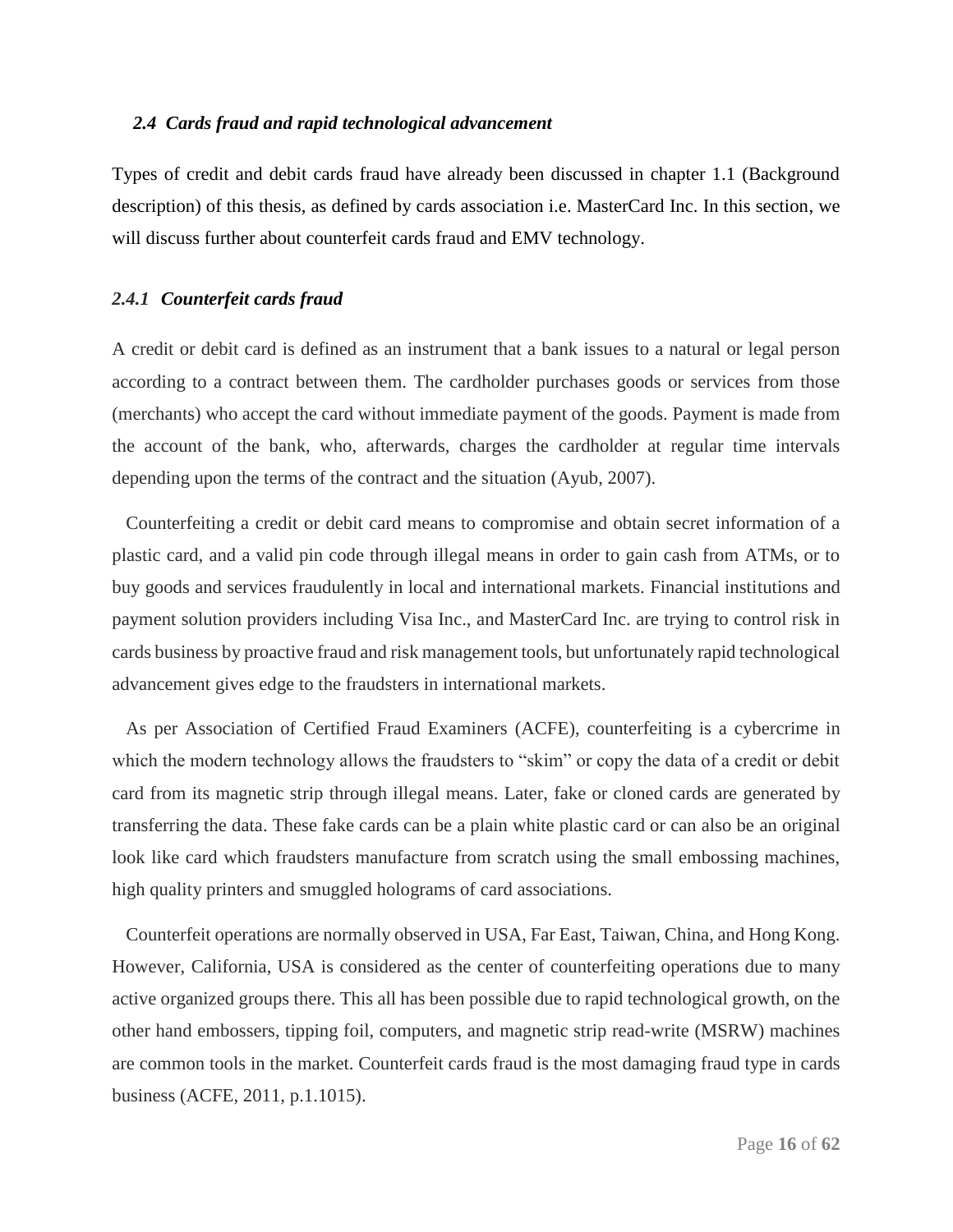### *2.4.2 Europay MasterCard and Visa (EMV) technology*

All credit and debit cards were initially having only a magnetic strip on the back side of a card. This magnetic strip has secure information related to customer, bank and other details needed to complete a payment transaction electronically. Card associations, Visa Inc. and MasterCard Inc. are the major payment solution providers and technological firms who allow the banks around the world to run cards business. All payments are processed through these payment solution providers. However, in last few decades, there have been tremendous fraud losses in world markets due to counterfeit cards, on account of which banks and payments solution providers are compelled to find any solution to this great scam. The fraudsters compromise the data from original card's magnetic strip at targeted point of sale (POS) merchant terminals and subsequently make a fake copy of the card by transferring data into another card to transact it illegally somewhere in the world. This activity gave significant financial losses to the industry. As per recent report, this fraud loss has exceeded from \$24.71 billion in last year and is projected to cross \$ 32.82 billion till end of 2020 (NilsonReport, 2016).

Nevertheless, payment solution providers have now introduced Europay MasterCard and Visa (EMV) technology through which each and every transaction is processed at merchant establishment using a microchip imbedded on the card through one-time unique encrypted code. Besides this, cardholders have also to input a four-digits personal identification pin code while processing a transaction. The EMV specifications were firstly published in 1996 and since then this technology is being used for debit, credit and ATM transactions (Bhargav, 2014, p.12-14). However, the recent fraud trends show that even of the technological advancement in cards business, still the counterfeit fraud exists perhaps due to magnetic strip availability on cards.

### **2.5 Challenges of financial fraud**

The importance of banking system in today's society is well-known and banks play a key role towards economic growth of a country. However, we cannot deny that if bank creates investment opportunities, on the other hand, it has so many challenges in handling of operations. These challenges do not only impact on operational activities of a bank but also provide substantial losses in some cases. Today, the banks are the main financial institutions accepting deposits and lending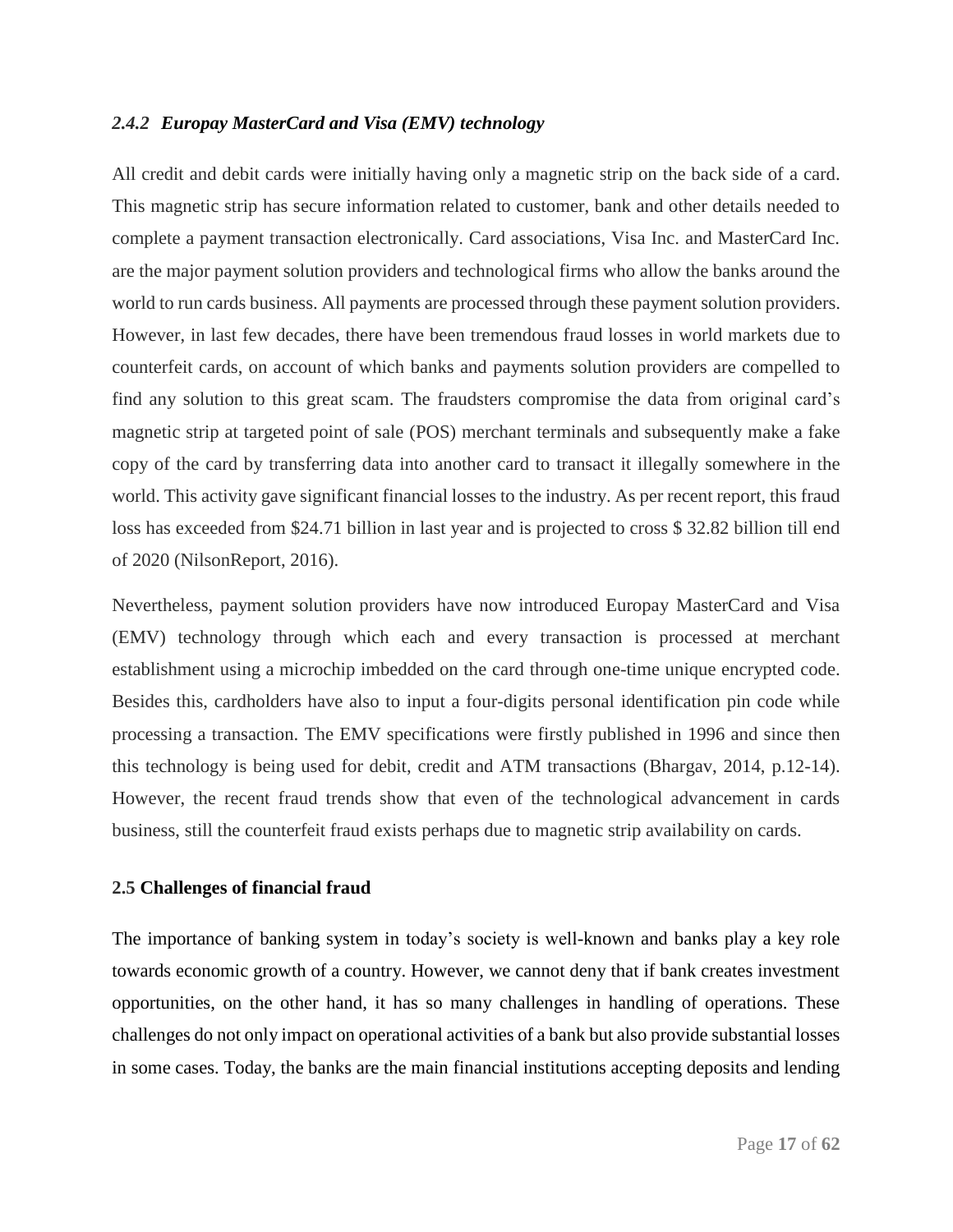in a market. Banks have extended its services and product range to facilitate customers in different ways including consumer banking, corporate banking, and branchless banking.

Consumer banking offers direct services to the customers like credit and debit cards, and other consumer loans (Salehi & Rajabi, 2015). Nonetheless, providing credit and debit cards banks take additional risk and face many challenges within and outside the bank. As stated in chapter 1 of this thesis, banks can be classified as large-scale, medium-scale, and small-scale based on its liquidity ratio and total assets. Hence, challenges differ from bank to bank according to its size in the market. Not limited to but these challenges can be technological, legal, behavioral, market related, cost related, and business related, individual level, and industry level challenges.

Theoretical discussion has shown that many challenges exist there for a financial institution when there is any fraud on a customer's card and bank could not timely monitor and control it. It does not only impact on bank's reputation but also gives financial loss. and timely control the which impact on bank's reputation. Kent (1992) also explain different types of uncertainties to a business in his study of integrated risk management in international business, however, we argue that type of uncertainties presented by him apply to operations side of any business and do not particularly discuss any challenges with respect to cards business or counterfeit cards fraud.

We also argue that only few researchers have studies about credit cards frauds. Prior researches on cards business portray risk management either through reducing delinquency (Butaru et al., 2016), or by monitoring lost and stolen cards fraud through neural network based detection systems (Ghosh & Reilly, 1994; Kim & Vasarhelyi, 2012; Mahmoudi & Duman, 2015; Shen et al., 2007), or by checking card presenter's identification and transactions pattern (Downing Jr et al., 2016; Kültür & Çağlayan, 2017), however, no study exists related to challenges of counterfeit cards fraud and their risk handling. Thus, based on the existing information on challenges to the financial institutions and literature review, we construct below figure as challenges of financial fraud (see Figure 3) for further study.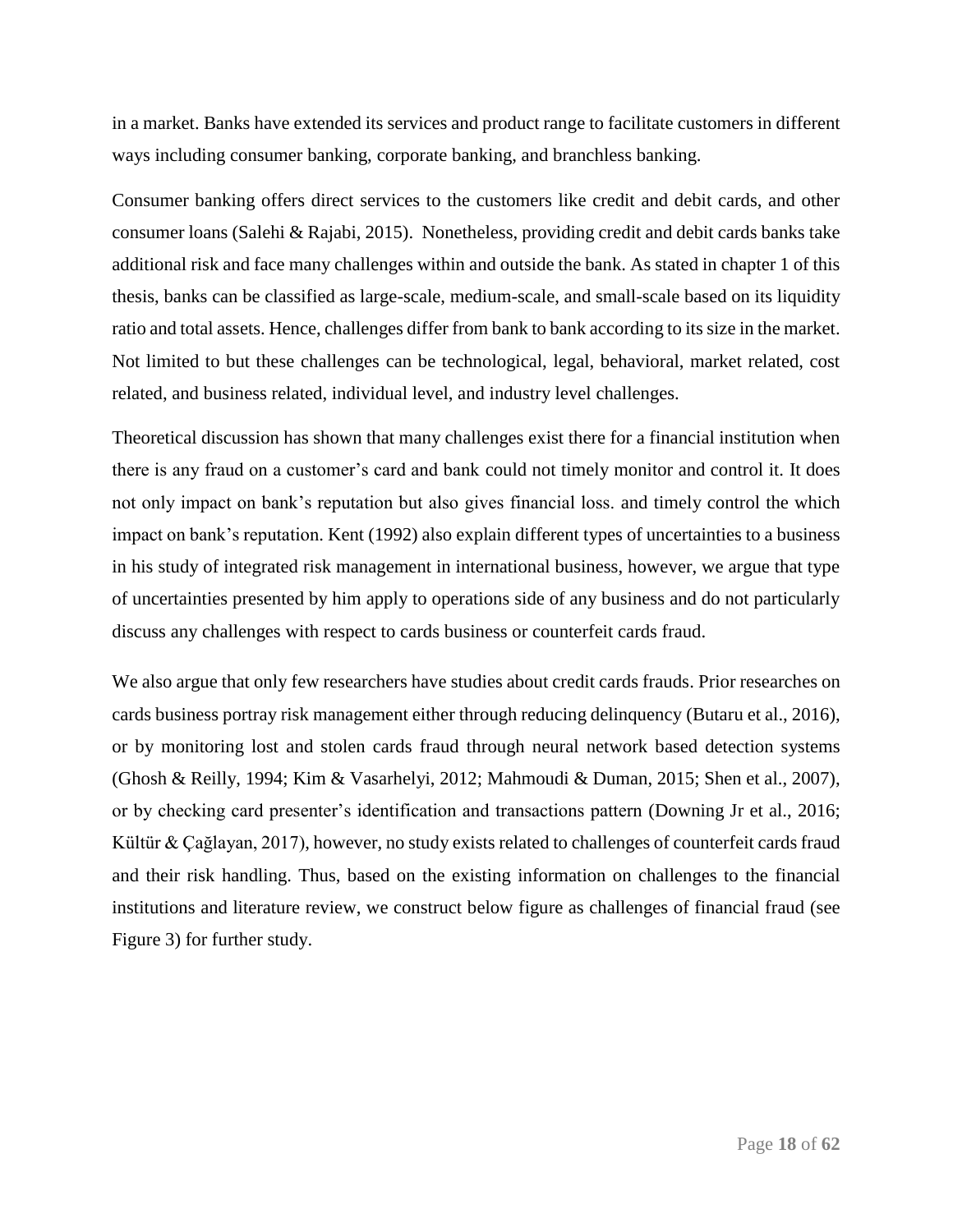



Van Grinsven (2010, p. 26) argues that an evident threat exists of overregulation to the financial institutions in the market. It is a big challenge for the financial institutions to handle extremely complex regulatory requirements to sustain its business.

On the credit and debit cards side, Sakharova (2012) argues that fraudsters today are organized professionals using Modern fraudsters are organized professionals using latest technology to compromise cardholders data and banks have a big threat due to development of new techniques. Another researcher argues that evolving technology and internet is filled with opportunities as well as challenges for the banks (Siau, Lim, & Shen, 2001).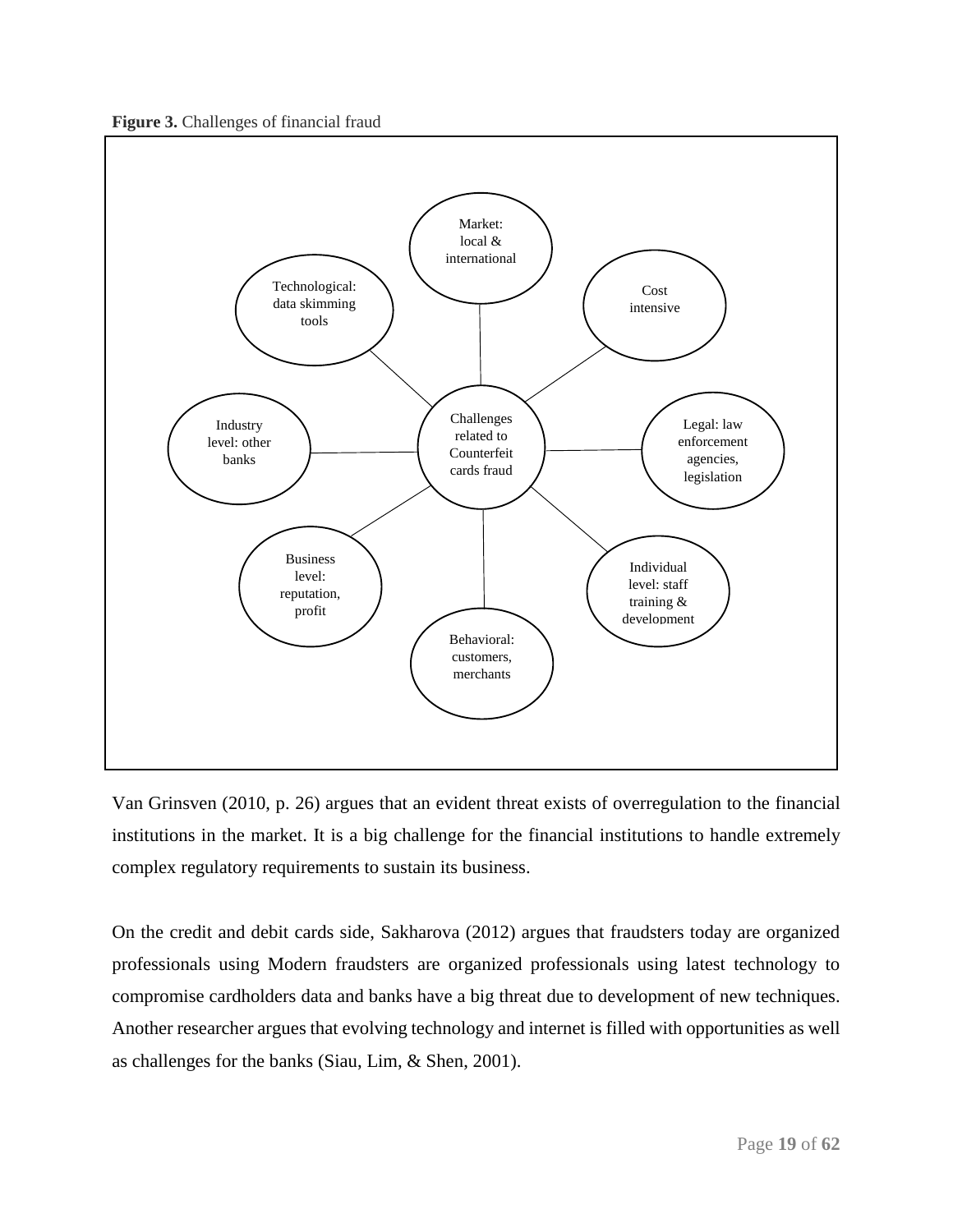Kaufman and Bliss (2008, p. 72) highlight legal system implications and argue that it is a big challenge for financial institutions because legal system does not necessarily work as needed and functions are not embedded for any individual. Madhava (2011) argues that new forms of cybercrime are challenging for the lawmakers, law enforcement agencies and the institutions. These studies clarify that new cyber-attacks are not only a challenge for a bank but also for the law enforcement agencies. Also, there can be lack of legal support from the authorities.

Sakharova (2012) argues about corrupted staff at merchant outlet that records a customer's data of a card by using an unauthorized device to manufacture the cloned card. It impacts on a bank's business relationship with the merchant also gives a loss for a fraudulent transaction.

Keep (2014) argues that staff training constitutes an influential signaling to encourage staff that they are valued to the organization and in return employer gets high level of staff commitment and motivation. However, this is a challenge now for the financial institutions to train and develop staff skillset.

According to Hull (2015, p. 568), the reputation of the financial institutions could suffer if the customer incurs any loss as result of the bank's product. Another researcher argues that payment card fraud affects consumer confidence. Similarly, in case of illegal activity on a customer's card damages reputations of the bank (Sakharova, 2012).

### **3 METHOD**

The context of this study is risk management and fraud control techniques to handle counterfeit cards fraud, learned through the historic experience and practices developed and implemented by the risk managers of banks operating in Pakistan. This research relies on qualitative case study approach for data collection to fulfill purpose of this study as Baxter and Jack (2008) argue that "*when a case study approach is applied correctly, it becomes a valuable method for researchers to develop theory, evaluate programs, and develop interventions"*. Two types of data have been acquired for this study, primary and secondary data. Interviews and participant observations from banks operating in Pakistan are the main sources of primary data while banks' annual reports,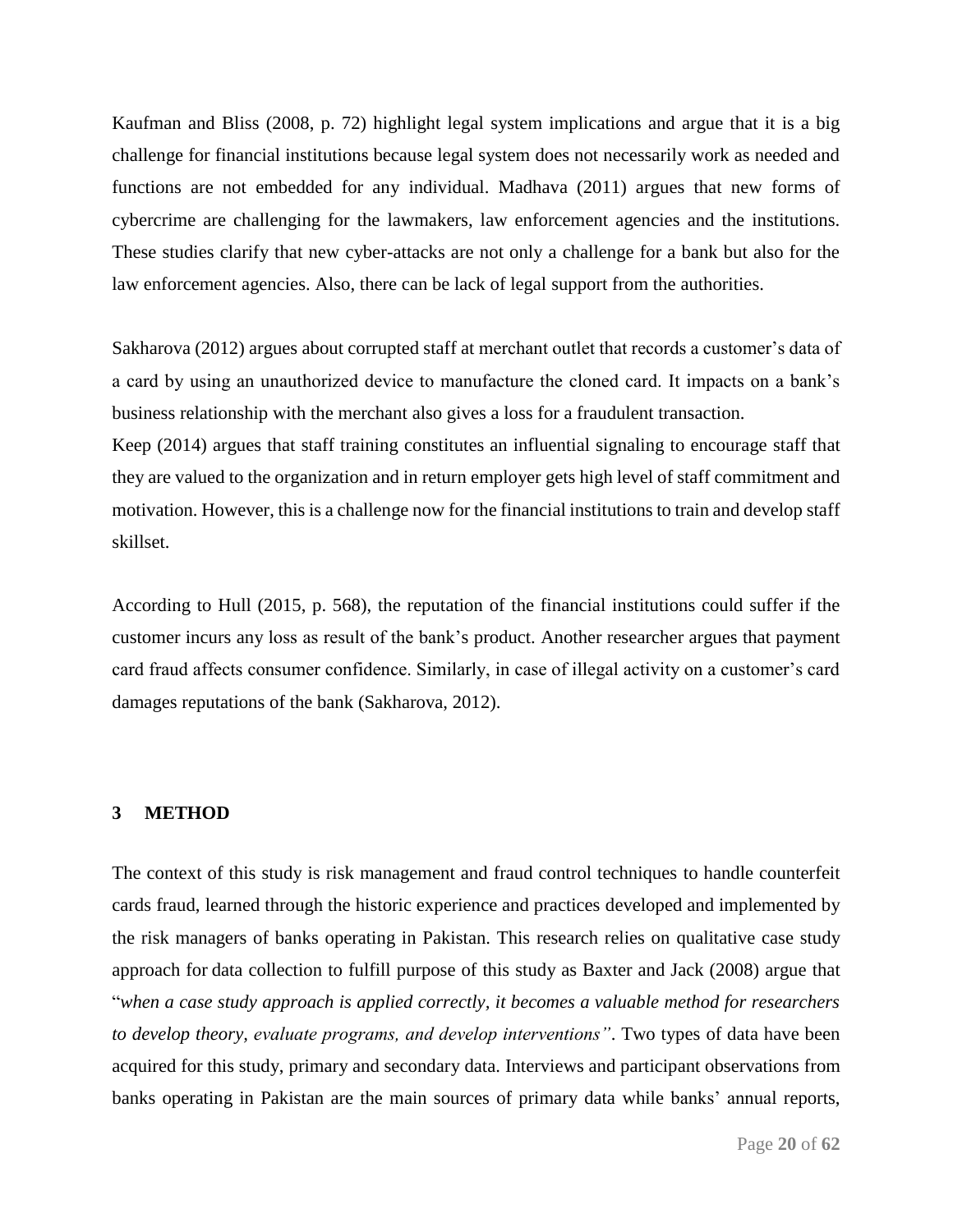counterfeit cards-historic data, and documents much retrieved through online resources are part of the secondary data.*Philosophical foundation*

Easterby-Smith, Thorpe, and Jackson (2015, pp. 46-47) argue and elaborate three reasons emphasizing on importance of philosophical foundation. First, a researcher has an obligation to sense his reflexive role in research methods. Second, it provides more clarity to research design. Third, philosophical knowledge assists researchers to construct a meaningful outcome. In pursuant to philosophical assumptions given by Easterby-Smith et al. (2015, pp. 52-54), a positivist progresses research through hypothesis and statistically analyzes the large number of sampling, however, this paradigm is not that good for process, or theory generation, while social constructionist model is closely linked to the relativism, in which a researcher collects the views and experience of diverse individuals and observers to reveal the facts since a relativist argues that the truth does not exist outside of its contemporary context, however, it is created by the people. Crabtree and Miller (1999) argue that one of the key advantage of this approach is the close collaboration between researcher and the participants, enabling participants to share their experience and observations. Research question constructed in this thesis is purposed to study risk management of counterfeit cards which is based on views and experience of risk managers, therefore, research design of this thesis is framed on social constructionism paradigm to develop theory and process through experience and views of participants to fill the gap in current literature.

### *3.2 Research design*

According to Yin (2014, p. 4), a case study approach should be considered when the focus of the study is to answer "how" and "why" questions to explain some present circumstances. He presents a twofold definition of case study research as following:

"A case study is an empirical inquiry that (1) *investigates a contemporary phenomenon (the "case") in depth* and within its real-world context, *especially when* (2) *the boundaries between phenomenon and context may not be clearly evident*." (p. 16, emphasis added)

It is clear from the above definition that a researcher should adopt case study research design for an in-depth study with an assumption that the study is likely to involve important contextual conditions pertinent to his case. The case, in this thesis, consists of the phenomenon of decision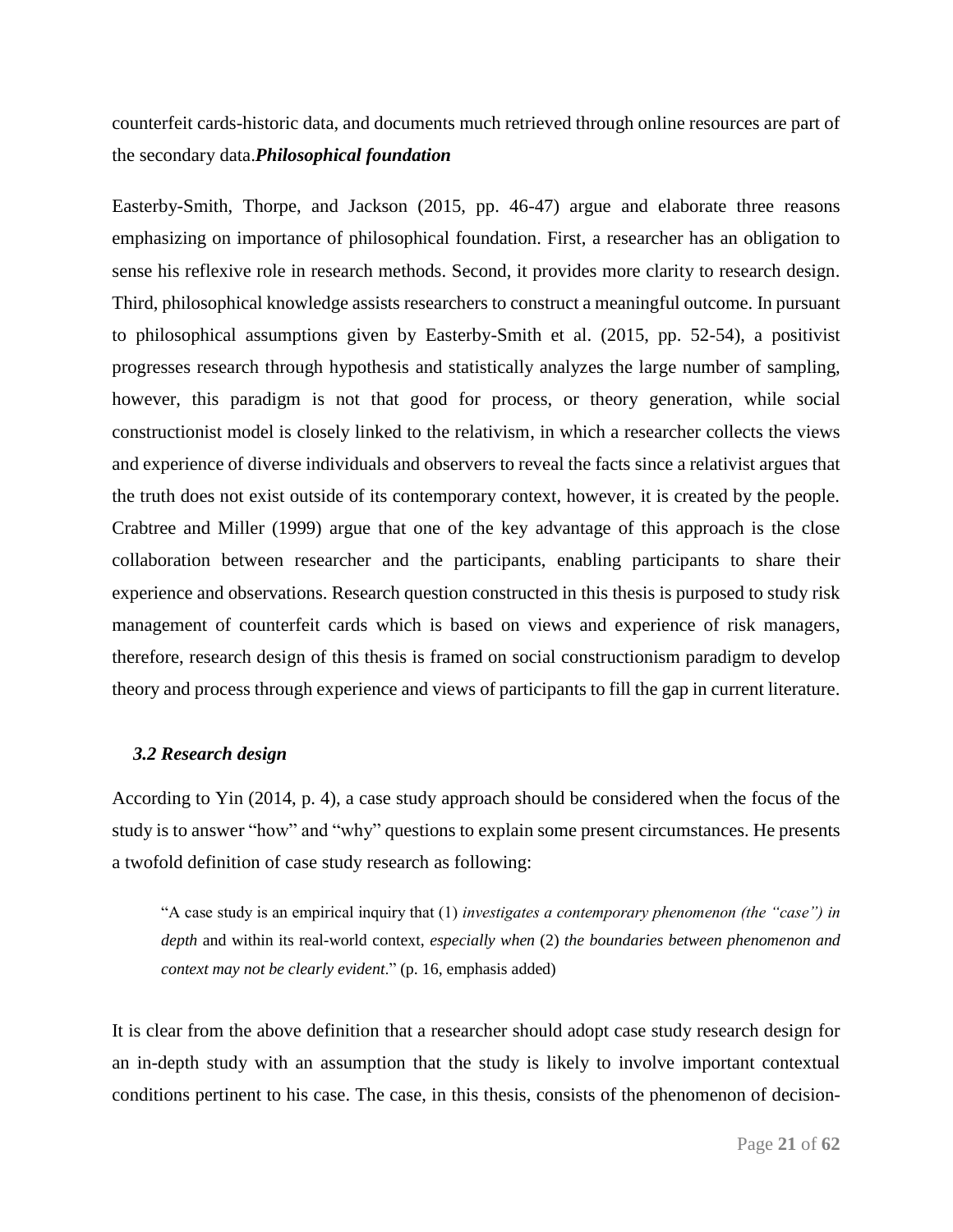making process of risk managers (handling risk), but a case could not be considered without the context, i.e. counterfeit cards fraud, and more specifically financial institutions (banks) in Pakistan. Besides this, the sampling of the research has been defined as small number of cases, therefore the chosen methodology is qualitative approach and a case study.

Banks are the cases here that issue or accept credit and debit cards and are involved in risk management of counterfeit cards fraud in Pakistan, while interview respondents are the units of analysis. Baxter and Jack (2008) argue that if a study contains more than a single case then a multiple-case study approach is required. According to Yin (2014), a multiple-case study enables a researcher to explore differences within and between cases which may provide similar or contrasting results to reach a conclusion. In this thesis, banks are the cases to identify different challenges related to counterfeit cards fraud and how the risk managers handle such challenges. We have selected 10 banks from Pakistan's banking industry based on criteria mentioned in next section of our study, therefore, multiple-case study approach is adopted in this thesis to develop theory through experience and observations of risk managers.

### *3.3 Data collection and participants*

Marshall (1996) defines research sampling as a process of units selection from a population of interest and argues that sample for qualitative investigations tend to be a small number of cases. Purposeful sampling is the most commonly used sampling strategy in a case study approach in which selections of participants is based on a pre-defined criteria according to the research question and phenomenon of interest (Palinkas et al., 2015). Five criteria were applied when selecting participants for this study: they (a) are employed in a bank that issues or accepts credit or debit cards, (b) are working in Fraud and Risk Management unit, or Internal Control where account level transactions are monitored to minimize risk, (c) have position as risk manager or other relevant role with at least five or more years of risk management experience, (d) have insight into the processes, (e) are operating in Pakistan in order to discover patterns within a very limited targeted group due to time constraints, and to increase data comparability.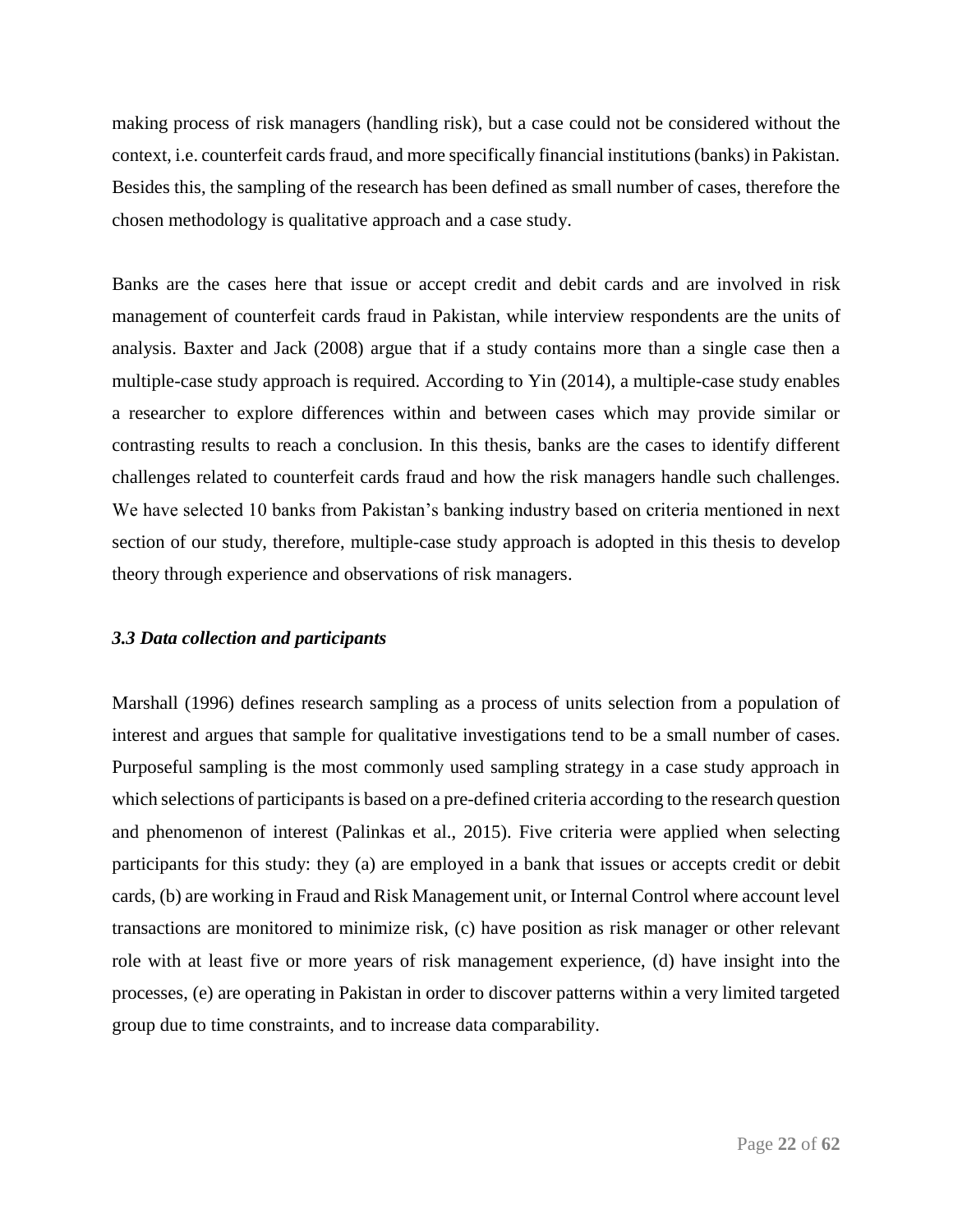The epistemology of social constructionism suggests researchers to gather rich data from which ideas are induced (Easterby-Smith et al., 2015, p. 53), therefore, the interview approach is chosen as a suitable method of primary data collection in this thesis. DiCicco‐Bloom and Crabtree (2006) suggest that in-depth interviews provide researchers a comprehensive information about the experiences of an individual. According to Kvale and Brinkmann (2009, p. 82), a qualitative research interview is an interview in which knowledge is produced socially to understand themes of the daily life from the subject's own perspectives during the interaction between interviewer and interviewee. It is clear from above definitions that data collection using interview method through experienced risk managers from the banking industry satisfies the study of this thesis.

Banks are recognized based on its market size. In this study, banks are the cases and a bank's market size can be determined from its liquidity position which means the ability of a bank to meet its financial obligations based on its total assets. However, our study is related to cards business, therefore, we have divided the selected banks from Pakistan banking industry into three groups based on total assets and total number of cards; banks with total assets of more than Rs.500 billion and with more than 300,000 cards portfolio are classified as 'Large banks', between more than Rs.150 billion and up to Rs.500 billion with more than 50,000 cards portfolio as 'Medium banks', and banks with total assets up to Rs.150 billion are considered as 'Small banks' in our study. Data about banks total assets and cards portfolio has been retrieved from online sources and the participants respectively.

The major portion of data was collected over a two-weeks period contacting and interviewing fraud and risk managers (see Table 1). Data collection was aimed to gather experience, observations, and strategies adopted by each individual bank which vary from organization to organization. Participants were contacted through email, phone, and made appointments to conduct face-to-face or telephonic interviews according to the participant's convenience.

Of the 10 informants, 5 were selected from the large banks, 2 from medium, and 3 from small banks to evaluate any heterogeneity of challenges and strategies in handling counterfeit cards fraud. In-depth interviews were carried out where informants were asked to share information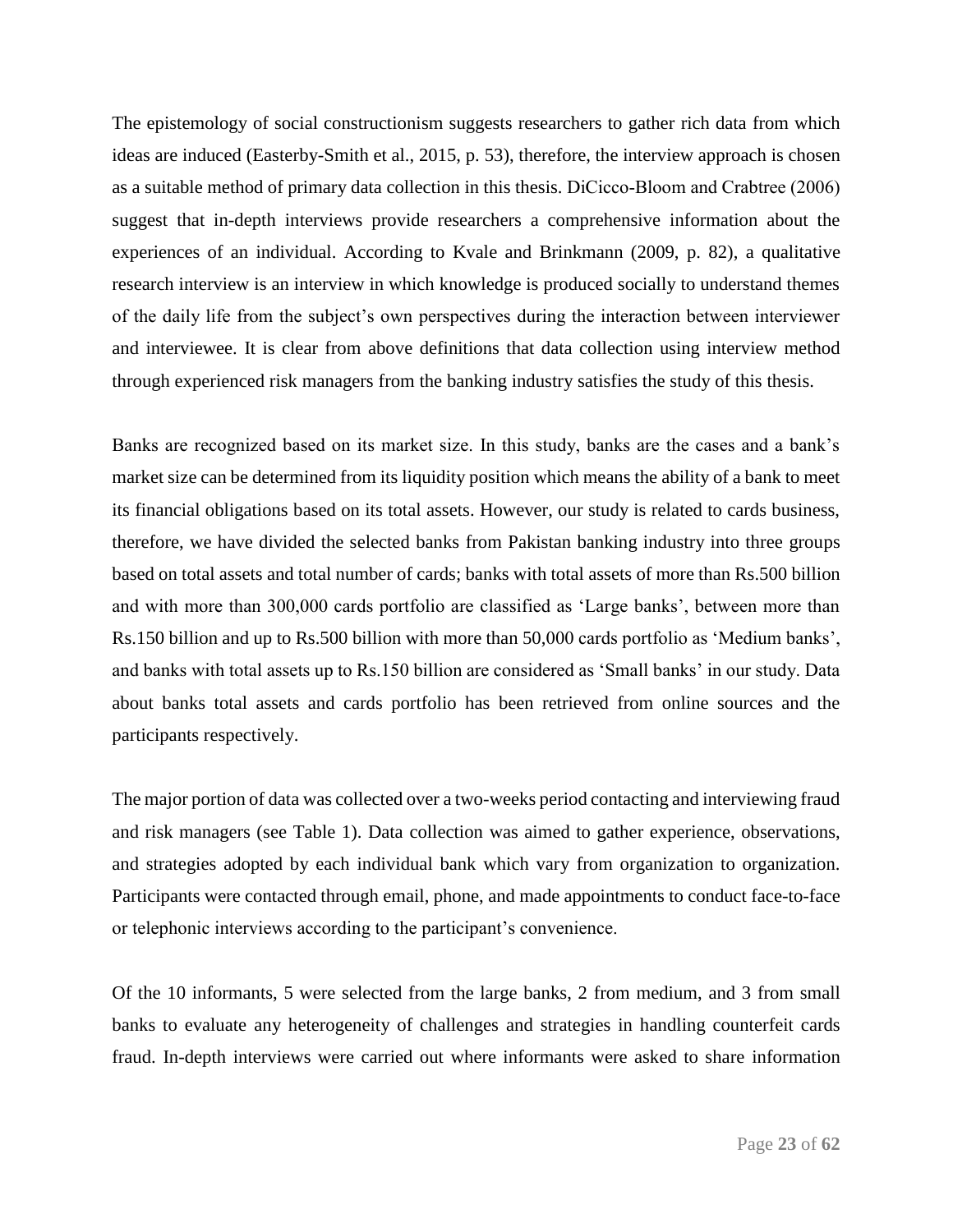based on their experience and observations. Informants claimed that counterfeiting is itself a challenge for the banking industry today.

| Name    | Bank size | Place, Pakistan | Participant, role                            | Sex | Age | Years of<br>experience |
|---------|-----------|-----------------|----------------------------------------------|-----|-----|------------------------|
| Bank 1  | Large     | Lahore          | Country Head, Fraud & Risk Management Unit   | M   | 42  | 17                     |
| Bank 2  | Large     | Lahore          | Regional Manager, Fraud & Risk Management    | M   | 45  | 20                     |
| Bank 3  | Small     | Lahore          | Country Head, FRMU, OLA & Fraud Detections   | M   | 44  | 18                     |
| Bank 4  | Medium    | Lahore          | Manager Central, FRMU                        | M   | 35  | 9                      |
| Bank 5  | Large     | Lahore          | Fraud In-charge, FRMU                        | M   | 38  | 15                     |
| Bank 6  | Medium    | Karachi         | Regional Head South, Fraud & Risk Management | M   | 49  | 18                     |
| Bank 7  | Large     | Lahore          | <b>Manager Consumer FRMU</b>                 | M   | 41  | 13                     |
| Bank 8  | Large     | Islamabad       | <b>Regional Manager North, FRMU</b>          | M   | 37  | 12                     |
| Bank 9  | Small     | Islamabad       | <b>Manager Fraud Investigations</b>          | M   | 36  | 12                     |
| Bank 10 | Small     | Islamabad       | Manager QU, Central and North                | M   | 41  | 16                     |

**Table 1:** List of participants

\*Years of experience includes participant's risk management experience only

Miles and Gilbert (2005) argue that a semi-structured interview gives a higher degree of freedom to the respondents to express their views in their own terms and allows interviewer a deeper understanding of an issue being researched. According to Easterby-Smith et al. (2015, p. 128), interviewer has an opportunity to develop secondary questions during interview to collect quality data. Therefore, semi-structured interview approach was chosen for this study with set of open questions which reduce the risk to affect participant's responses. Follow-up questions (what, how, why) and active listening techniques were applied during the interviews to collect quality data.

The interview guide consists of three set of questions (see Appendix A). The first part covers the background information of the participant to establish communication and a relaxed atmosphere to gather quality data. According to Kvale and Brinkmann (2009, p. 150), a researcher must develop an atmosphere where the participant feels comfortable to speak freely about personal experience and feelings. Thus, all interviews were conducted in a private room with only the researcher and the participant. Second part of the interview guide involves collecting core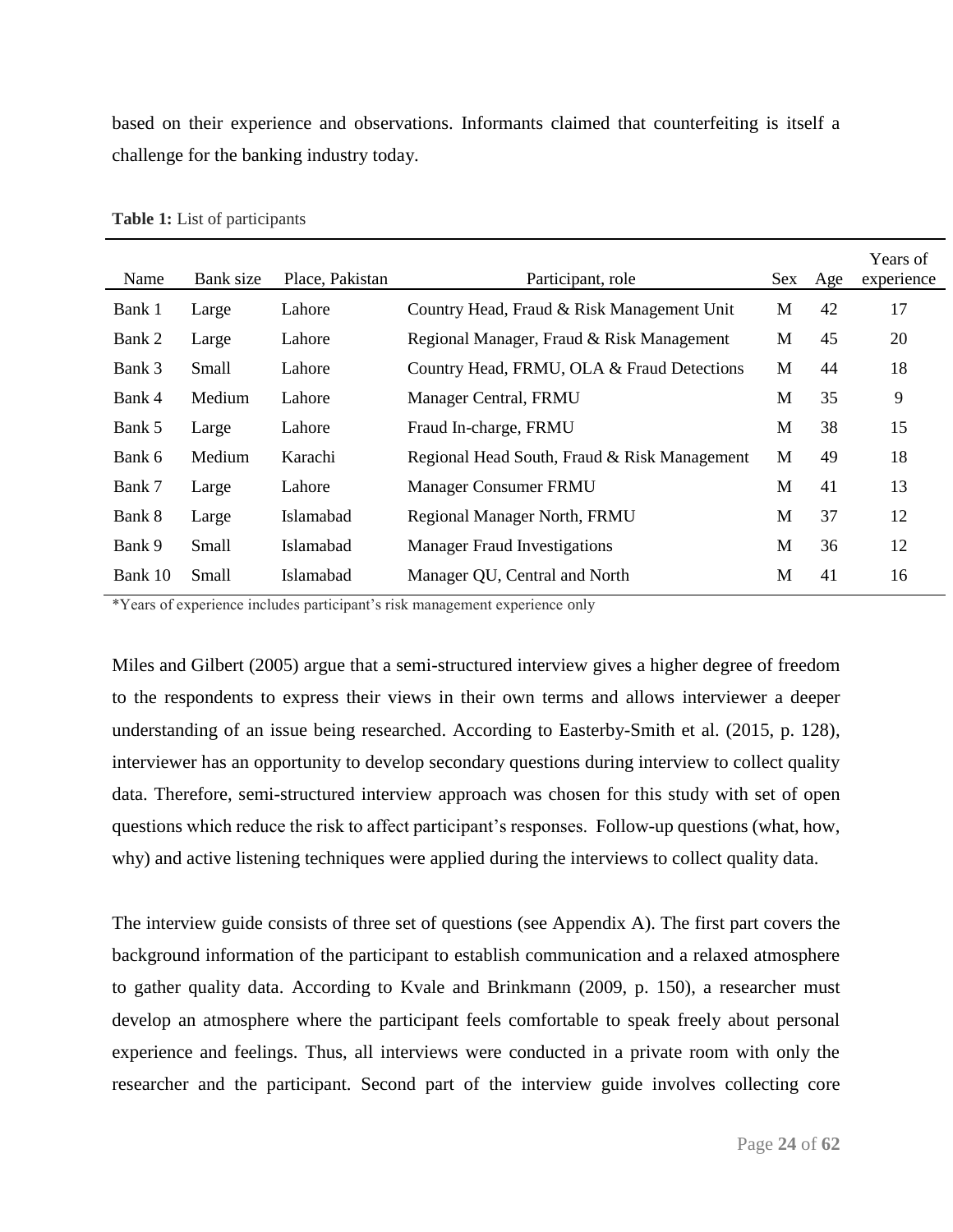information about the cards business and operating markets of the banks, and third part consists of set of questions related to the research topic. Half of the interviews were conducted in English and half were conducted in Urdu language according to the participants' convenience, however, were transcribed in English.

Since the interviewees have good insight of risk management, compliance, and internal control and requested not to disclose name of the bank and participant so the anonymity has been ensured at all levels of study and refer to the participant's list (see Table 1). However, permission was sought from the participants if could use their official title, background information, and role in the bank. The length of the interviews ranged from approx. 40 minutes to 1 hour and it was clearly stated that the information or data being collected will only be used for study purpose. Interviews were audio taped with permission of the participants.

### *3.4 Research phases and engagement*

To study research question constructed in this thesis, research passed through the following phases (see Table 2). Eide and Kahn (2008) argue that a researcher should have dynamic engagement with participant during interview in order to discover and understand the phenomena in question. Therefore, active engagement of participants was ensured to gather clear insight, experience and observations to handle counterfeit cards fraud.

| Research phase | Research engagement 2017-18                                                        |  |
|----------------|------------------------------------------------------------------------------------|--|
| Pre-interview  | Studying risk management, strategies, processes, frameworks, banks' risk           |  |
|                | management practices, laws and regulations, cards fraud, EMV technology;           |  |
|                | books, manuals, web (e.g. visa.com, mastercard.us, sbp.org.pk), 2017-18            |  |
|                | Documents; (fraud manuals, guide to EMV chip technology, card acceptance           |  |
|                | guidelines for member banks and merchants), 2017-18                                |  |
|                | Statistics and reports of counterfeit fraud; (e.g. nilsonreport.com, statista.com, |  |
|                | wallethub.com, worldpaymentsreport.com), 2017-18                                   |  |

**Table 2:** Research phases and engagement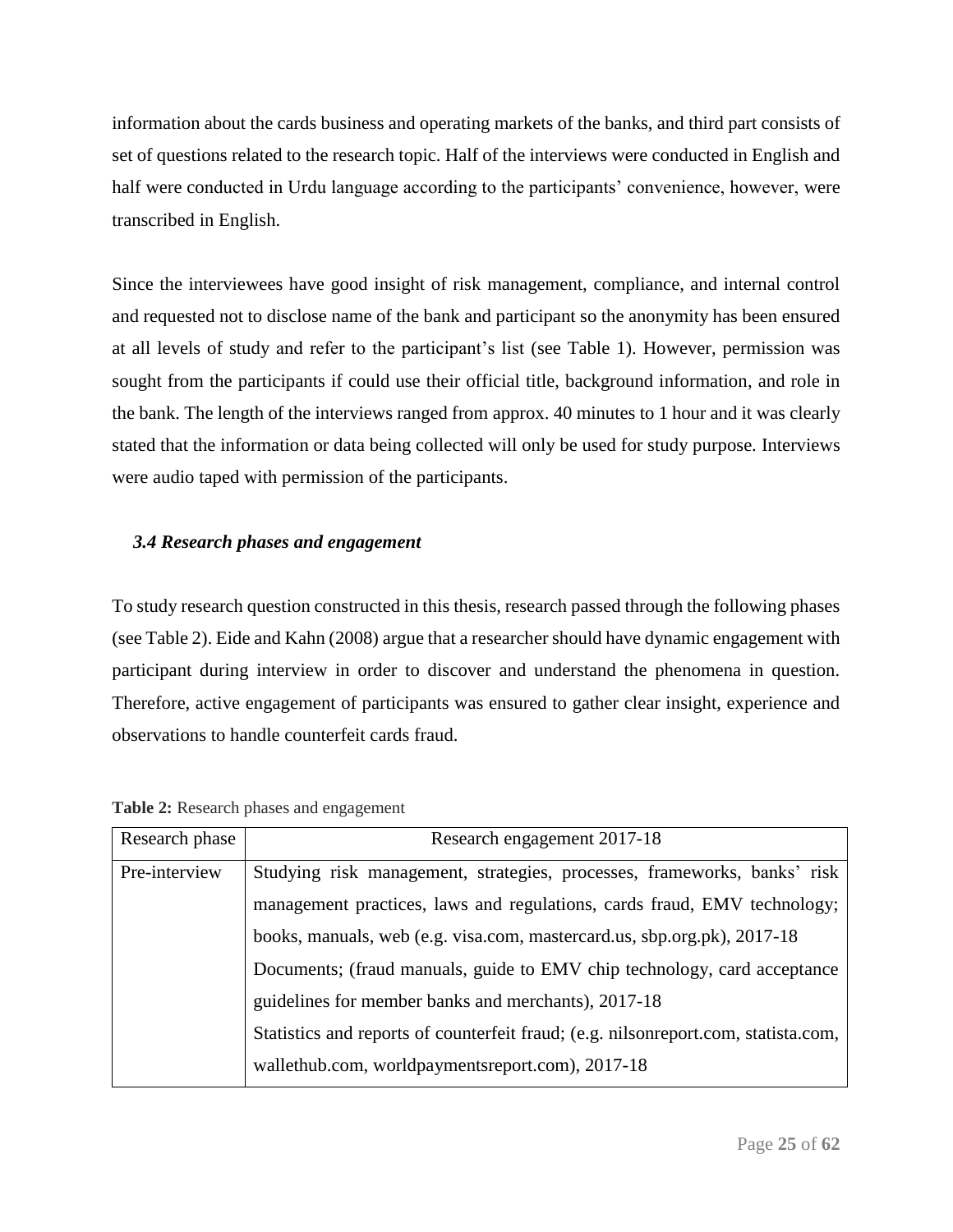|                                   | Articles and journals; (credit and debit cards fraud, risk management of cards,  |
|-----------------------------------|----------------------------------------------------------------------------------|
| EMV chip embedded cards), 2017-18 |                                                                                  |
|                                   | Observations and informal conversations with country head fraud & risk (see      |
|                                   | table 1), 2017-18                                                                |
| Interviews 1                      | In-depth face-to-face interviews, 6 participants in Lahore, Pakistan, April 2018 |
| Interviews 2                      | In-depth online/telephonic interviews, 4 participants in Karachi and Islamabad,  |
|                                   | Pakistan, April 2018                                                             |
| Post-interview                    | Analyzing the data, transcribing interviews, and findings with conclusion        |

### *3.5 Data analysis*

We developed our pre-understanding to be able to interpret the data (Alvesson & Sköldberg, 2017, pp. 55-56) of the macro context; e.g. macro-economic factors, unemployment, law & order, crossborder challenges, the meso context; e.g. contextual intermediate factors, other banks, law enforcement agencies, and the micro context; e.g. within organization, individual level, customer level, behavioral. Finlay (2002) defines reflexivity as process by which a researcher reflects upon the data collection and interpretation process, further argues that all researchers should adopt a reflexive methodology for qualitative research.

The data was analyzed according to the meaning condensation framework (Kvale & Brinkmann, 2009, pp. 205-206) which signifies initial reading to achieve a sense of the part vs. the whole (contextualizing) and identifying meaning units relevant to the research question.

All interviews were thoroughly transcribed to begin process of data analysis. Transcribed interviews consists of 71 pages document and in first step of data analysis, each transcript was thoroughly reviewed to identify challenges and solutions from the participant's stated observations and experience. For this purpose, a total of 238 quotations were marked and were analyzed by moving back and forth between the data sources, data types, and the analytical levels. In second step, passages from highlighted transcripts were condensed into shorter statements to find 'meaning units', however, quotations are used in next chapter of this thesis for a more clear insight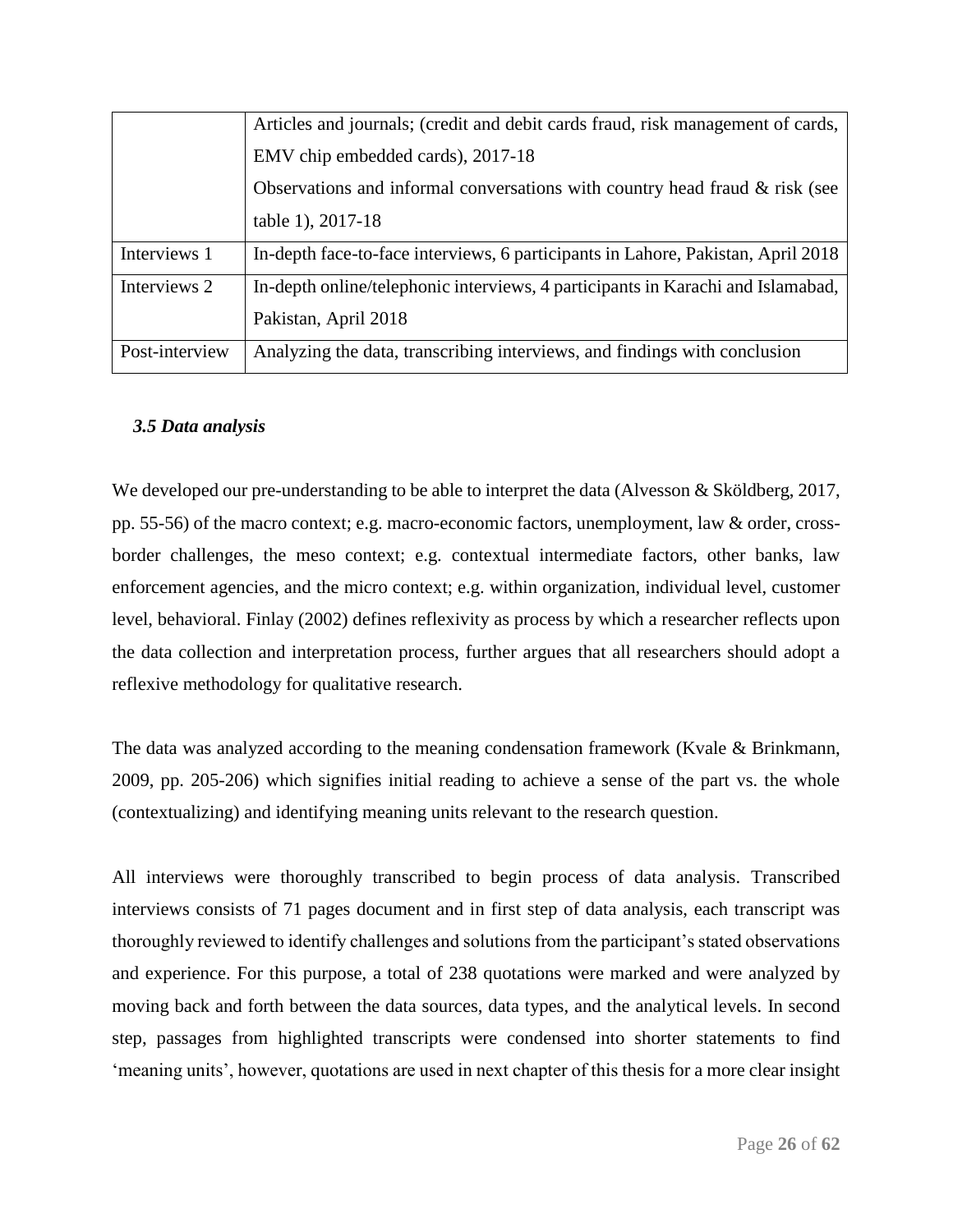of empirical findings. The data was also analyzed in a way to identify similar and contrasting patterns of the different respondents that seemed relevant to answer the research question.

### *3.6 Validity and reliability*

This subsection includes the steps taken to increase the validity and reliability requirements demanded of a scientific research in this thesis while data collection and analyzing the data. To fulfil the purpose, various criteria are considered to ensure requirements. Inspired from Sandberg (2000) interpretative approach for understanding human competence, this thesis follows his validity and reliability criteria. The criteria, he used to justify interpretations were: communicative and pragmatic validity (Kvale, 1989, 1996) and reliability as interpretative awareness (Sandberg, 1994, 1995).

In order to achieve first criteria, i.e. communicative validity (1) purpose of the study and research question were clearly explained to the participants to establish initial understanding and to obtain their consent for the study (2) participants were asked open-ended questions to gather most comprehensive answers and follow-up questions were asked during the interview to seek further information and to interpret their answers. Pragmatic validity was achieved by: (1) observing the participants' reaction to our understanding of their answers in the interview (2) asking the participant to demonstrate practical examples about handling risk of counterfeit cards fraud, and (3) observing the participants' reaction to their answers.

Reliability as interpretative awareness was achieved by obtaining data in such a way in which participants conceive their risk management observations. More specifically (1) primarily asked what and how questions to feel participant free to focus on what handling risk of counterfeit cards fraud meant for them (2) initially treated all the statements of participants about their work as equally important to the study, and (3) asked many follow-up questions which are required the participants to interpret their statements more specifically.

Yin (2014, p. 48) argues about external validity, and emphasizes that findings can be generalized if a case study research question is to study "how" and "why" questions. The findings of this thesis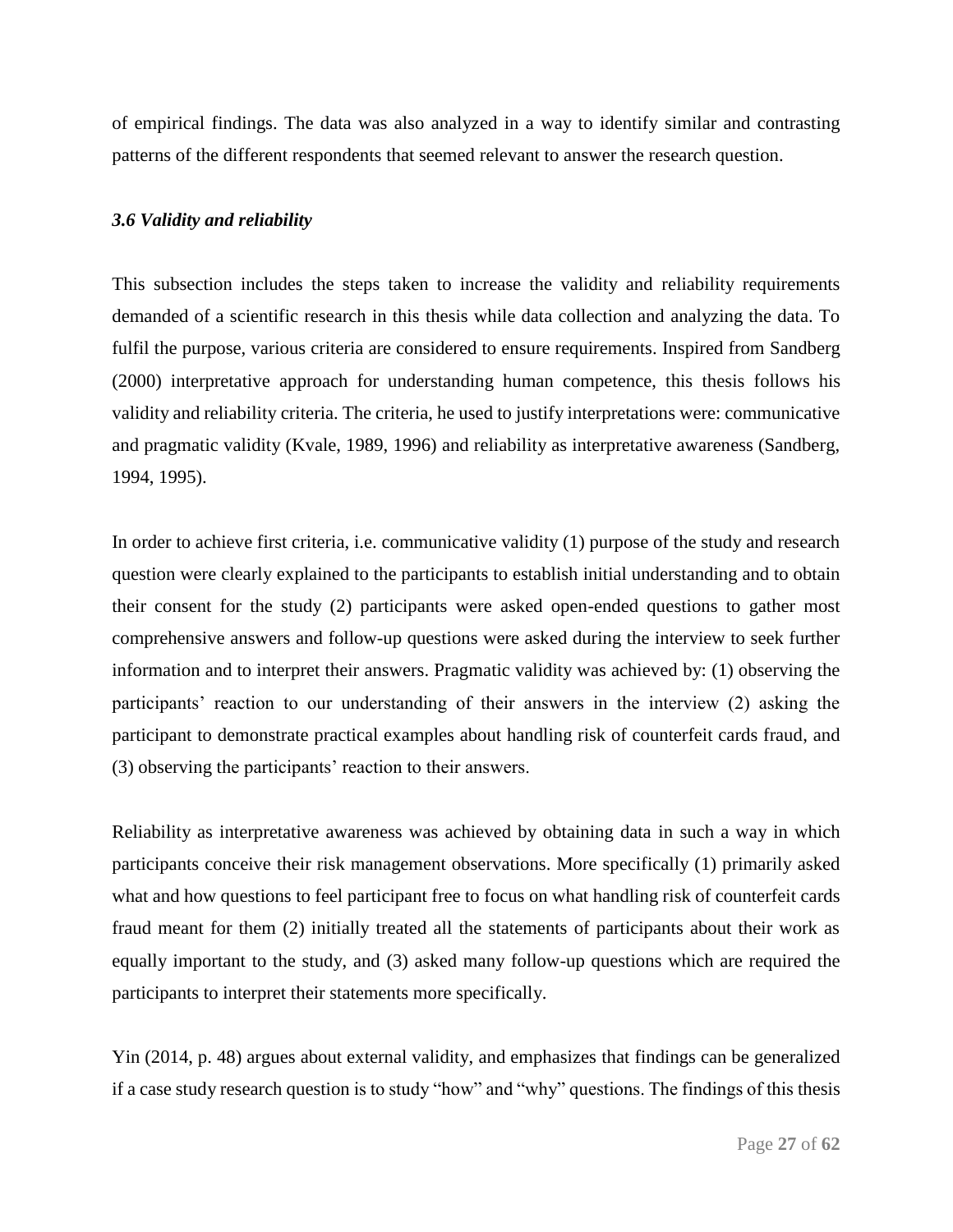represent participants' views and experience in handling risk of counterfeit cards fraud with different risk management techniques and criteria-based systems, so the answers were different according to their own views and adopted techniques. Thus, the findings cannot be generalized fully, but can be used for a future study.

### **4 FINDINGS**

The findings section is organized as follows: Table 3 is an overview of our findings and answers the research question; i.e. What challenges do financial institutions have related to counterfeit cards fraud and how do risk managers handle such challenges? During the interviews, we observe that financial institutions are facing challenges at three different levels i.e. within organization, within industry, and at national and international levels. Hence, we have divided challenges into three-levels of analysis i.e. micro, meso, and macro respectively.

First, macro-level challenges are presented and analyzed in view of its criticality because findings of this thesis reveal that risk managers in the industry face these macro-level challenges and have no solutions to encounter them. Autonomous local and international bodies should address the identified challenges which limit risk managers ability to handle counterfeit cards fraud. Second, meso, and micro-level challenges and their solutions are analyzed with respect to distinct strategies adopted by the risk managers in Pakistan banking industry. These two analysis answer the research question focusing on challenges and solutions to handle counterfeit cards fraud. Finally, discuss heterogenous challenges which are distinct among small-scale, medium-scale, and large-scale banks. It enables to discriminate internal and external challenges and controversies based on size of the bank.

### **Table 3:** Findings overview

Context level and the Challenges Challenges Context level solutions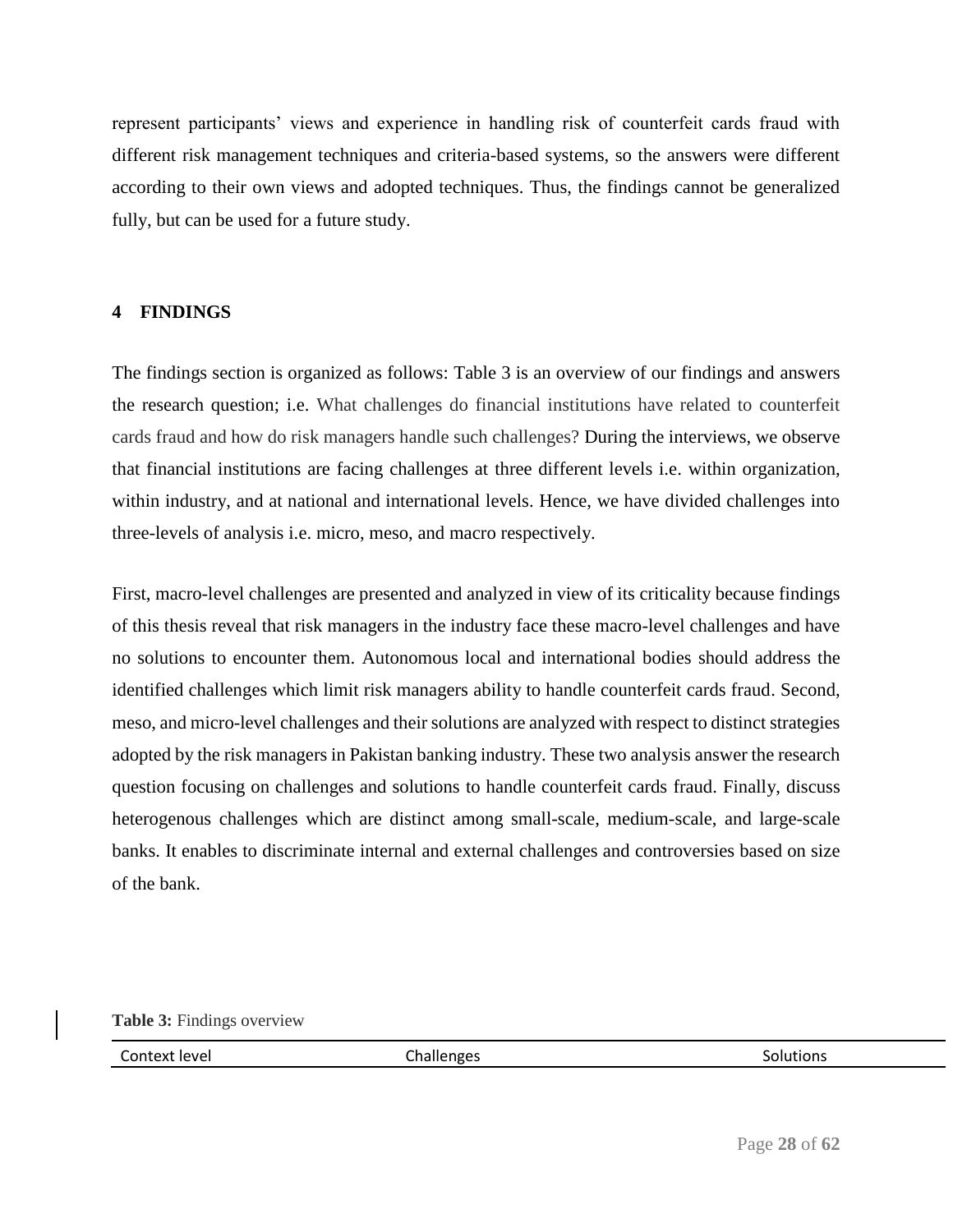| - Laws are flexible and lack punitive actions<br>- Law & order situation is not good<br>- Weak prosecution and evidence systems<br>- Legal system is corrupt<br>- Fraudster involves in same crime once released<br>- Specialized risk education lacks in country<br>- Unemployment & poverty in country lead people to choose<br>criminal act                                                                                                                                                                                                                                                                                                                                                                                                                                                                                                                                                                                                                                                                                                                                                                                                                                                                                                              |                                                                                                                                                                                                                                                                                                                                                                                                                                                                                                                                                               |
|-------------------------------------------------------------------------------------------------------------------------------------------------------------------------------------------------------------------------------------------------------------------------------------------------------------------------------------------------------------------------------------------------------------------------------------------------------------------------------------------------------------------------------------------------------------------------------------------------------------------------------------------------------------------------------------------------------------------------------------------------------------------------------------------------------------------------------------------------------------------------------------------------------------------------------------------------------------------------------------------------------------------------------------------------------------------------------------------------------------------------------------------------------------------------------------------------------------------------------------------------------------|---------------------------------------------------------------------------------------------------------------------------------------------------------------------------------------------------------------------------------------------------------------------------------------------------------------------------------------------------------------------------------------------------------------------------------------------------------------------------------------------------------------------------------------------------------------|
| - Lack of support from law enforcement agencies<br>Meso context:<br>- Law enforcers lack staff & technical knowledge<br>- Coordination lacks among banks<br>contextual<br><b>Banking Association level</b><br>intermediate<br>- Lack of merchants training & awareness<br>factors, Industry<br>industry wide merchants<br>related, other<br>- Counterfeiting is itself a challenge. Same industry, so all<br>banks, law<br>banks have similar challenges except cost & resources.<br>enforcement<br>- Fraudsters damage EMV-chip and transact counterfeit data<br>agencies,<br>from magnetic strip<br>merchants<br>- Data compromising trend has shifted from international to<br>local market<br>information & knowledge<br>- Compromising ATMs wearing mask<br>- Surveillance with advanced tools<br>- Existing risk management frameworks do not apply in cards<br>business<br>develop new risk frameworks<br>- Industry is non-compliant of EMV-chip technology<br>acquiring both sides<br>- Threat of cards business license cancellation by regulators<br>unless customer needs it<br>- Collusive other banks' merchants, deliberately involved in<br>- Report incident, and termination of<br>business relation with such merchant<br>counterfeiting | - Extend coordination with law enforcers &<br>share evidences & technical information<br>- Extend coordination with other banks on<br>- Regular trainings and fraud awareness to<br>- Observations, knowledge, and experience<br>is shared at industry level to minimize risk<br>- EMV compliance is mandatory at both level<br>- Existing technology review is mandatory<br>- Regular research at own level, and sharing<br>- R&D Division should be established to<br>- Ensure EMV-chip compliance on issuing &<br>- Deactivate cards for international use |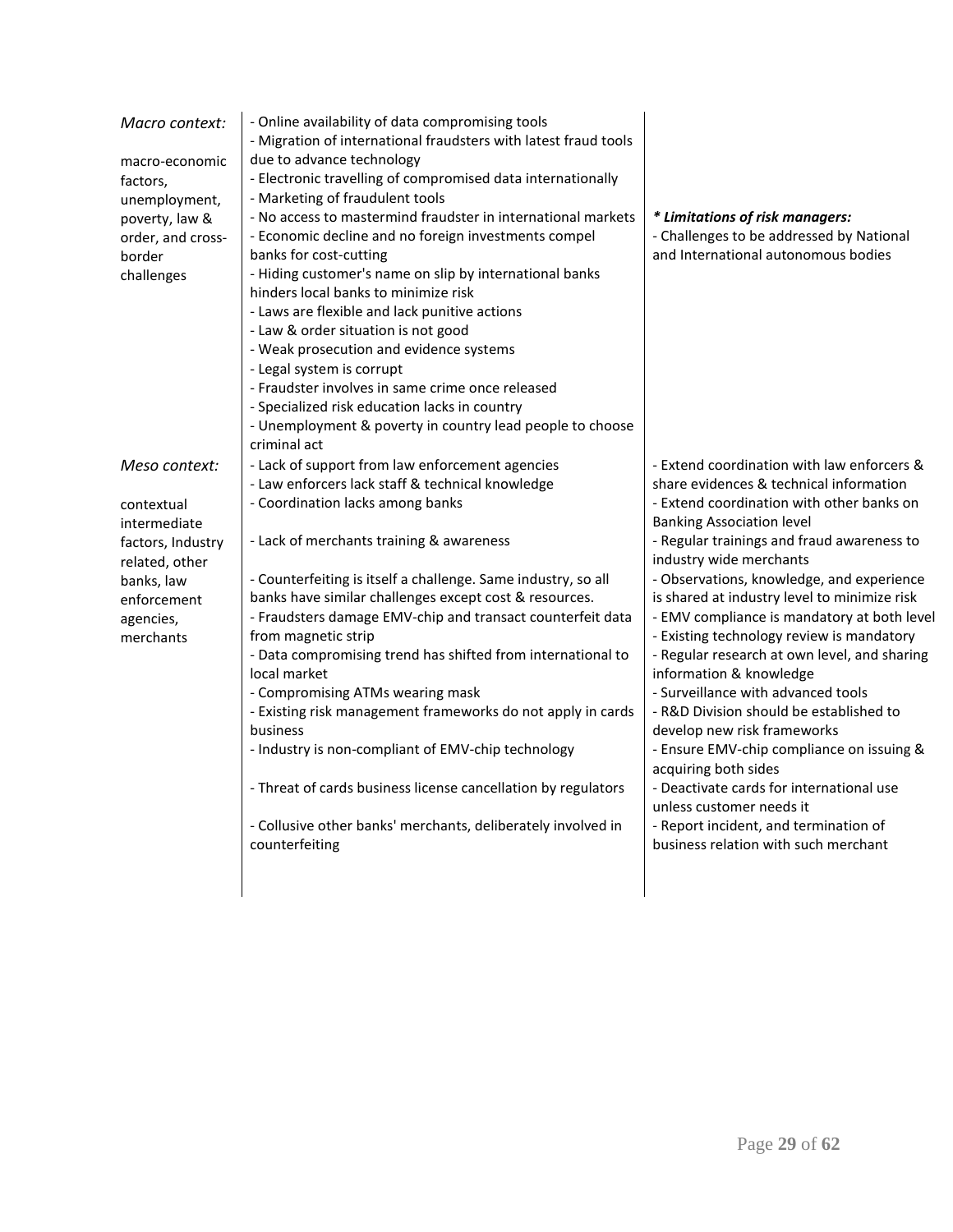| Micro context:          | - High cost is a barrier to EMV-chip compliance and<br>acquisition of enhanced systems | - Cost-benefit analysis are conducted and<br>cost is absorbed to foresee betterment |
|-------------------------|----------------------------------------------------------------------------------------|-------------------------------------------------------------------------------------|
| Within<br>organization, | - Lack of system support                                                               | - Acquire latest tools & systems with change<br>in fraud trends                     |
| individual level,       | - No source of knowledge about any technological                                       | - Self-research on local & international                                            |
| behavioral,             | advancement in international markets                                                   | market technological advancements                                                   |
| business level          | - Surveillance of ATMs is not up to the mark                                           | - Surveillance with advanced tools                                                  |
|                         | - Staff lacks analytical skills and training                                           | - Internal & external staff training sessions                                       |
|                         | - Customer lacks fraud awareness                                                       | - Customer must avail SMS alert                                                     |
|                         | - Threat of data skimming by internal staff                                            | - Internal control by IT level restrictions                                         |
|                         | - Lack of authority by the management                                                  | - Understanding of job requirements at top                                          |
|                         | - Risk of life threats due to risky nature of job                                      | - Preference of duty overcomes fear                                                 |
|                         | - Organizational cost-cutting as a challenge                                           | - Budgeting for major requirements                                                  |
|                         | - Threat of reputational loss and losing customer's relation                           | - Allow pre-credit and timely processing of<br>case to avoid customer's annoyance   |
|                         | - Opportunistic behavior of customer blaming bank and fear                             | - Provide fraud awareness to customers                                              |
|                         | factor in filing a complaint                                                           | through marketing techniques                                                        |
|                         | - Lack of customer's interest in bank alerts                                           | - Immediately block suspicious cards and                                            |
|                         | - Lack of operations in remote cities                                                  | coordinate with branch to avoid loss                                                |
|                         |                                                                                        |                                                                                     |

### *4.1 Macro-level challenges: unemployment, poverty, law & order, and cross-border challenges*

Findings of this thesis show that there are various major challenges to the risk managers of the banking industry in Pakistan which belong to autonomous national and international bodies and limit the ability of risk managers to handle counterfeit cards fraud with no solutions at their end. Almost all stakeholders argue that rapid technological advancement in cards business has given an edge to the fraudsters. Now, marketing of fraudulent tools and online shopping opportunities of advanced data compromising devices at your doorstep from the international markets have made life of fraudsters very easy. Risk managers consider it as a big challenge and stated their inability to control or minimize this international market threat.

 It is very organized crime and there are big industries in international markets who are producing such tools and devices to skim data which is a worldwide phenomenon. if technology is being advanced to safeguard customers or our business portfolio on one hand, then fraudsters are also striving to break and compromise chip on the other hand. This would be a challenge for Cards Associations and the banks. (Respondent from Bank 2, large-scale, p. 15)

 Visa and MasterCard launched wave-technology in 2008 and they claimed that customers do not need to give card to anyone and just to wave their cards in front of merchant terminals so no chances of counterfeiting. However,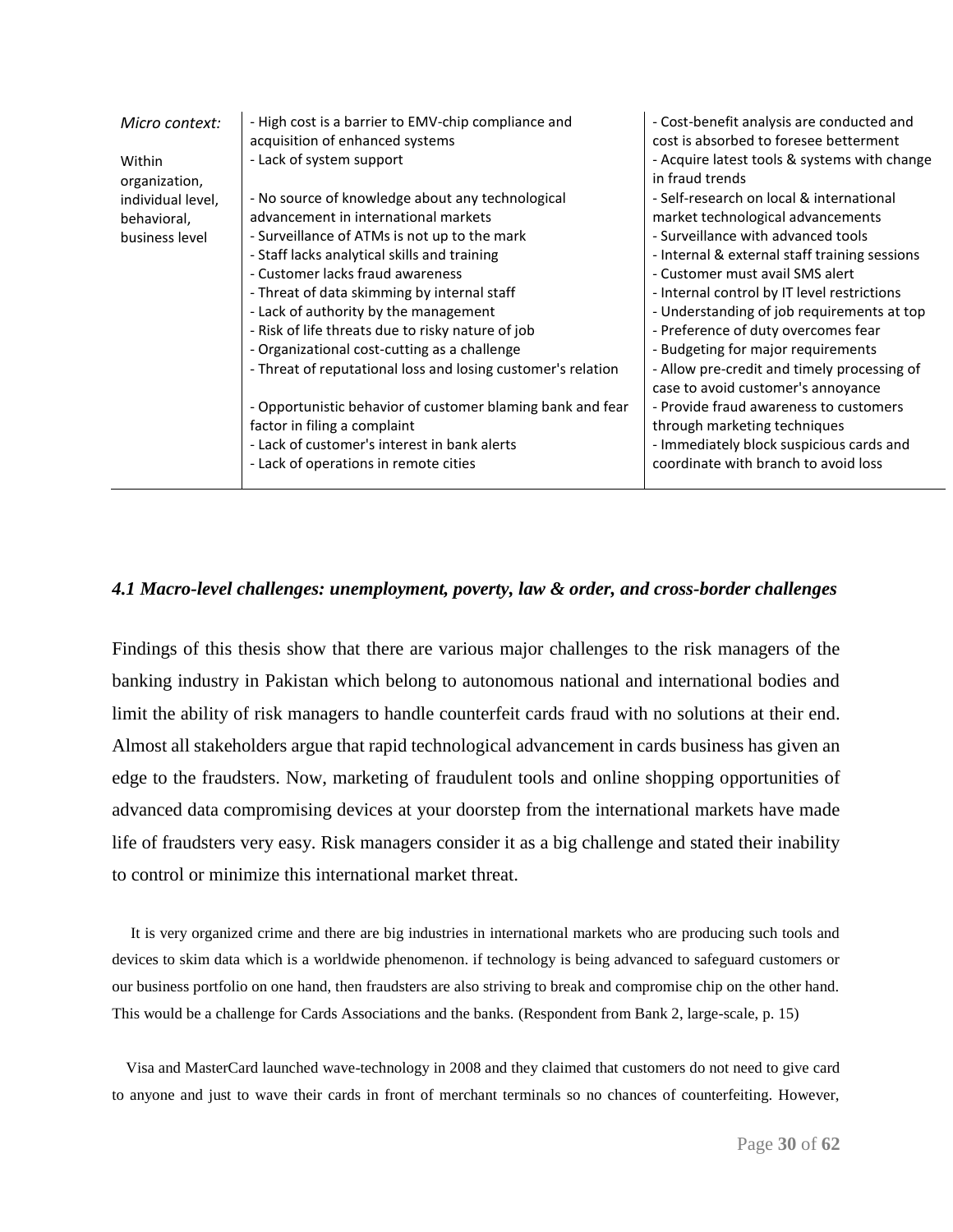fraudsters have developed such (WIFI) devices which capture data while it is waved in front of merchant terminals and generate counterfeit cards. It's a big challenge […] As technology advances, so does the fraudsters advance counterfeiting tools. (Respondent from Bank 6, medium-scale, p. 44)

These quotes show that banking industry as well as card business regulators i.e. Visa Inc. and MasterCard Inc. are facing major threat of technological drawbacks. On the other hand, Visa Inc. claims that after EMV chip-technology in cards business, it is impossible to compromise data of any legitimate card to make a counterfeit card (VisaInc., 2016b) which is arguable.

According to the informants, international barriers also exist which are major challenges for them. These include mobility of international fraudsters to local market, electronic travelling of compromised data from local to international market within few hours, foreign banks' restriction on disclosing customer's name on sale receipt, and no access to mastermind fraudster located in international markets. Although, the informants argue that immediate steps should be taken by the national and international autonomous bodies since these are critical and highly affecting the industry.

 Biggest challenge is cross-border data travelling from technology side. It means that compromised data travels cross-border in few hours with help of internet and counterfeit cards are generated in other countries and we cannot handle or take any action against it [...] and counterfeit card generates and transact same day in any international markets including Europe, USA, […]. (Respondent from Bank 6, medium-scale, p. 44-45)

 Recent, fraud wave came from Chinese fraudsters who brought latest technological skimming tools in Pakistan and were a great challenge for Pakistan's banking industry risk managers. (Respondent from Bank 10, small-scale, p. 69)

 A major issue from the international markets like Europe and America is that when we retrieve receipt of charge (ROC) from international banks on a counterfeit reported case, there is no customer name on the receipt. So, we cannot authenticate whether it is a counterfeit case or not […]. (Respondent from Bank 7, large-scale, p. 53)

 If any fraud gangs are burst in Pakistan; so the masterminds at their back in international markets are still active and we are unable to stop it. (Respondent from Bank 6, medium-scale, p. 45)

According to Schneier (2011), if the future is like the past, then a legal system that worked in past is likely to work in future. It means that time demands amendment in laws because purpose of an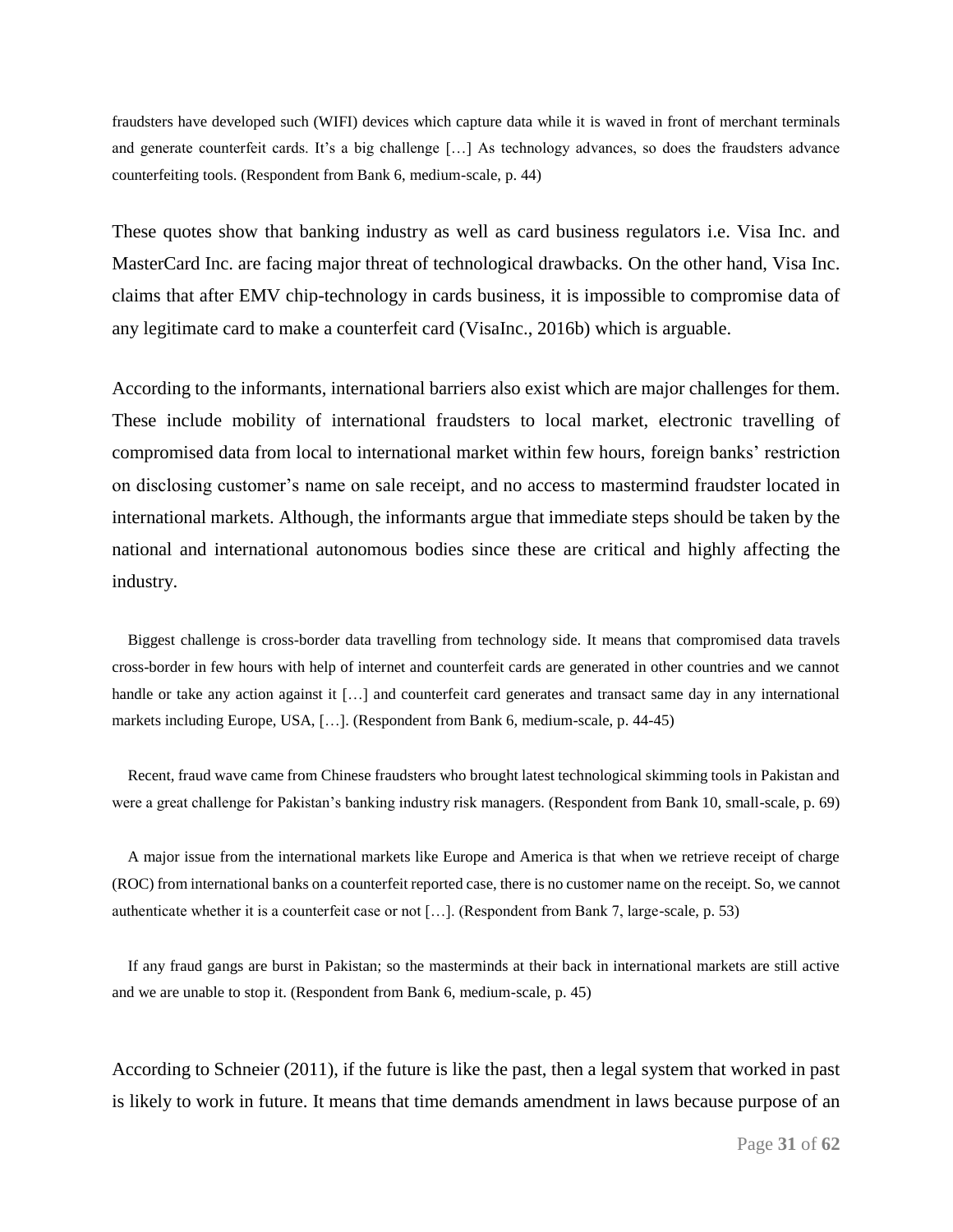organized crime is to make lot of money with a threat to any large-scale business. O'donnell (2004) stresses that rule of law is an essential pillar of an economy. However, risk managers find several legal challenges in handling of counterfeit cards fraud. Homogeneity has been observed in respondents' information that legal system is corrupt, and laws are flexible enough with lack of punitive actions, and weak prosecution and evidences system. For example, if a fraudster is caught during counterfeit fraud activity, he gets himself release and involves in same crime afterwards. Informants suggest legal deterrence and fear of strict legal actions must exist, however, this all is beyond their reach and with national authorities.

 Corruption is the key challenge of our country and it is not possible to stop counterfeiting as long as there is corruption. In few instances, we have observed that law enforcement agencies have escaped fraudsters against bribe. (Respondent from Bank 6, medium-scale, p. 45)

[...] recent fraud wave from Chinese fraudsters involved million dollars, however, a very short sentence and penalties were charged to them. This message in market boosts up and encourages fraudsters to continue counterfeit and skimming frauds since either they will be bailed out or will get nominal sentence if caught. (Respondent from Bank 10, small-scale, p. 69)

Unemployment rate, and inflation are major economic indicators of any country. Foreign Direct Investment (FDI) is only possible if the economic conditions of any country are sustained. Buffie (1993) determined the impact of foreign direct investment on unemployment and inflation and argued that it is an important economic factor. Informants find major macro-level challenges i.e. growing unemployment, lack of foreign direct investments, and economic decline which cause people to find new ways to earn easy-money, thus, they involve in counterfeit cards fraud.

[...] this is a white-collar crime in which educated people are involved to earn easy money. Unemployment is a big challenge, which leads the educated people to do this organized crime to make money. The people with extreme intelligence keep extreme evil minds. (Respondent from Bank 3, small-scale, p. 24)

 Unfortunately, Pakistan is going towards economic decline. Banks do not have foreign investments, that's why, banks are not in position to adopt this […] activity. (Respondent from Bank 6, medium-scale, p. 47)

These quotes show that several macro-level challenges are being faced by risk managers in the industry due to economic conditions which eventually leads to poverty and people then involve in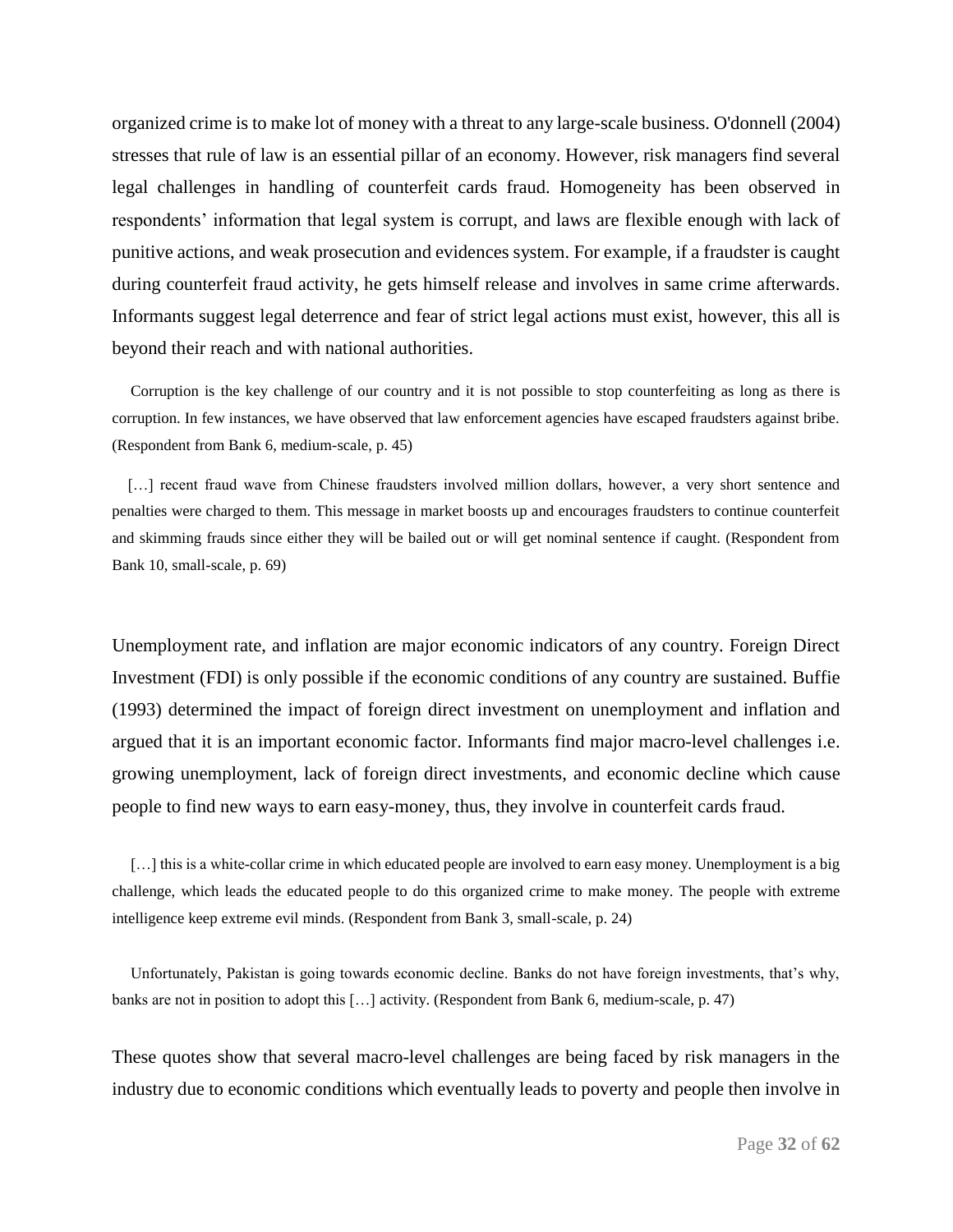illegal skimming activity as it might attract them to make large money overnight. Homogeneity exists to a common challenge to all of the banks according to the informants, that there is lack of skilled risk professionals in the industry because no educational institution offers risk management education related to consumer banking.

 There is no specialized education or program at institutional level which could enhance skills and knowledge of the people about consumer banking. We have a challenge to train our staff and to upgrade them with latest fraud trends and how to minimize risk of counterfeit cards. (Respondent from Bank 1, large-scale, p. 7)

What informants argue is the need of immediate intervention of national and international autonomous bodies and to bring effective reforms to address these macro-level challenges that risk managers are encountering in their day-to-day operations in handling of counterfeit cards fraud. Data of this study shows that macro-level challenges are critical for banking industry and are beyond of risk managers ability to handle them directly.

### *4.2 Meso-level challenges: contextual intermediate factors, Industry related, other banks, law enforcement agencies*

Informants find a market related challenge that they feel is a big challenge for the industry now-adays. They are encountering change in data compromising fraud trend. According to the findings, earlier 'target-market' was only international markets for data compromising when local banks' cards were transacted internationally by the customers, however, today 'target-market' is Pakistan and data compromising threat is greater on ATMs than point of sale merchant outlets. Controversy exists in cross-case study analysis as one risk manager states that this trend is equally in both local and international markets, on the other hand, another informant says that this activity is greater on local markets ATMs only.

 If we see historic incidents of counterfeit cases, our cards data was earlier compromised in international markets and as an acquirer, international banks compromised cards were being transacted on our local merchant outlets and ATMs. However, now the trend has been changed and due to advance technology and ease to fraudsters, data is also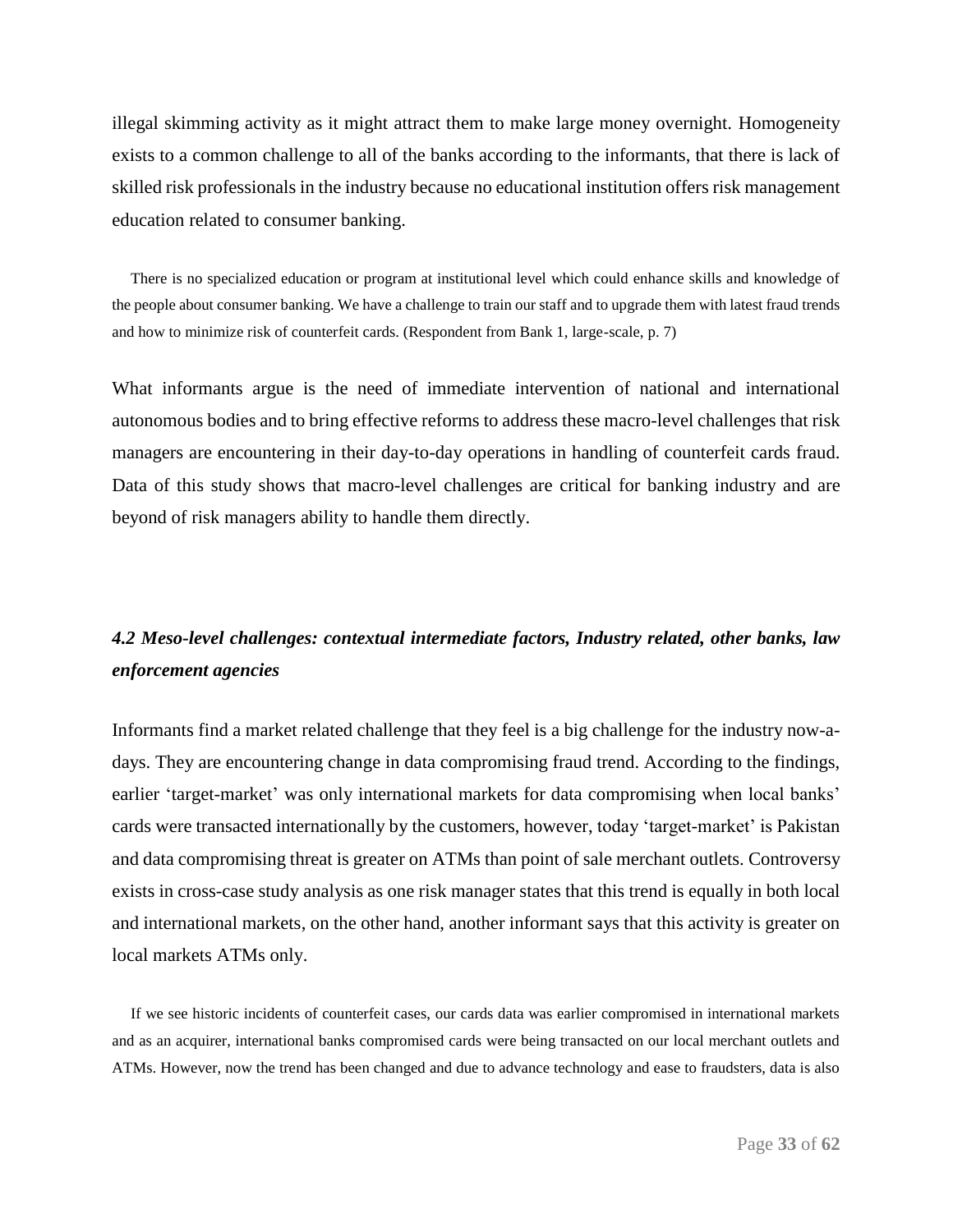being compromised in local markets, […], the challenges are equally in both local and international markets. (Respondent from Bank 1, large-scale, p. 8)

Accordingly another risk manager states change in fraudster's modus operandi that:

 Law enforcement agencies do not have any tool if a fraudster visits an ATM at 3 O'clock in the morning wearing a mask, then law enforcement agency and a risk manager will have a major challenge to identify fraudster. (Respondent from Bank 9, small-scale, p. 64)

This quote shows that the banks and the law enforcement agencies may be able to initiate their investigating inquiry in case if they could have a fraudster's identity, however, CCTV coverage is also of no use because fraudsters are wearing a mask to hide their identity.

Nonetheless, homogeneity exists towards the solutions of this ATMs data compromising challenge. Informants from different banks state strategies to handle it as:

 Only solution we can do is to early detect any uneven activity and block the cards […] As a solution it need immediate action when data is being compromised at ATMs with active surveillance rather than we wait to identify later after occurrence of loss. (Respondent from Bank 6, medium-scale, p. 44-45)

[...] on the ATMs side, where fraudsters implant skimming devices and compromise customers data; we, as a solution, have installed anti-skimming devices on more than 95% ATMs to secure our business side and will hopefully complete this activity in a month or so…. (Respondent from Bank 2, large-scale, p. 13)

The results show that risk managers have several major challenges on the industry-level. First, all informants find a common major challenge of EMV-chip technology compliance which may lead banks to the cancellation of their cards business license. According to the risk managers from large-scale to small-scale banks:

 The main challenge for the entire banking industry of Pakistan is 'magnetic strip'. Even If you comply EMV on your cards issuance side, it will not benefit unless all merchants in world are chip-enabled. (Respondent from Bank 3, small-scale, p. 22)

This quote describes that counterfeiting is itself a challenge and according to the information by respondents of the study, the whole industry is in non-compliance of EMV chip-technology. Only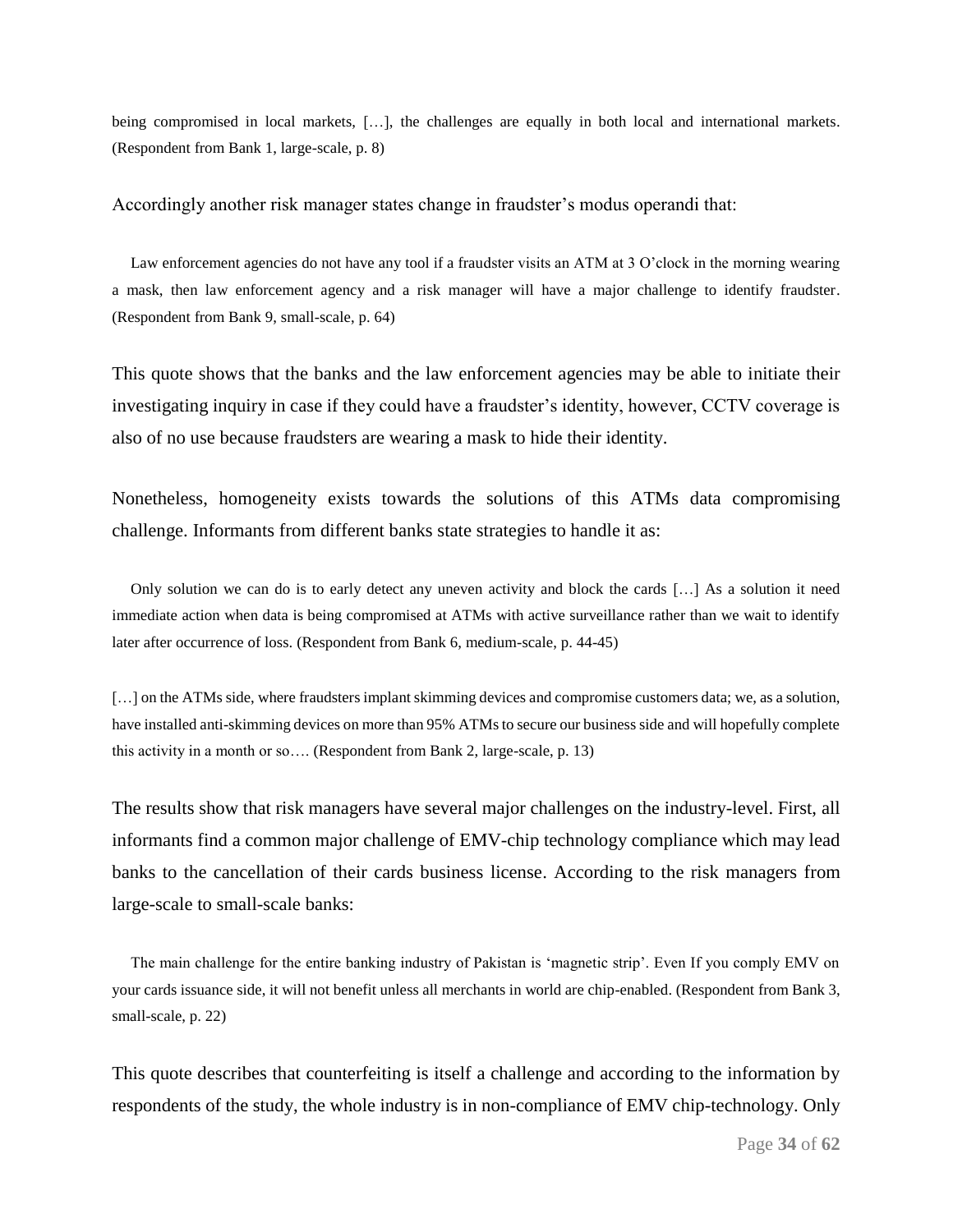few large-banks are partially-compliant to this, means have adopted on credit cards side but lacks on debit cards side and merchant acquiring business.

Homogeneity exists towards the solution aspects of this major challenge; all risk managers agree that EMV compliance may drop counterfeit cards fraud in local and international markets, however, controversy exists on cards associations level since Visa Inc. claims that after EMV technology in cards business, it is impossible to compromise data of any legitimate card to make a counterfeit card (VisaInc., 2016b), however, the recent quarterly report published by Visa Inc. shows that counterfeit fraud is dropped by 58% only on merchants who have completed the chip upgrade process (VisaInc., 2017) which is acknowledgement to the informants' statement and Visa Inc. claim is arguable.

 Original solution is only EMV compliance […] unless all acquirers do not disable magnetic strip on their terminals, counterfeiting could never be dropped. (Respondent from Bank 6, medium-scale, p. 44-47)

 It will work only as a solution if all banks comply on issuance and acquiring side both simultaneously. (Respondent from Bank 3, small-scale, p. 23)

In argument of EMV-chip compliance and Visa Inc. claim, informants from large and mediumscale banks discuss a major challenge that how the fraudsters break into this technology:

 Unfortunately, chip-technology is not being used solely, chip is damaged intentionally and said card has counterfeit data of any other bank in its magnetic strip. When such card is inserted into terminal, system goes on fallback transaction using counterfeit data in strip which is a challenge now for the industry. (Respondent from Bank 6, medium-scale, p. 44)

The best solution to this challenge is periodic reviews of the existing technology to overcome any shortcomings, according to the informant.

Findings reveal another major challenge for the risk managers, though the banking industry operates with extensive capital and operations, however, there is no specific framework of risk management which could help risk managers to handle counterfeit cards fraud. Kot and Dragon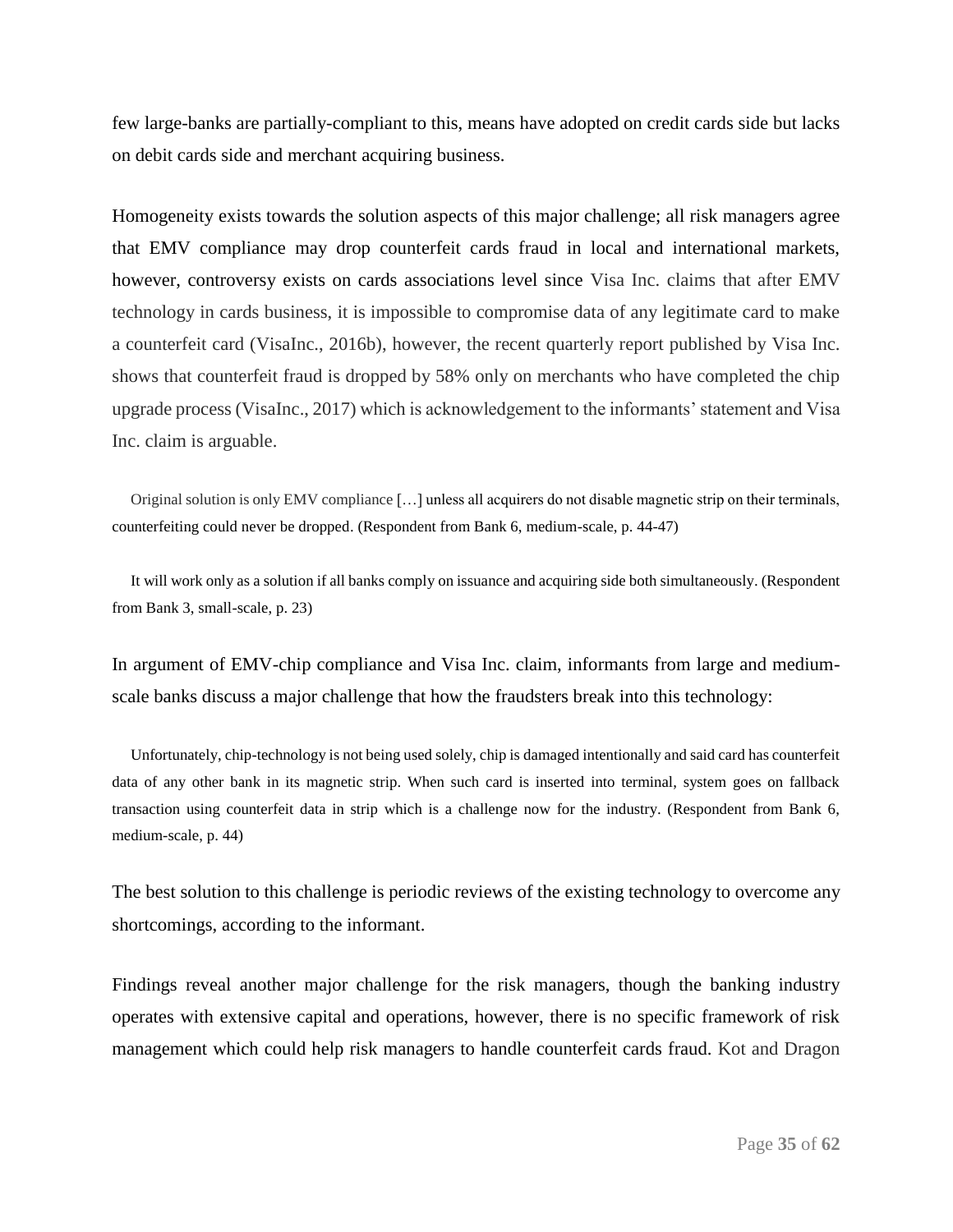(2015) also argue that Enterprise Risk Management (ERM) framework cannot perform all of risk management jobs.

 ERM is our internal framework and provide regulations only to the extent of educate the bank customers. Basel Accord is an international standard and is used by our Risk Division to assure risk standards and making policies. However, do not specifically help to minimize counterfeiting. (Respondent from Bank 7, large-scale, p. 52)

As a solution, informants state that they handle risk of counterfeit cards based on their experience and market trends only since no specific framework is in place, however, stress on development of a risk framework which could enable them to decide their line of action:

 There should be analytical R&D for the development of specific frameworks in developing countries. (Respondent from Bank 3, small-scale, p. 23)

Operating in the same industry, risk managers find lack of coordination challenge with other banks. Informants state that all banks operating in cards business offer credit and debit cards and have ATMs for cash withdrawal, however, only large-scale banks deal in merchant acquiring side too as a business partner with sale terminals at merchant outlets. Since counterfeiting is a major market challenge and data is compromised on other banks' ATMs or merchant outlets as well, so they have a challenge of support and coordination from the other banks if any counterfeit scam is reported. In such cases, they do not have access to the other bank's ATM or merchant outlet so cannot investigate or take any proactive action directly. According to informants, usually the merchants are either not trained by the banks and lack awareness or a merchant is collusive and he or his staff purposely compromise data of cardholders to involve in counterfeiting.

 Other banks' merchants involved in counterfeiting are a challenge for us as we do not have direct access to them. We have encountered other banks' merchant's collusion in accepting counterfeit cards. (Respondent from Bank 2, large-scale, p. 17)

 Merchant level challenges are industry wide and not specifically to our bank. Training and awareness to merchants is extremely important which starts from building the business relation and on-going training process. If any counterfeit card is transacted on a merchant's terminal, so it is mostly due to merchant's negligence or selfinvolvement in fraud. (Respondent from Bank 1, large-scale, p. 8)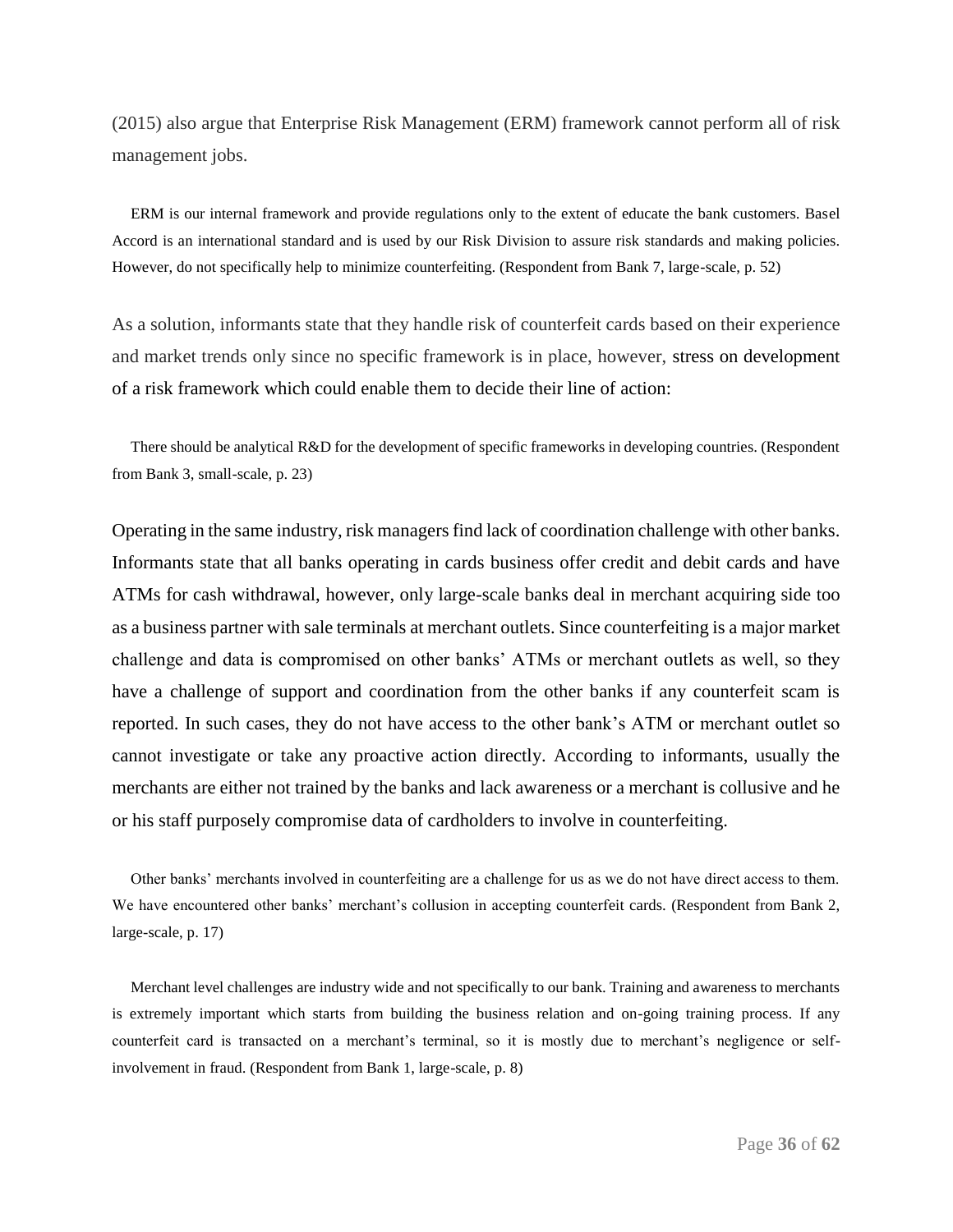To address these two industry wide challenges, informants say that merchant-level challenges are more critical because only merchant is a person who can stop counterfeiting when a fake card is presented, so it is argued that banks need to provide awareness and regular train their merchants to minimize counterfeiting. In case a merchant is collusive, banks should terminate business relationship with such a merchant and report it to other banks in the industry as well.

 We correspond with other banks and report such merchant's activity based on our investigation and request them to take necessary action against merchant closing the business relation, so that we as an industry may collectively minimize counterfeit fraud. (Respondent from Bank 2, large-scale, p. 17)

 Only awareness is the most effective tool which can prevent banks, merchants, and customers to safeguard from counterfeit fraud in market. (Respondent from Bank 8, large-scale, p. 58)

 We coordinate with other banks through emails and notify their point of compromise and also discuss matter with other banks in PBA (Pakistan Banking Association) forum. (Respondent from Bank 3, small-scale, p. 25)

Banks cannot solely handle risk of counterfeit cards fraud. Role of law enforcement agencies in any society is quite distinct to enforce law and security assurance. Banks interact with law enforcement agencies for their intervention to take up the fraud cases for further investigations. Findings show that risk managers face challenges while dealing with law enforcement agencies that work with certain limitations and according to their own regulations. Informants state that there is lack of support from law enforcement agencies side, observe extensive delays on reported cases, and cybercrime circle of law enforcement agencies lacks staff and technological knowledge about counterfeit cards fraud:

 We do not get required support and coordination and lack desired results. Now-a-days, a new fraud trend is a challenge for us that when fraudsters compromise data of our cards on ATMs, in couple of hours, they generate counterfeit cards and transfer funds of our cardholders to other banks and withdraw cash in high volume. (Respondent from Bank 2, large-scale, p. 16)

 Law enforcement agencies lack staff, technology and have work pressures. (Respondent from Bank 5, large-scale, p. 38)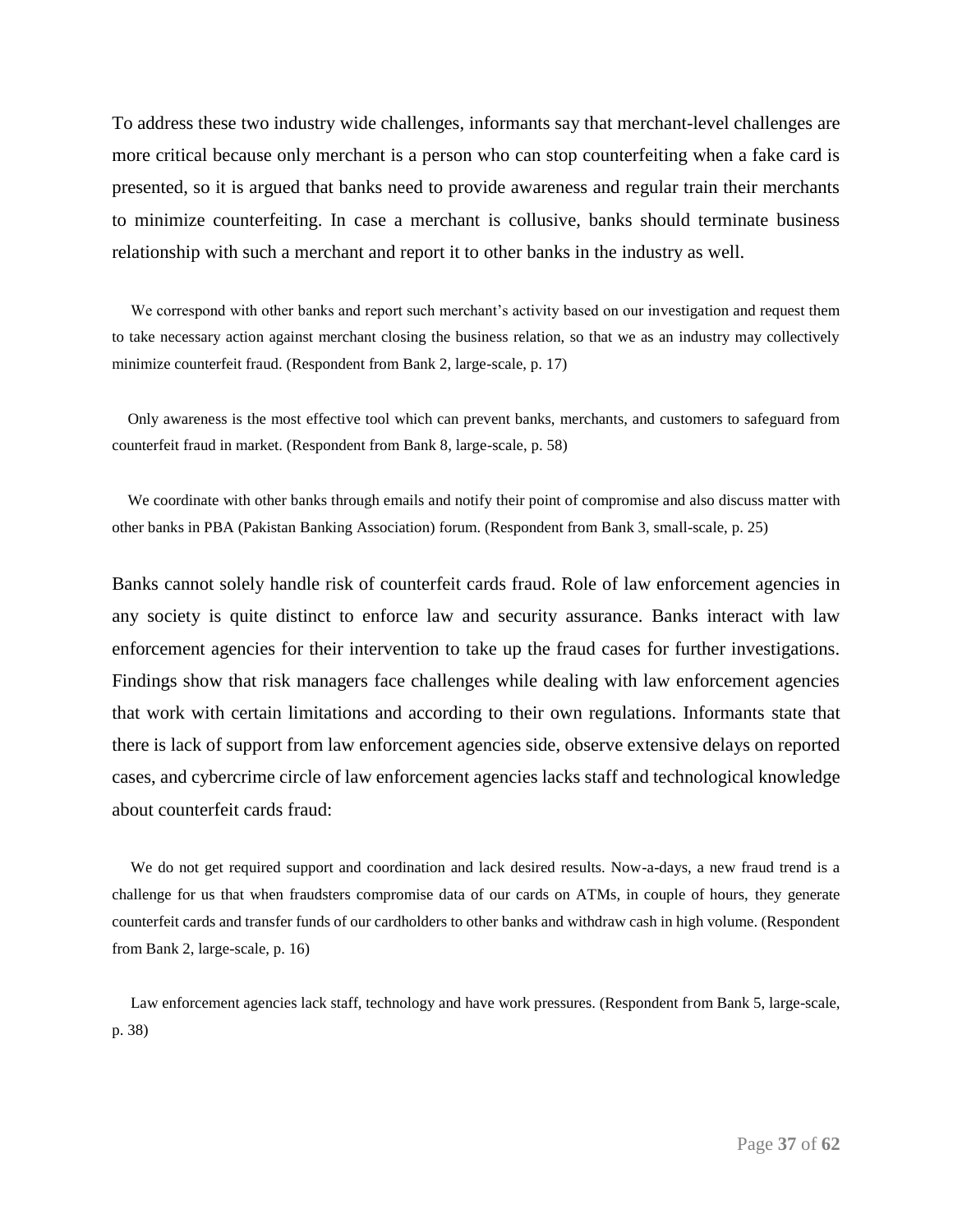As a solution to these challenges, informants say that they try to extend their coordination with law enforcement agencies and share concrete information and evidences in support of a case. Also, risk managers provide technical knowledge about counterfeit cards and data compromising tools at their own.

### *4.3 Micro-level challenges: within organization, individual level, behavioral, business level*

The micro-level perspective refers to the challenges that a bank or a risk manager has related to the internal infrastructure, staff, cardholders, its own business network, or a small group within the organization. The data show that risk managers face many challenges at micro-level that includes cost-related, technological infrastructure and systems, staff and cardholders' individual and behavioral-level, and business level challenges while handling the counterfeit cards fraud.

Findings show that the banks, at individual level, are compromising acquisition of systems and tools required for effective handling of counterfeit cards fraud. EMV-chip technology compliance is mandatory for each bank according to the regulations of cards associations i.e. Visa and MasterCard Inc. and State Bank of Pakistan (SBP, 2016, p. 7). Informants argue that shifting cards business on chip-technology is not simple as it is being considered. In order to this, the whole industry has to replace all issued credit and debit cards, on the other hand, all sale terminals at merchant outlets are to be replaced with new terminals, also all ATMs in banking industry is required to upgrade. All these activities are extremely cost-intensive and not feasible for the banks at individual level. Gray and Ladig (2015) also advocates it that this process involves extreme cost for banks around the world.

 After economic crisis of 2008, when you try to be cost beneficial you leave so many things on stake […] if banks discontinue magnetic strip on cards, they will lose business in market because every merchant is not EMV chipenabled in local and international markets. (Respondent from Bank 3, small-scale, p. 22)

 Cost challenge is there because the banks involved in merchant acquiring business, have to shift to EMV enabled terminals which involve high cost. Similar, is with cards issuance business as the banks should discontinue old technology and to comply with new chip-based cards. (Respondent from Bank 1, large-scale, p. 9)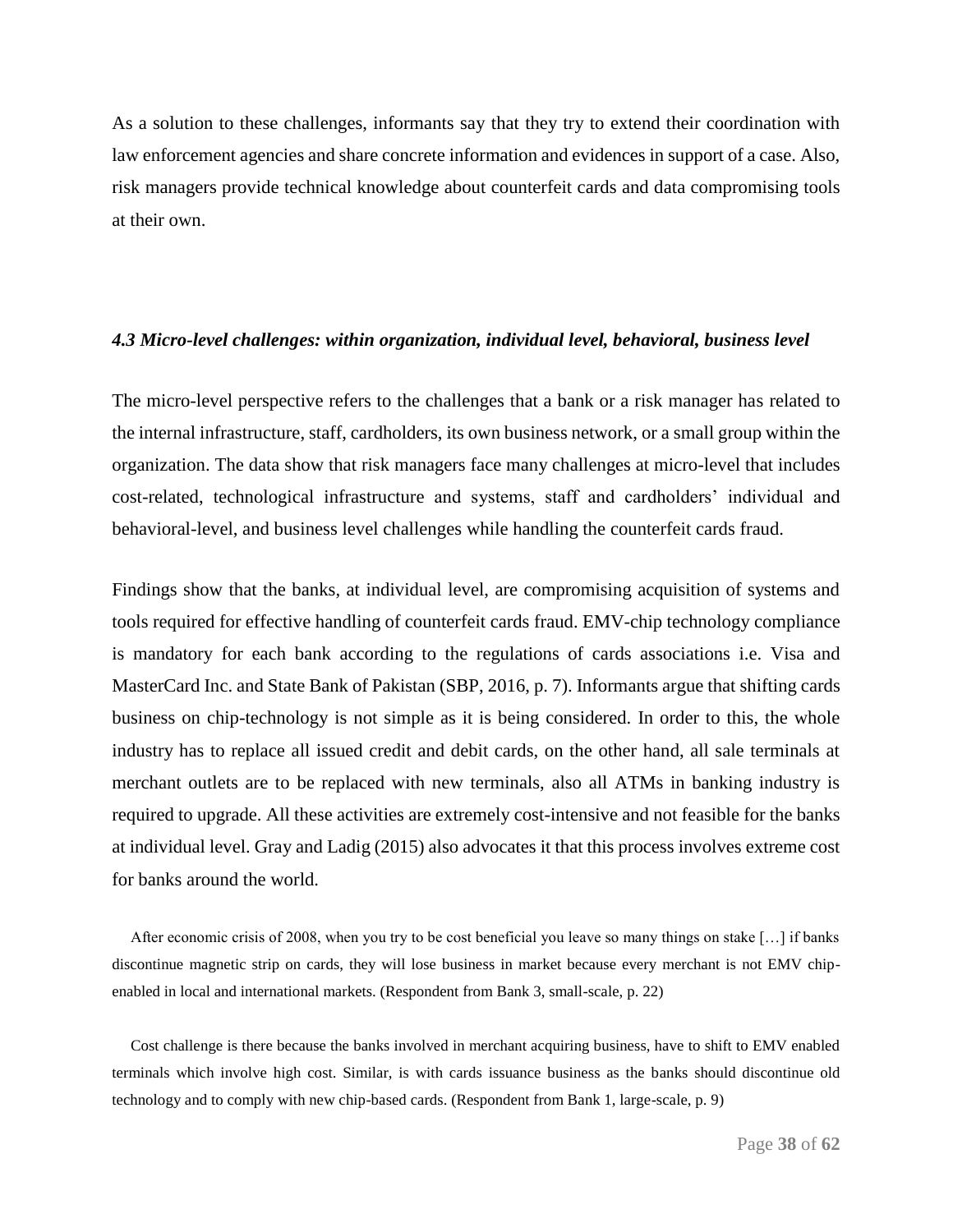Homogeneity is observed about this cost perspective while interviewing with all of 10 informants, however, controversy exists related to size of the bank. Informant from a small bank argues that small-scale banks could adopt it due to small cards portfolio size and number of ATMs, nonetheless, for the large-scale banks it is not practical with extensive business portfolio and ATMs in the market.

 There are top five banks in Pakistan with extensive branch network and they have deployed so many merchant sale terminals in the market. If they go for compliance to EMV then they definitely have to absorb a high cost exposure which is not business permissible. (Respondent from Bank 10, small-scale, p. 69)

On the solutions perspective, an informant argues that banks should absorb this cost factor to equip latest tools and systems with change in market conditions to foresee better results:

 Cost-benefit analysis are made once you are engaged in cards business or launch any product. (Respondent from Bank 2, large-scale, p. 14)

According to the findings, risk managers have staff training and development challenges since, as stated in macro-level challenges, there are no educational institutions that offer risk management education related to consumer banking and this is a limitation for a risk manager at the time of hiring new staff. On the other side, the existing staff also lacks analytical skills to identify and handle counterfeit scams and understanding of market trends:

[...] staff's analytical skills should be developed enough and trained to identify and handle counterfeit transaction incidents and to take immediate actions. (Respondent from Bank 1, large-scale, p. 5)

 We have another challenge that branch staff is unable to identify compromising scams at ATMs due to lack of training. (Respondent from Bank 6, medium-scale, p. 45)

We also have technological communication gap like if there is any advancement in Europe, we lack any information or knowledge source in Pakistan. (Respondent from Bank 7, large-scale, p. 52)

These quotes show that lack of skilled staff is major challenge for a risk manager. Also, in absence of an effective communication source, information about any latest development or markets could not reach to a risk manager. Informants state that to encounter this challenge, they need to assess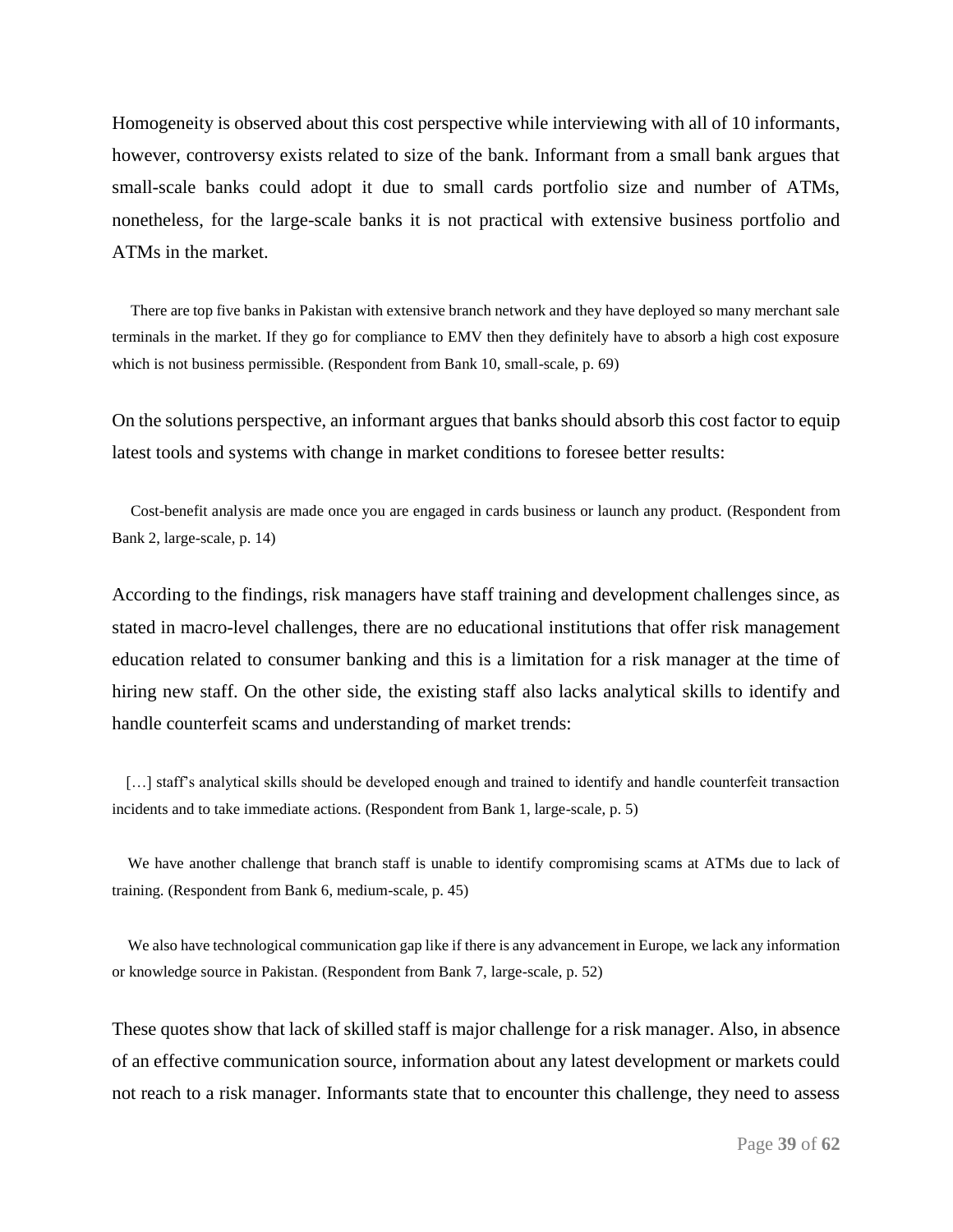an applicant's capabilities before hiring and later train him what they have learnt from the market experience:

 The people who come to us for job, we select them on basis of their extra-ordinary sharpness cleverness and later train them based on our experience to give them mindset, skillset, and to improve their analytical skills. (Respondent from Bank 6, medium-scale, p. 46)

The results indicate that a bank has threat of reputational loss and losing customer relationship if any counterfeit incident is reported on a card. Informants say that a customer behaves opportunistically and holds bank accountable for any disputed transaction through a fake card. Sometimes, customer also refuses to file a complaint about fraud due to fear element. In such scenario, a bank does not only lose its market reputation but also customer relationship which eventually impacts on the bank's revenue.

 If there is any counterfeit transaction on a customer's card, he always held bank responsible although TV and media is actively newscasting counterfeiting scams on air after Chinese fraudsters attack. However, customer says that this problem is only with our bank's cards and bank staff is involved in this fraud. (Respondent from Bank 6, mediumscale, p. 46)

Another risk manager argues that it is a critical challenge since chain of customers may discontinue business relation with your bank leaving a mark about your bank in the market:

 Customer's confidence shakes when there is a counterfeit transaction incident. He sometimes stops business relationship with bank due to fear of financial loss which ultimately affects our business side and revenue. Also, such customer may leave mark of our bank to other customers which causes reputational loss. (Respondent from Bank 2, large-scale, p. 17)

In order to handle such challenges, informants say that customer retention is utmost preference for a bank to sustain its market operations. In order to avoid customer's annoyance, pre-fraud and post-fraud steps are taken. At first level, surveillance of ATMs and transactions monitoring strategies are adopted to minimize risk of counterfeiting. On the other hand, customer awareness is emphasized about counterfeit fraud by sending important guidelines to be cautious.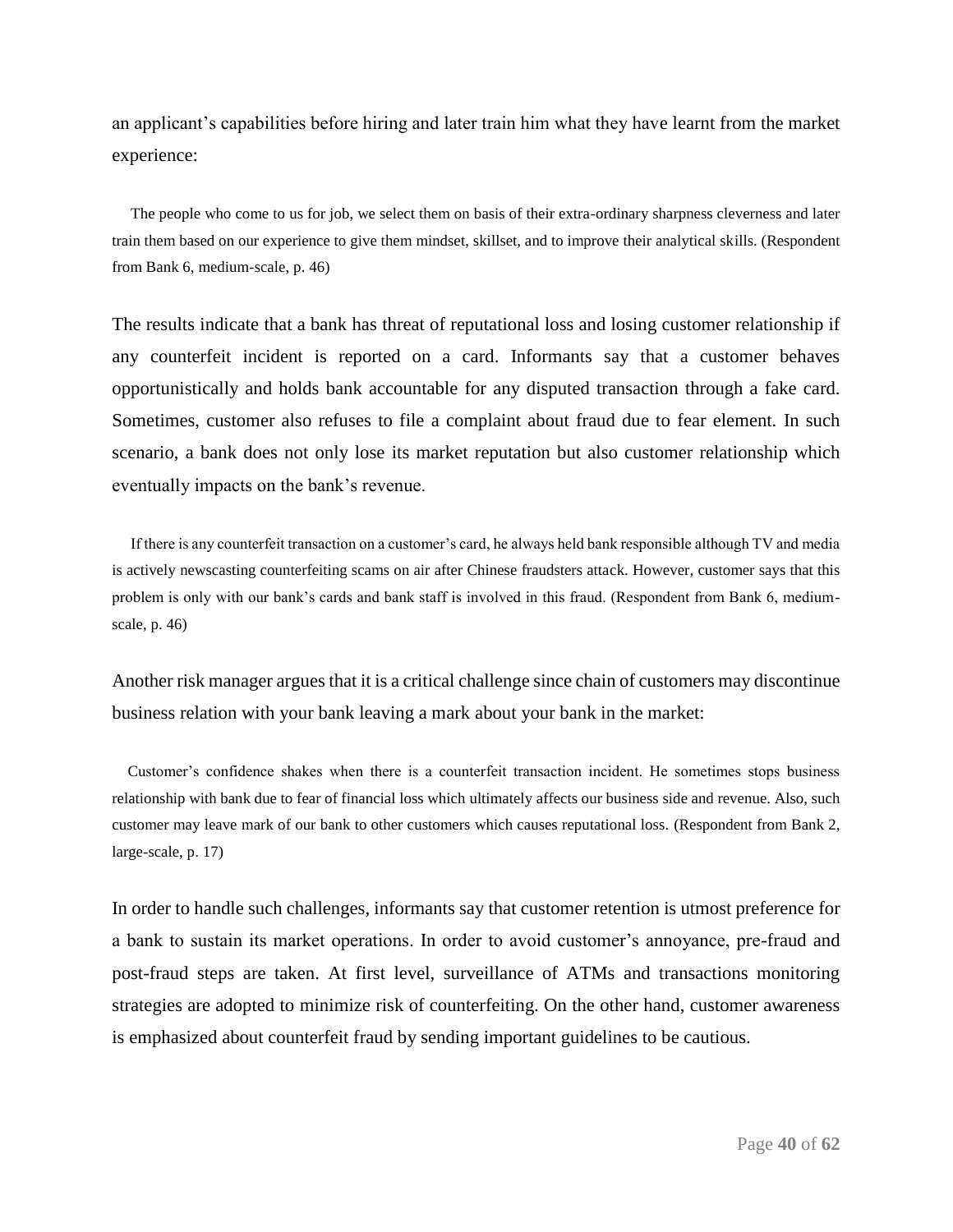We provide awareness to customer to keep his card and data safe, normally a good customer adheres the guidelines and we also send leaflets to customer through our marketing campaigns […], be watchful if to use card on ATM, and to report any unusual activity. (Respondent from Bank 2, large-scale, p. 18)

 Immediate upon confirmation of counterfeit fraud, we give permanent credit to customer and refer matter to respective authorities. (Respondent from Bank 6, medium-scale, p. 46)

This quote shows how a risk manager, as a bank, effectively handles the customer level challenges and safeguards banks reputation. However, informer also argues about the opportunistic behavior of the customer because card was in his possession and he should be vigilant enough at the time of any transaction ensuring the safe custody of card's data and his credentials. Informer also argues on customer's casual behavior that customers do not bother to read bank's SMS about cautions to avoid from counterfeit fraud.

In other micro-level challenges, findings show that a risk manager has data compromising threat from the internal staff, lacks authority by the management, and have life threat due to risky nature of job.

 Internal fraud may happen when bank staff itself leaks and compromise cardholders' data and misuse cards, so this is another challenge. (Respondent from Bank 1, large-scale, p. 6)

This quote refers to organization level threat for a risk manager that data compromising threat is not only from external sources but also from internal sources i.e. staff working within the bank who can have direct or indirect access to the customer's cards data. If anyone try to understand the vulnerability of this threat as internal vs. external, then severity of internal threat is greater than external fraudster's data compromising attempt because external sources can skim data of few cards, however, internal sources could have ability to compromise bank level customers' data. In order to avoid this challenge, respondent says that we enforce IT level restrictions and apply strong controls.

It is observed during an interview that a risk manager may have an internal challenge from its senior management and that is lack of authority to handle counterfeit fraud. According to Waligo,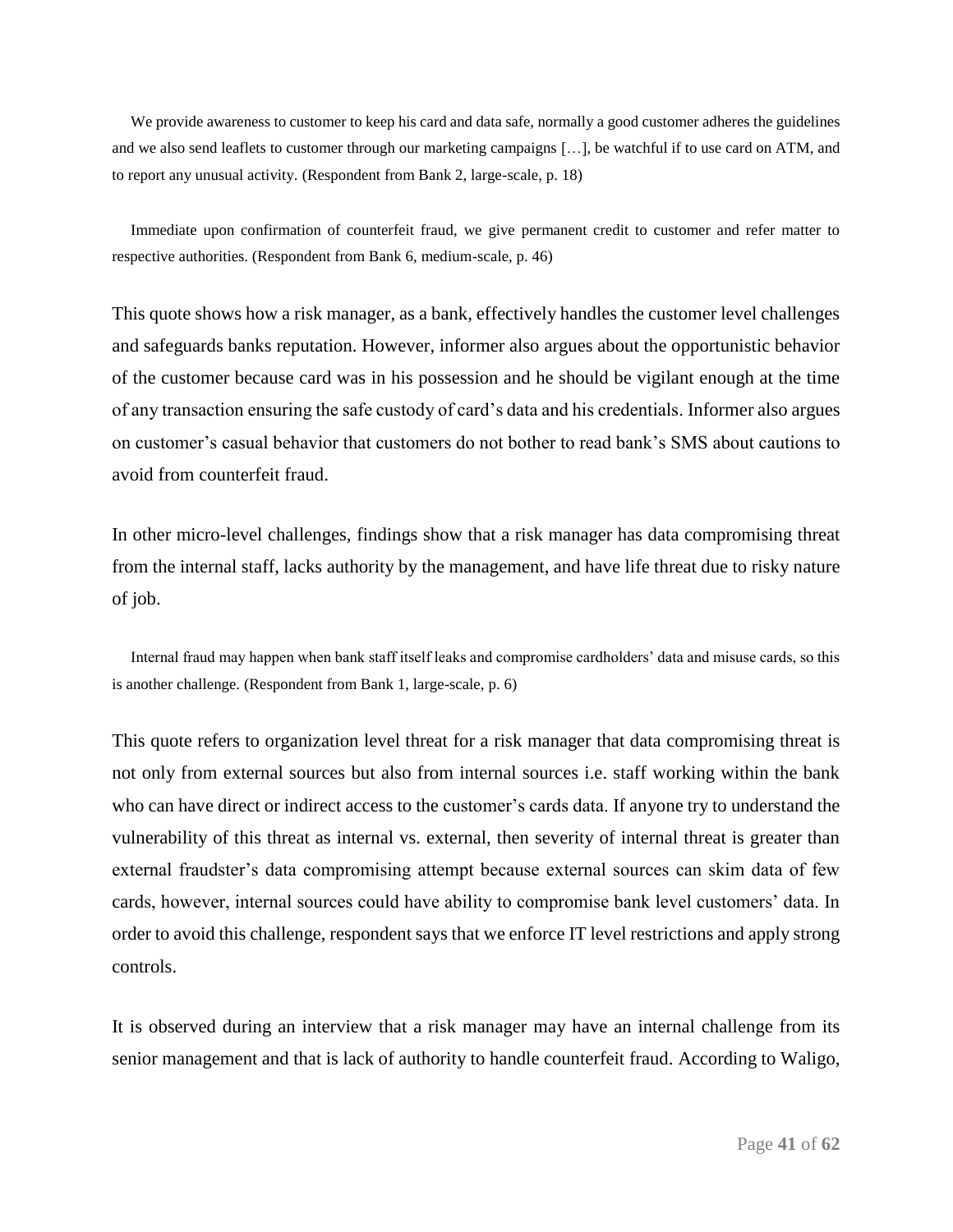Clarke, and Hawkins (2012), stakeholders involvement is complex and underestimated, so the management intervention is necessary. An informant from a large-scale bank states that:

 A fraud and risk manager should have full support and authority from your senior management and directors to take immediate action against a fraud. (Respondent from Bank 8, large-scale, p. 60)

Results show that a risk manager has also a threat to his life due to risky nature of job. There is no doubt that a risk manager always attempts to minimize risk and occurrence of fraud incidents, therefore, his life could be in danger because he acts in a way which others do not like either within or outside the bank.

 Risk manager is always at risk because he deals with internal and external frauds simultaneously. We always face challenges and have life risks and threats. (Respondent from Bank 8, large-scale, p. 59)

This quote indicates that counterfeit cards fraud handling is quite risky since it is an organized crime and motive of the people is to earn easy money regardless of the consequences. According to the informants, educated people are involved in counterfeiting activity and people with extreme intelligence keep extreme evil minds and they can cross any limits.

 We must work with honesty and should have belief that you have certain years of age (life) and nobody can take your soul before. (Respondent from Bank 8, large-scale, p. 59)

### *4.4 Heterogeneous challenges: Distinct among large, medium, and small-scale banks*

Results show that almost all of the banks have similar challenges in the industry while handling counterfeit cards fraud. Homogeneity exists in informants' statements about similar vs. dissimilar challenges in the market and findings reveal that all banks have similar challenges on macro-level as one of the informant states that:

 In industry, all risk managers are facing same challenges because it is same industry, […] so they are facing the same challenges due to counterfeit fraud. (Respondent from Bank 8, large-scale, p. 60)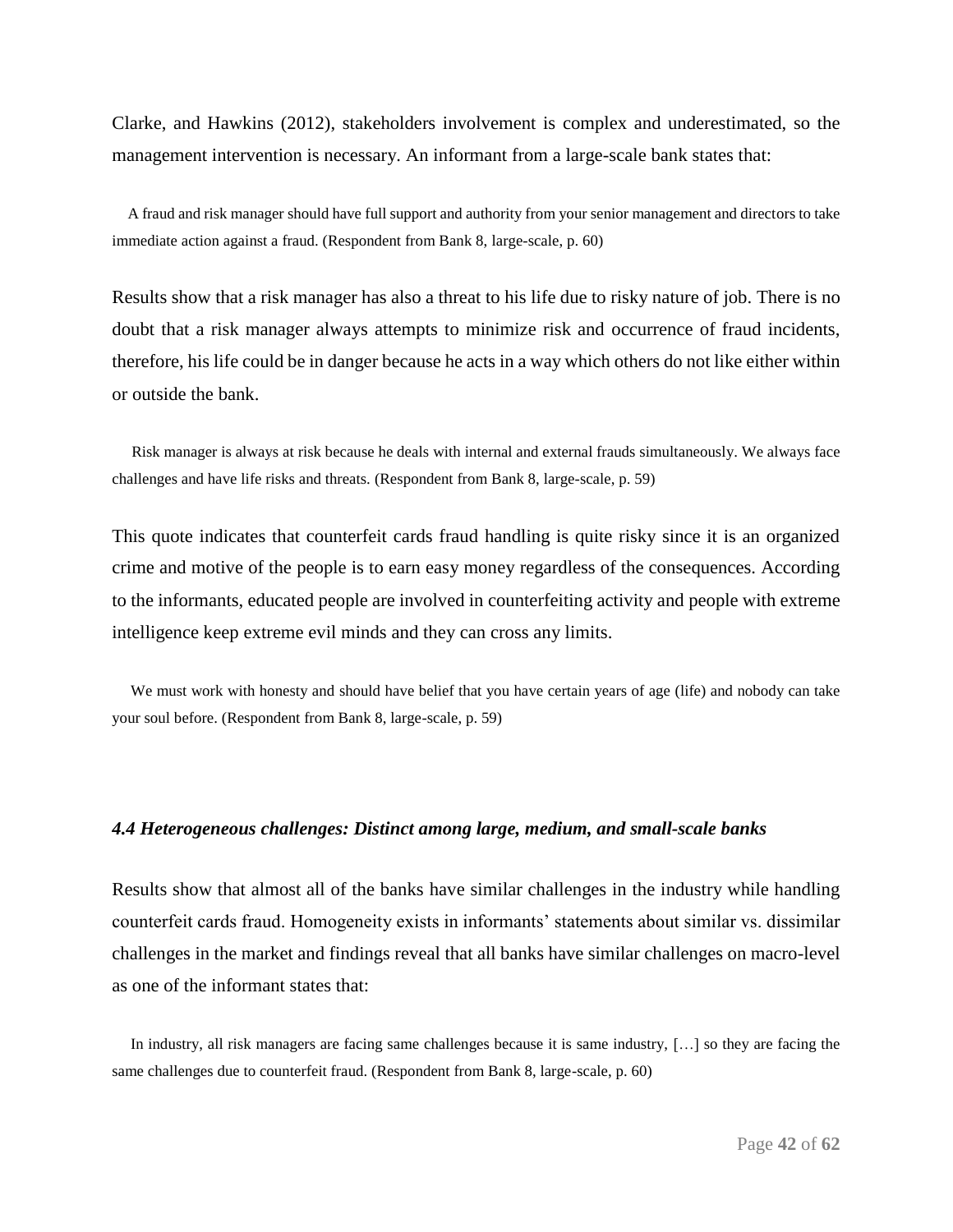However, slight controversies exist within meso and micro-level with respect to homogeneity of challenges based on size of the banks. According to data, informants say that large-scale banks have extra challenges, first, to train their merchants due to extensive deployment of sale terminals in the market, and second, related to area coverage in smaller cities. For example, if any counterfeit activity is observed on any merchant or ATM in smaller cities then a risk manager may have no access or limited access due to lack of operations. Same challenge of area coverage goes to medium-scale banks. However, small-scale banks face costing and staffing challenges because of limited resources.

 Other banks have challenges to train their merchants. On ATMs side, other banks have similar challenges as our bank has […]. (Respondent from Bank 7, large-scale, p. 54)

Last years, we apprehended a group [...] that was training other people about techniques on how to conduct fraud. It was very surprising for us as this activity was being conducted in a small remote city. So, we have challenges related to area coverage in remote cities. (Respondent from Bank 4, medium-scale, p. 30)

All the banks have almost similar challenges; however, small or medium scale banks may face extra challenges due to costing and staffing. Large banks have area coverage issues, like we cannot operate in every city of the country [...]. (Respondent from Bank 3, small-scale, p. 25)

Informants say that, as a risk manager, they solve these extensive merchants training and area coverage challenges in remote cities by regular training and fraud awareness to industry wide merchants and for the area coverage issue, they immediately block suspicious cards to avoid any further loss and coordinate with respective branch. However, small-scale banks keep facing staffing and costing related challenges because of limited resources. Beck and Demirguc-Kunt (2006) argue that cost is a major barrier in growth of small and medium sized enterprises (SMEs).

### *4.5 Risk handling process of counterfeit cards*

Our findings indicate homogeneity in risk handling process followed by the banks to handle counterfeit cards fraud. Informants state that the first step is transactions monitoring by their staff to identify any suspicious activity on a card. In case of any suspicion, bank contacts with the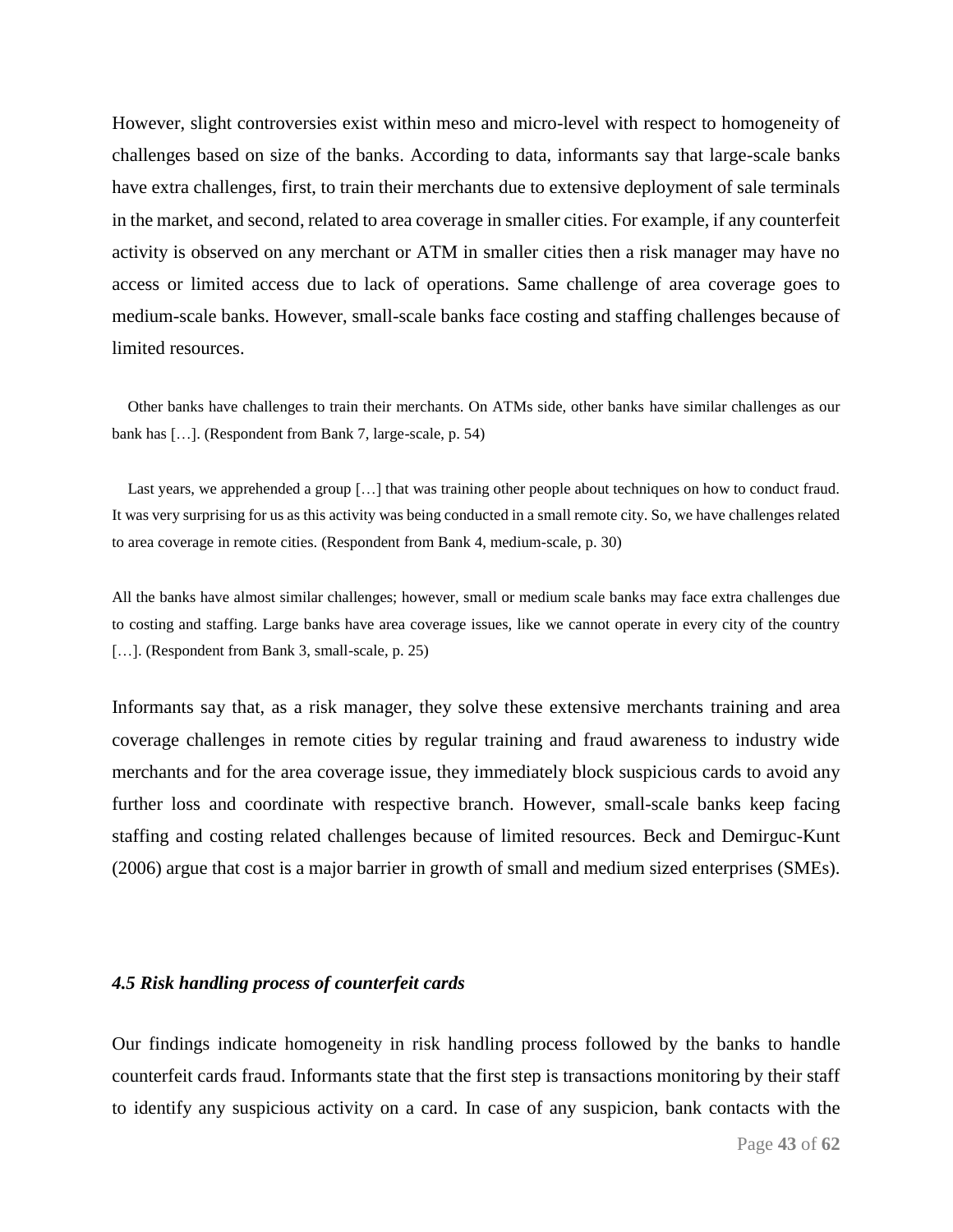customer to confirm authenticity of the transaction. This is an on-going process and most of the large banks analyze transactions real-time, however, medium-scale, or small-scale monitors transactions on post approval basis according to their system support. In case a customer reports a dispute on any transaction, bank immediately blocks the card to avoid further loss and keep such accounts under monitoring to assess counterfeit fraud.

 We have 24/7 online authorization department that monitors suspicious transactions. […] we contact with customers over the phone to confirm authenticity of the transaction. […] secondly, we encourage our customers to avail bank's SMS alert facility for any transaction on credit or debit cards, so that we can take a corrective remedial action on timely basis. This is how, we are handling risk of counterfeit cards. (Respondent from Bank 2, large-scale, p. 13)

After assessment of fraud, informants say that bank initiates its initial investigation process to collect evidences and to identify point of data compromising and refers case to the law enforcement agencies for legal action.

[...] once it is established that it is a counterfeit case [...], then we investigate the matter that how card data is compromised and identify point of compromise […] and take appropriate action to mitigate counterfeit fraud […]. (Respondent from Bank 4, medium-scale, p. 29)

This quote shows that once the counterfeit fraud is confirmed then bank collects evidences and finds the common point of sale where data of customer's card might have been compromised by illegal means. According to the informant such cases are reported to the law enforcers for the appropriate legal action for possible recovery efforts.

### **5 DISCUSSION**

The purpose of this thesis is to how does risk management handle challenges related to counterfeit cards fraud in a South Asian context? We attempt to develop understanding of a risk management framework based on our findings. This thesis establishes its first contribution as 'Three-levels of challenges' i.e. macro, meso, and micro-levels for a financial institution related to counterfeit cards fraud, and second contribution is risk handling process for this type of fraud. From the study of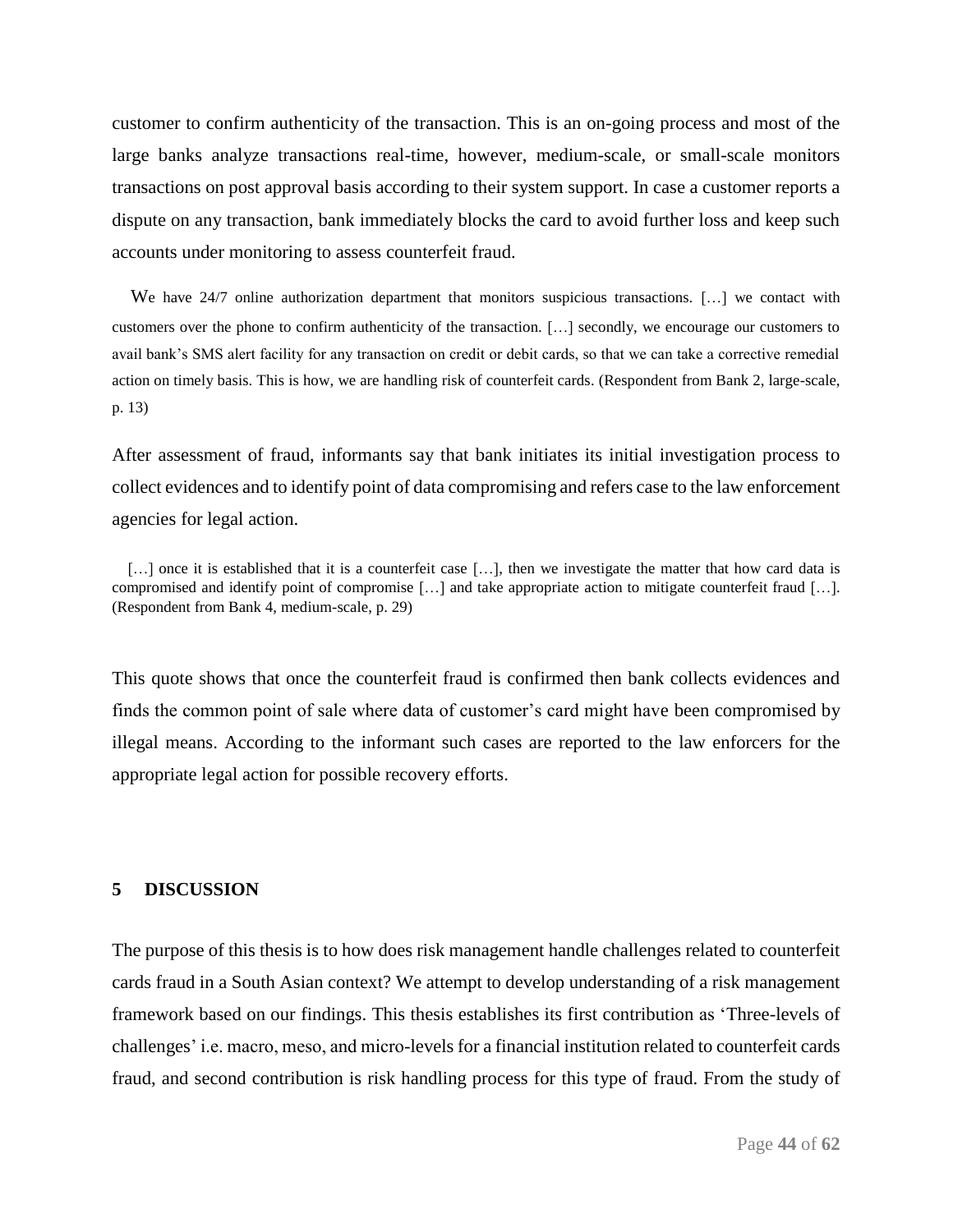Pakistan banking industry's risk managers, it discuss that how these two contributions impact on consumer banking industry.

Prior researches on cards business portray risk management either through reducing delinquency (Butaru et al., 2016), or by monitoring lost and stolen cards fraud through neural network based detection systems (Ghosh & Reilly, 1994; Kim & Vasarhelyi, 2012; Mahmoudi & Duman, 2015; Shen et al., 2007), or by checking card presenter's identification and transactions pattern (Downing Jr et al., 2016; Kültür & Çağlayan, 2017), however, no study exists related to counterfeit cards fraud handling and challenges that a risk manager may have.

Only, Lăcrămioara and Mihai (2011) focus on credit card fraud types and argue that soon new counterfeiting methods will emerge and would require further research with global attention. However, their study does not discuss any challenges related to the counterfeit cards fraud. Based on our findings, we argue that there are several challenges which are distinct in nature from each other and one challenge can influence the other. Therefore, we expand challenges in three-levels i.e. macro, meso, and micro and argue that these level of challenges can influence one another.

Importantly, challenges in handling of counterfeit cards fraud greatly matter which impact on sustainability of a bank's cards business. Findings of this thesis show that a risk manager has heterogenous challenges on macro, meso, and micro-level. As a risk manager, he applies internal and external controls within and outside the organization, however, he can only handle challenges to the extent of micro and meso-level because macro-level challenges are beyond to his limit and hinder a bank in handling counterfeit cards fraud. These macro-level challenges are critical and only autonomous national and international bodies can address them. Thus, this research contributes 'Three-levels of challenges' presented in chapter 4 (see Table 3). Based on our findings, we argue that financial institutions should identify first the level of a challenge before handling a counterfeit card fraud.

Second contribution is risk handling process for counterfeit cards fraud. Findings show that there is no risk management framework that exist related to counterfeit cards fraud handling and the existing frameworks in literature i.e. Enterprise Risk Management (ERM) and Basel Accord provide only general regulations to the financial institutions related to enterprise-wide risk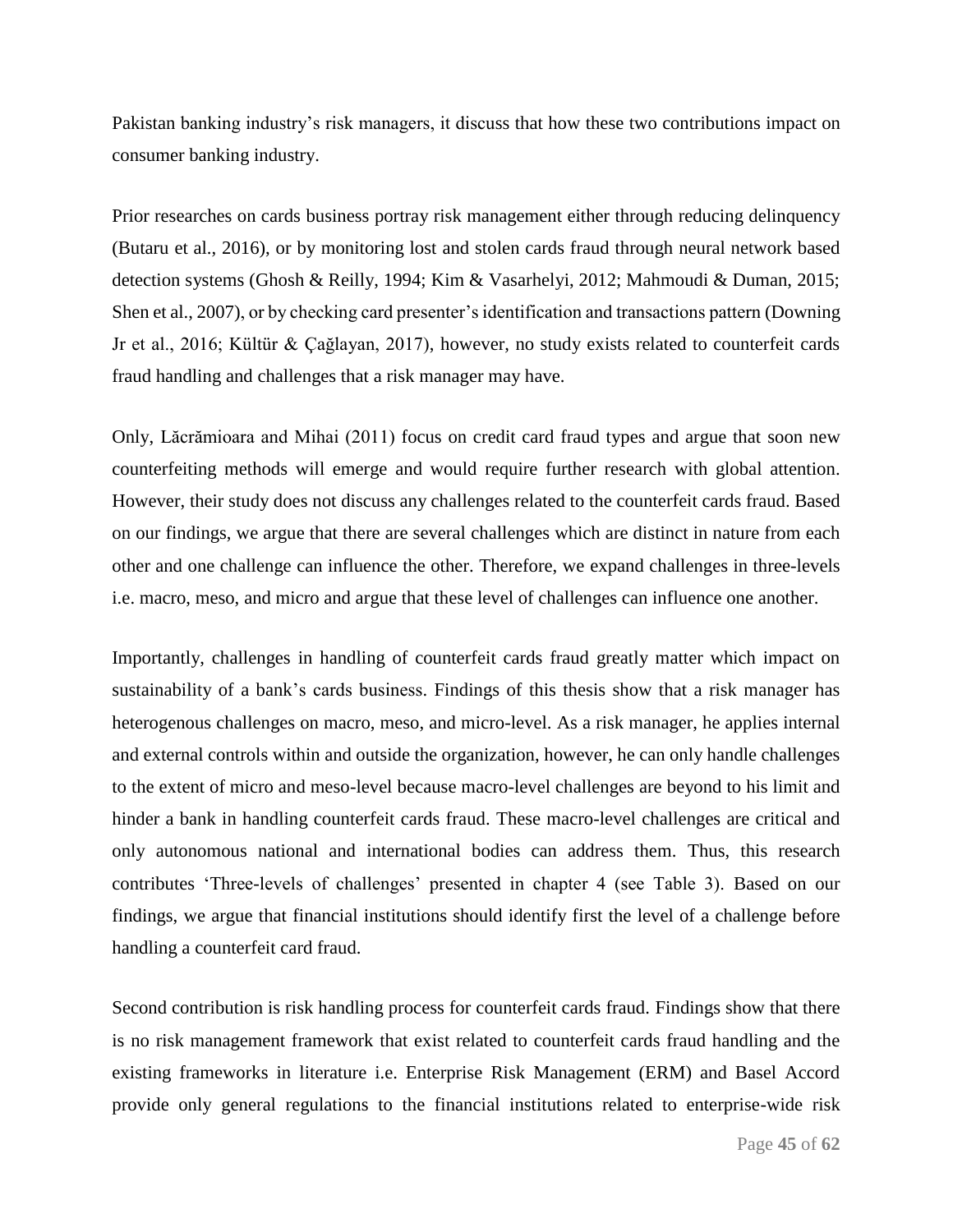management and operational level activities. Kot and Dragon (2015) also support this statement that Enterprise Risk Management (ERM) cannot perform all of risk management jobs, however it functions as a bridge to provide further coordination within business and geographical structure of the activities being performed.

Memari (2016, p.16) provides six-steps risk management process for the developing countries, as presented in chapter 2 (see Figure 1). However, we argue that this process does not apply for risk handling of counterfeit cards because our findings show that risk handling of this type of fraud involves a different process adopted by the financial institutions. First two steps belong to risk discipline when the fraud is not confirmed yet including suspicious transactions monitoring and confirmation through the customer, however, next three steps are post-fraud confirmation including fraud assessment, investigation, and legal action. Thus, based on the findings of this thesis, we contribute to provide a risk handling process for counterfeit cards fraud (see Figure 4). This process is constructed based on our findings of this study that how risk management handles challenges related to counterfeit cards fraud in a South Asian context. It is worth important to mention that risk managers implement different risk management strategies to handle micro and meso-level challenges.

Nonetheless, macro-level challenges could also not be neglected because these are critical and continuously impacting on the bank, industry, as well as economy. Thus, these challenges are considered as an important part of the contribution with respect to South Asian context 'Limitations of a risk manager' and are covered in 'Outside Arena' of the presented model. We argue that macro-level challenges hamper a risk managers ability to handle counterfeit cards fraud and must be handled by the autonomous national and international bodies. According to the (Figure 4), a risk manager handles micro and meso-level challenges between the 'Inside Arena' and 'Outside Arena' domain according to the nature of the challenge. Simultaneously, a risk manager follows risk handling process for counterfeit cards fraud. With change in the challenges-level for example from micro to meso, its handling also shifts from 'Inside Arena' to 'Outside Arena'.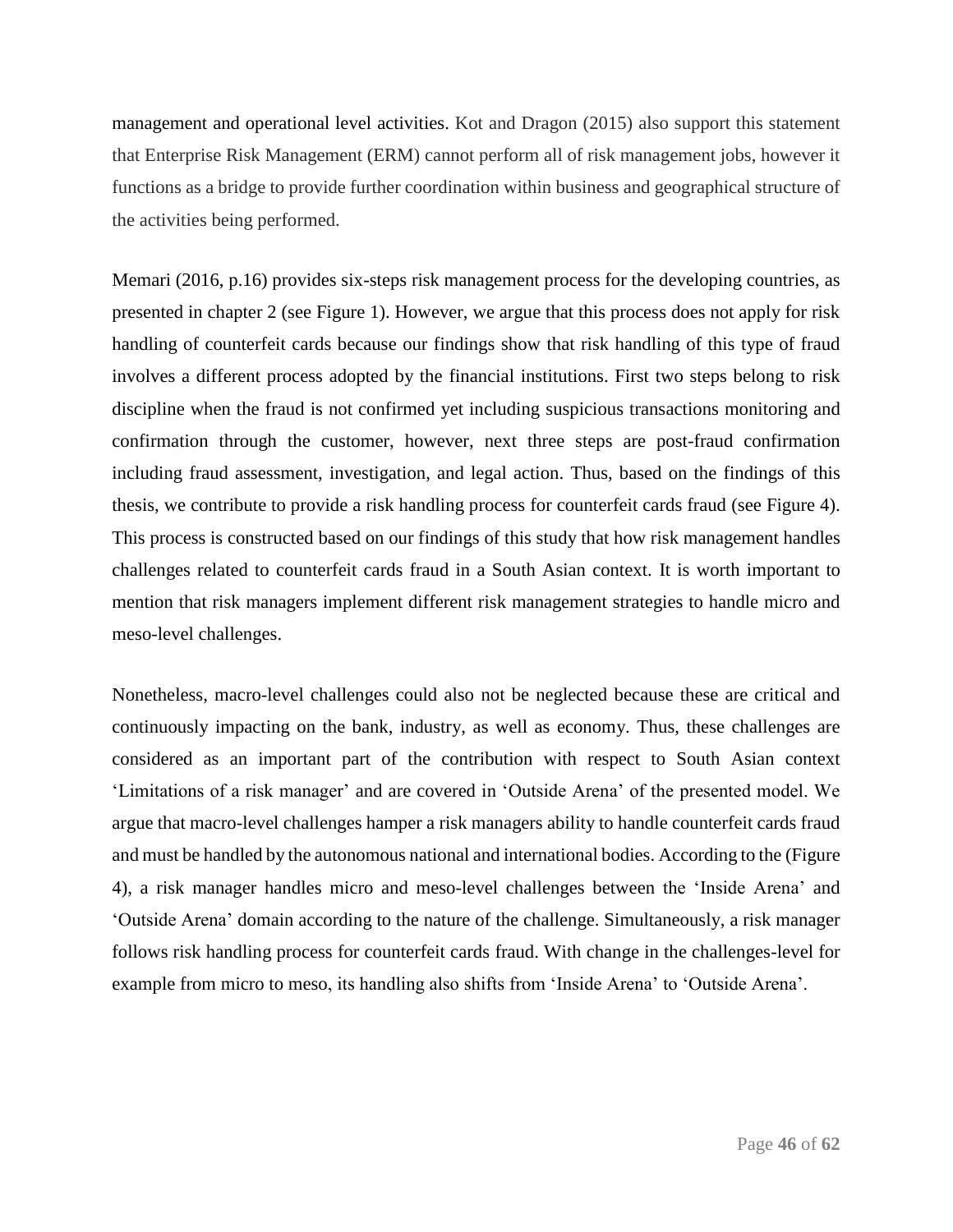

**Figure 4.** Three-levels of challenges & risk handling process for counterfeit cards fraud

This study offers new insights into the significance of the challenges related to counterfeit cards fraud and their handling through risk management. The third layer of macro-level challenges include shows highlighting responsibilities towards national and international bodies. What is at stake in a greater perspective, is not only the customer or a bank, but also involve macro indicators of a country.

### **6 CONCLUSION**

The purpose of this thesis has been to develop understanding about how risk management handles challenges related to counterfeit cards fraud in a South Asian context. Thus, in a wider context we attempt to contribute heterogenous challenges in three-levels i.e. macro, meso, and micro and more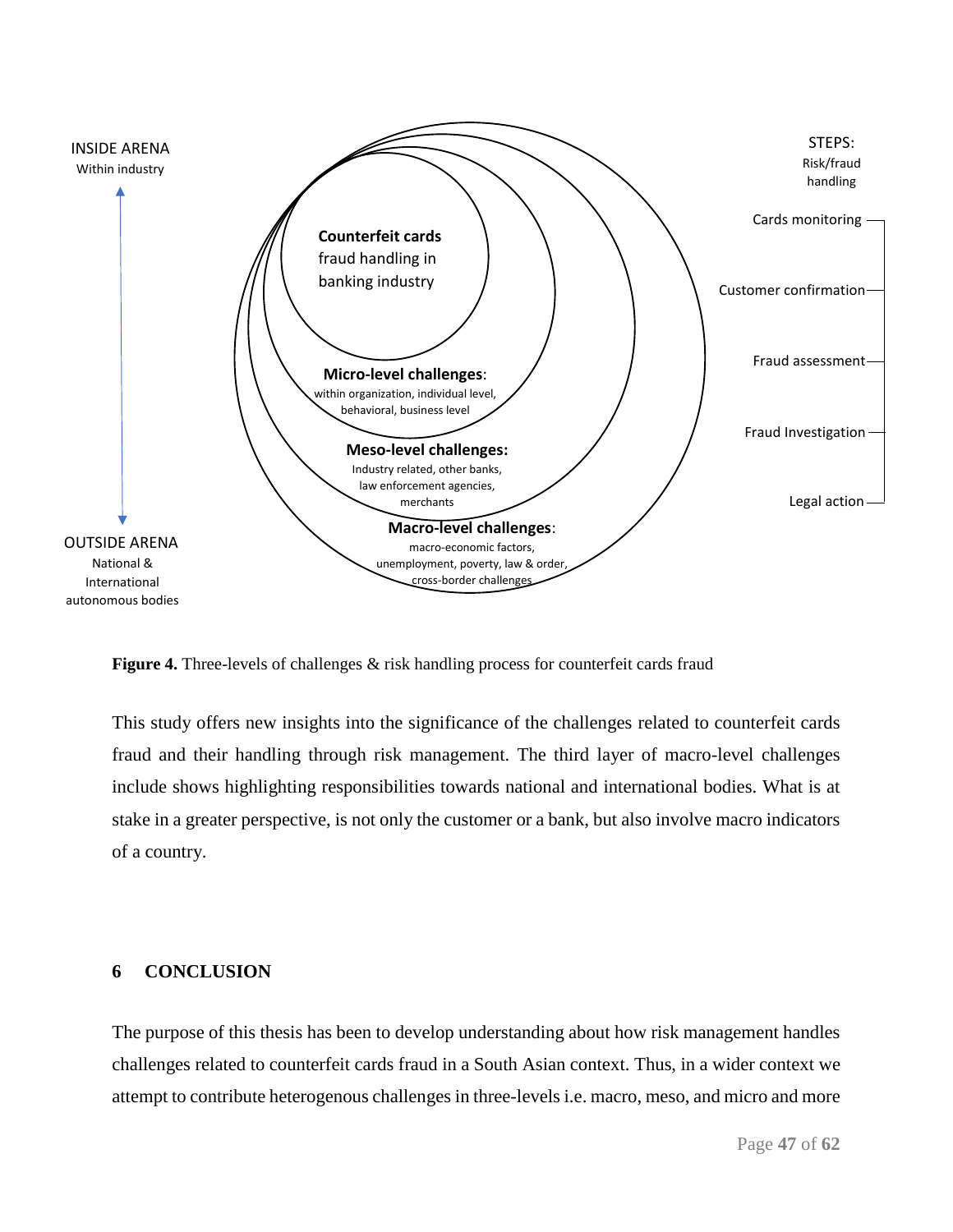narrowly we attempt to contribute that what is at stake during risk management of these challenges. We have illustrated it through our empirical data from a South Asian context with a study of Pakistan's banking industry. Inquiry into this context has supported us to highlight challenges to financial institutions within the organization, within industry, and at national and international levels. (Figure 4) shows the three-levels of challenges and presents handling through risk management.

In our results, we identified macro-level challenges i.e. law & order, poverty, unemployment, and cross-border challenges which have the limitations for the financial institutions and cannot be handled through risk management. These are macro-economic factors and autonomous national and international bodies could develop policies to address those challenges, for more information about these challenges (see Table 3). This is why, we argue that an ignored, but a salient issue during risk management of such challenges calls attention to address. On the other hand, risk management handles the micro, and meso level challenges according to market practices, and risk management process presented in (Figure 4). However, few challenges in these two levels are also critical and require organization level as well as industry level attention. Our findings show that industry is not EMV chip-compliant on its cards business side which is considered so far as a secured tool to handle counterfeit cards fraud, so the industry is facing this challenge. Nevertheless, it is also important to understand the reason of industry's non-compliance which is high-cost factor for the banks to replace all their credit cards, merchant terminals, and upgrade of ATMs. Our results show that large-scale banks in the industry is greatly affected due to this challenge because they have extensive cards portfolio and branch network as compare to medium or small-scale banks.

The other key challenge for the industry is electronic transfer of their cards compromised by the fraudsters at a collusive merchant or compromised ATM. In our enquiries, we discovered that this is an alarming challenge for the banks because the compromised data is electronically transferred to international markets and risk management is so far unable to handle this challenge. Our findings also revealed that counterfeit cards fraud cases are referred to law enforcement agencies, however, the banks face challenge related to lack of support due to excessive number of cases already under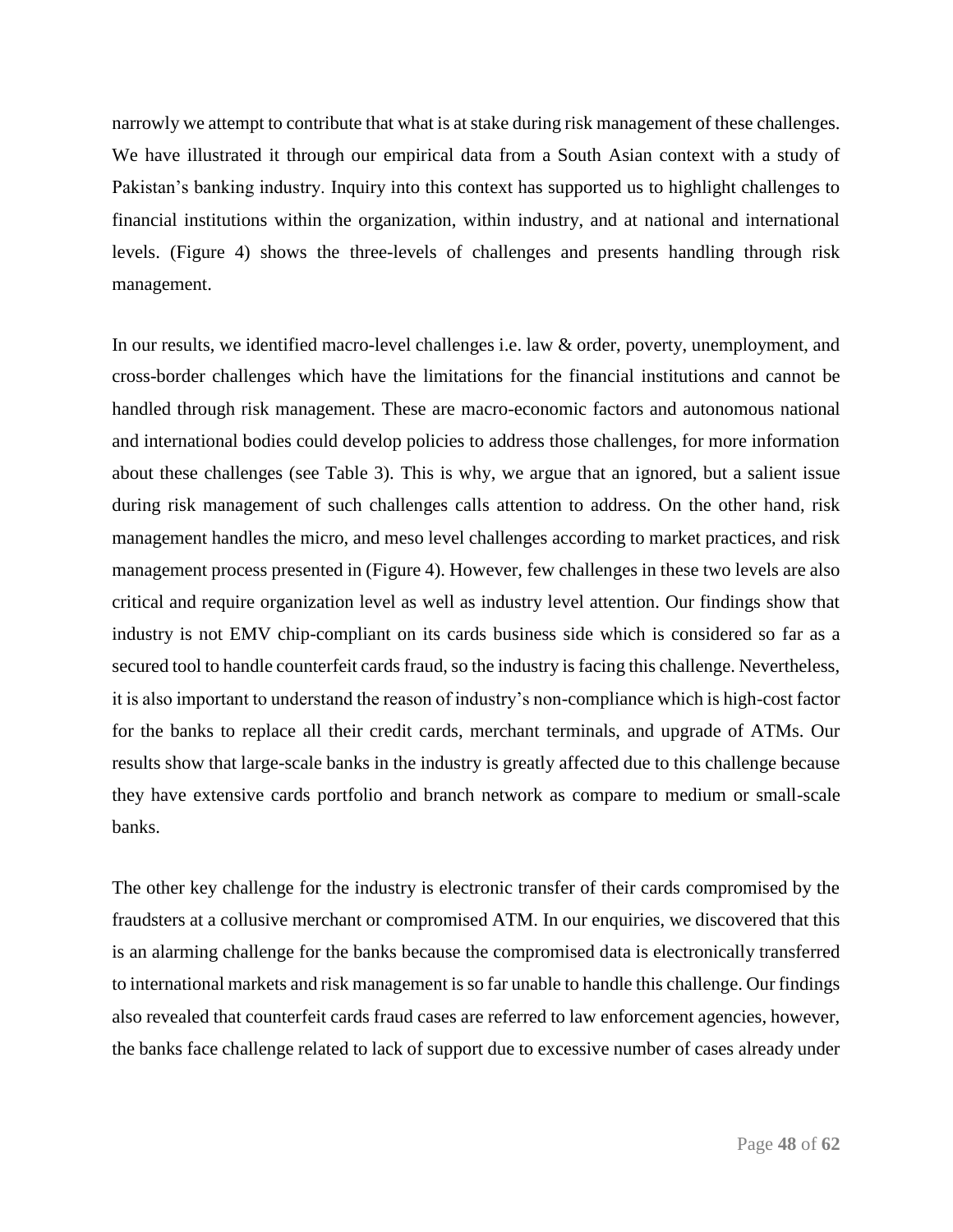investigation with them. On the other hand, results show that law enforcement agencies are not technical enough to handle counterfeit fraud cases investigation.

The major issue which gives rise to counterfeit cards fraud is lack of awareness and training of merchants, customers, and branch level staff. In our empirical findings, it is discovered that financial institutions have behavioral challenges related to merchants and its customers because the provided guidelines and awareness is not taken as serious as it should be, on the other hand, security staff deputed at ATMs is not enough technical to identify if any fraudster comes to the ATM to install data compromising tools. However, risk management handling process and market practices are implemented by the banks to handle these challenges, nevertheless, we argue that these key challenges exist there and call much attention to minimize these challenges through risk management.

Our results show that risk managers have life threats due to risky nature of job while risk management of counterfeit cards fraud which is a critical challenge and require attention at individual and management level because people involved in such crime are attracted by easy money and can take any step at any level.

Our empirical findings also reveal solutions of heterogenous micro and meso-level challenges exercised by experienced risk managers to minimize challenges related to counterfeit cards, so we suggest that banking industry should identify first the level of a challenge through our presented model of 'three-levels of challenges' and attempt to handle challenges they face. Our emphasis here does not to suggest discontinue own practices but to adopt an effective risk management handling technique. We argue that these three levels of challenges influence on one another and our results, however, show that macro-level challenges handling is still to be addressed in a South Asian context with study of Pakistan, and there may be new challenges which banking industry may face in future at micro and meso-level, so we are giving direction to future research on it.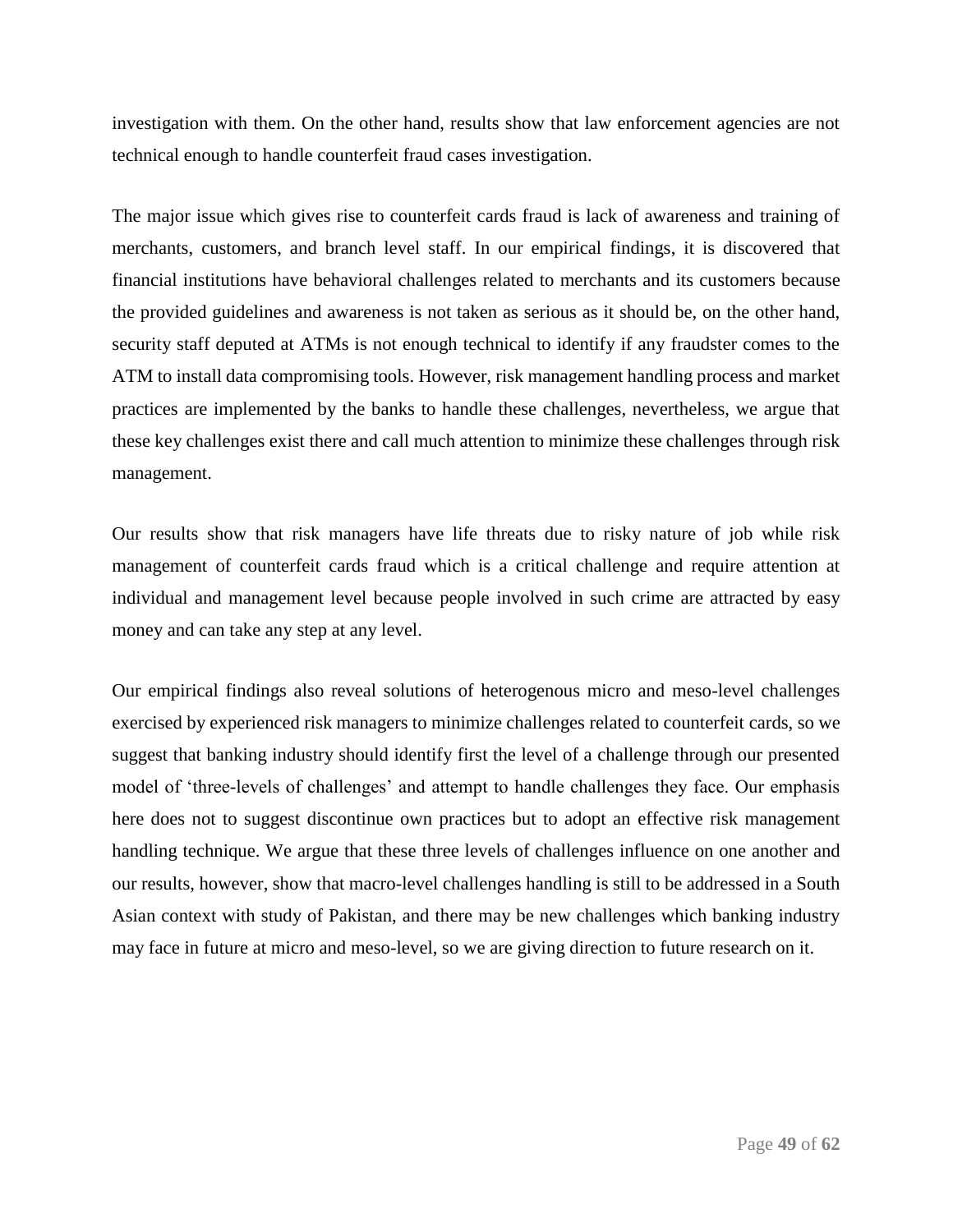### **Acronyms**

| ACFE       | <b>Association of Certified Fraud Examiners</b> |
|------------|-------------------------------------------------|
| <b>EMV</b> | Europay, MasterCard and Visa                    |
| ERM        | <b>Enterprise Risk Management</b>               |
| FIs        | Financial Institution(s)                        |
| PBA        | <b>Pakistan Banking Association</b>             |
| <b>ROC</b> | Receipt of Charge                               |
| <b>SBP</b> | <b>State Bank of Pakistan</b>                   |

### **7 REFERENCES**

### ACFE. (2011, p.1.1015). FRAUD EXAMINERS MANUAL: INTERNATIONAL EDITION.

- ACIWorldwide. (2016). Payment Card Security and the Arrival of EMV. *2016 Global Fraud Survey*.
- Alvesson, M., & Sköldberg, K. (2017). *Reflexive Methodology: New Vistas for Qualitative Research*: SAGE Publications.
- Ayub, M. (2007). *Understanding islamic finance: az keuangan syariah*: PT Gramedia Pustaka Utama.
- Bagorogoza, J., & Waal, A. d. (2010). The role of knowledge management in creating and sustaining high performance organisations: The case of financial institutions in Uganda. *World Journal of Entrepreneurship, Management and Sustainable Development, 6*(4), 307-324. doi:10.1108/20425961201000023
- Banks, E., & Dunn, R. (2004). *Practical risk management: an executive guide to avoiding surprises and losses*: John Wiley & Sons.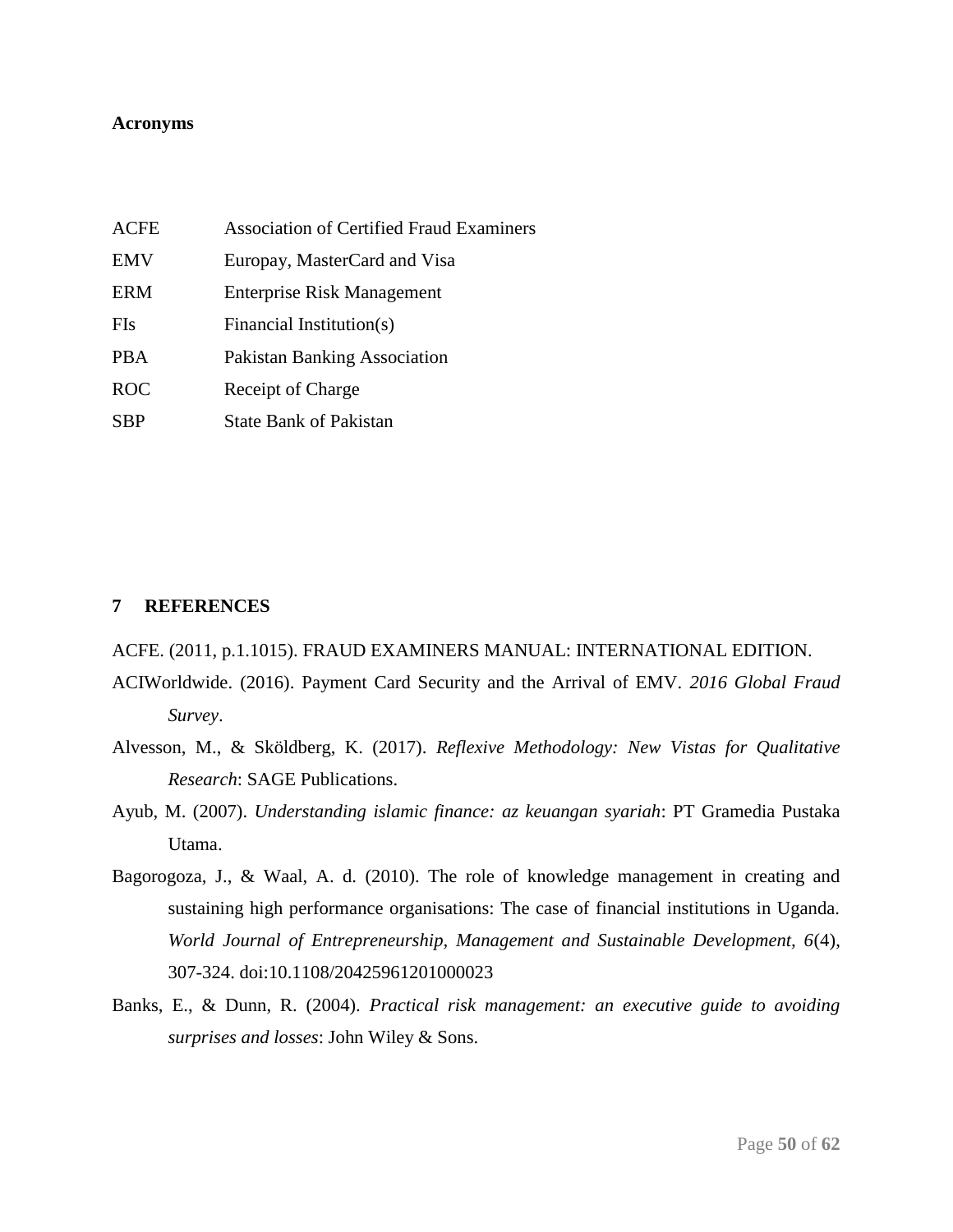- Barnhill, T. M., Papapanagiotou, P., & Schumacher, L. (2002). Measuring integrated market and credit risk in bank portfolios: An application to a set of hypothetical banks operating in South Africa. *Financial Markets, Institutions & Instruments, 11*(5), 401-443.
- Baxter, P., & Jack, S. (2008). Qualitative case study methodology: Study design and implementation for novice researchers. *The qualitative report, 13*(4), 544-559.
- Beans, K. M. (2010). Risk management after crisis. *The Journal of Enterprise Management*, 1-24.
- Beck, T., & Demirguc-Kunt, A. (2006). Small and medium-size enterprises: Access to finance as a growth constraint. *Journal of Banking and Finance, 30*(11), 2931-2943. doi:10.1016/j.jbankfin.2006.05.009
- Bencivenga, V. R., & Smith, B. D. (1991). Financial intermediation and endogenous growth. *The Review of Economic Studies, 58*(2), 195-209.
- Berg, H.-P. (2010). Risk management: procedures, methods and experiences. *Risk Management, 1*(17), 79-95.
- Bessis, J. (2011). *Risk management in banking*: John Wiley & Sons.
- Bhargav, A. (2014, p.12-14). *PCI compliance : the definitive guide*
- Boehm, B. W. (1991). Software risk management: principles and practices. *IEEE software, 8*(1), 32-41.
- Buffie, E. (1993). *Direct Foreign Investment, Crowding Out, and Underemployment in the Dualistic Economy* (Vol. 45).
- Buhalis, D., & Law, R. (2008). Progress in information technology and tourism management: 20 years on and 10 years after the Internet—The state of eTourism research. *Tourism management, 29*(4), 609-623.
- Butaru, F., Chen, Q., Clark, B., Das, S., Lo, A. W., & Siddique, A. (2016). Risk and risk management in the credit card industry. *Journal of Banking & Finance, 72*(Supplement C), 218-239. doi[:https://doi.org/10.1016/j.jbankfin.2016.07.015](https://doi.org/10.1016/j.jbankfin.2016.07.015)
- Caouette, J. B., Altman, E. I., Narayanan, P., & Nimmo, R. (2008). *Managing Credit Risk : The Great Challenge for Global Financial Markets* (2nd ed. ed. Vol. v.401). Chichester: Wiley.
- Castro, V. (2013). Macroeconomic determinants of the credit risk in the banking system: The case of the GIPSI. *Economic Modelling, 31*, 672-683.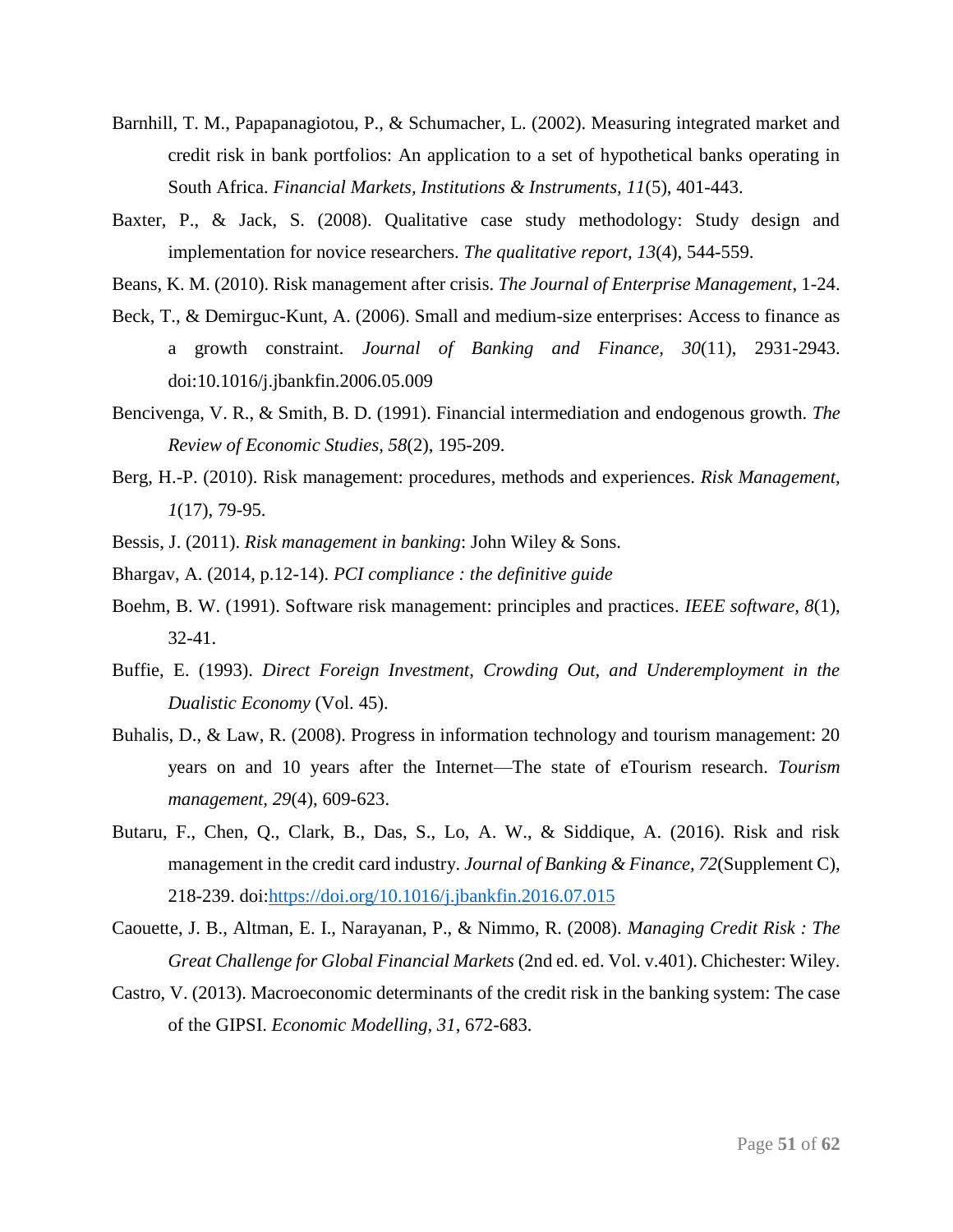- Chavez-Demoulin, V., Embrechts, P., & Nešlehová, J. (2006). Quantitative models for operational risk: extremes, dependence and aggregation. *Journal of Banking & Finance, 30*(10), 2635- 2658.
- Crabtree, B. F., & Miller, W. L. (1999). *Doing qualitative research*: sage publications.
- DiCicco‐Bloom, B., & Crabtree, B. F. (2006). The qualitative research interview. *Medical education, 40*(4), 314-321.
- Domil, A. E., Pavel, C. D., Imbrescu, C. M., & Pavel, C. (2012). RISK MANAGEMENT AND PREVENTION OF FRAUD IN CARD TRANSACTIONS. *Anale. Seria Ştiinţe Economice. Timişoara*(XVIII), 551-556.
- Downing Jr, C., Howard, E. H., Goodwin, C., & Geller, E. S. (2016). Preventing the threat of credit-card fraud: Factors influencing cashiers' identification-checking behavior. *Journal of prevention & intervention in the community, 44*(3), 177-185.
- Easterby-Smith, M., Thorpe, R., & Jackson, P. R. (2015). *Management and business research* (5th ed. ed.). Los Angeles: Sage.
- Eide, P., & Kahn, D. (2008). Ethical issues in the qualitative researcher—participant relationship. *Nursing ethics, 15*(2), 199-207.
- Epstein, L. (2008 p.55). *Surviving a layoff: A week-by-week guide to getting your life back together*: Simon and Schuster.
- Feess, E., & Hege, U. (2011). The Basel Accord and the value of bank differentiation. *Review of Finance, 16*(4), 1043-1092.
- Finel-Honigman, I. (2015). *International Banking for a New Century*. Florence: Florence, US: Taylor and Francis.
- Finlay, L. (2002). "Outing" the researcher: The provenance, process, and practice of reflexivity. *Qualitative health research, 12*(4), 531-545.
- Freeman, L. (2001). Paper, Plastic Or More Plastic: Debit Cards Continue To Gain Ground Among Consumers, But Some Old Payment Habits Die Hard.(Brief Article). *Credit Union Journal, 5*(19), 1.
- Froot, K. A., & Stein, J. C. (1998). Risk management, capital budgeting, and capital structure policy for financial institutions: an integrated approach. *Journal of financial economics, 47*(1), 55-82.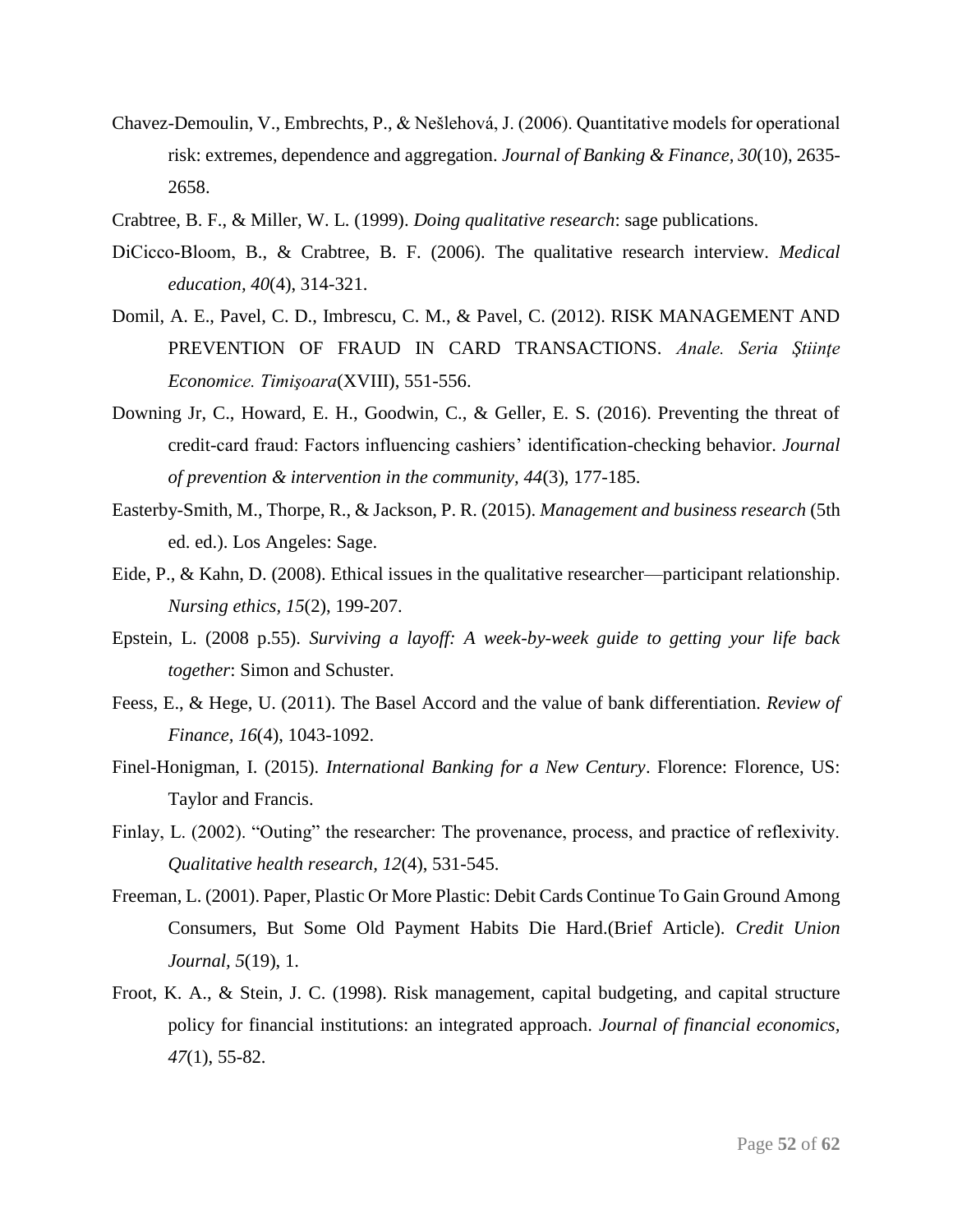- Garbade, K. D., & Silber, W. L. (1979). Structural organization of secondary markets: Clearing frequency, dealer activity and liquidity risk. *The journal of finance, 34*(3), 577-593.
- Gheorghe, M., Nastase, P., Boldeanu, D., & Ofelia, A. (2009). IT governance in Romania: A case study. *Global Economy Journal, 9*(1).
- Ghosh, S., & Reilly, D. L. (1994). *Credit card fraud detection with a neural-network.* Paper presented at the System Sciences, 1994. Proceedings of the Twenty-Seventh Hawaii International Conference on.
- Ghoshal, S. (1987). Global strategy: An organizing framework. *Strategic Management Journal, 8*(5), 425-440. doi:10.1002/smj.4250080503
- Gray, D., & Ladig, J. (2015). The implementation of EMV chip card technology to improve cyber security accelerates in the US following target corporation's data breach. *International Journal of Business Administration, 6*(2), 60.
- Haneef, S., Riaz, T., Ramzan, M., Rana, M. A., Hafiz, M. I., & Karim, Y. (2012). Impact of risk management on non-performing loans and profitability of banking sector of Pakistan. *International Journal of Business and Social Science, 3*(7).
- Hawtrey, K., & Liang, H. (2008). Bank interest margins in OECD countries. *The North American Journal of Economics and Finance, 19*(3), 249-260.
- Hayashi, Y. (2006). In Japan, banks and consumers turn to plastic; lenders seek new growth areas as traditional business declines; swapping cash for credit cards (Vol. 0, pp. C1).
- Helbok, G., & Wagner, C. (2006). Determinants of operational risk reporting in the banking industry.
- Hopkin, P. (2017). *Fundamentals of risk management: understanding, evaluating and implementing effective risk management*: Kogan Page Publishers.
- Hou, X. (2013). Risk Management in International Business. *Risk Management*(27).
- Hull, J. (2015). *Risk management and financial institutions* Wiley Finance,
- Jackson, P., Furfine, C., Groeneveld, H., Hancock, D., Jones, D., Perraudin, W., . . . Yoneyama, M. (1999). *Capital requirements and bank behaviour: the impact of the Basle Accord*: Bank for International Settlements Basel.
- Johanson, J., & Vahlne, J.-E. (1977). The internationalization process of the firm-a model of knowledge development and increasing foreign market commitments. *Journal of International Business Studies*, 23-32.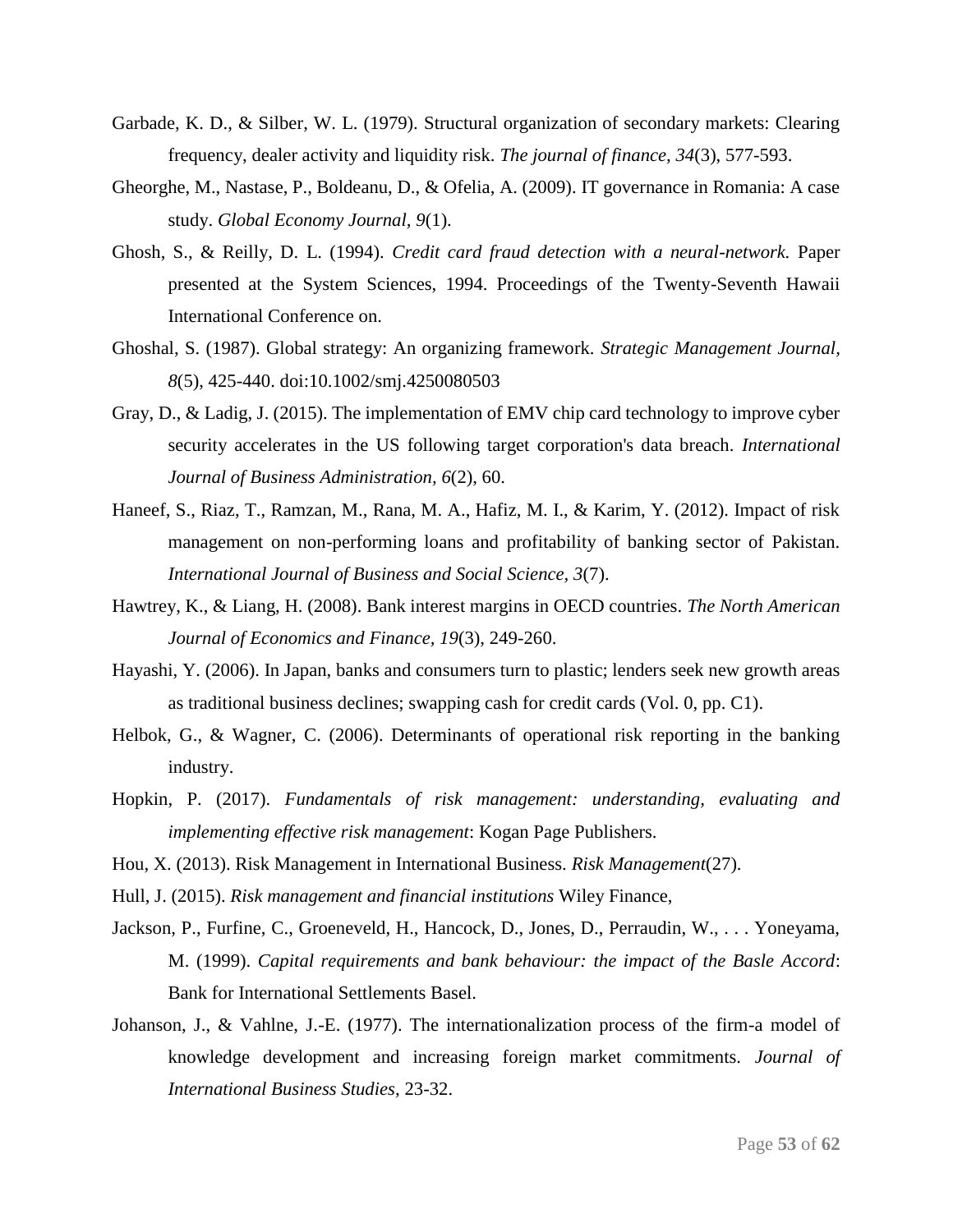- Kaufman, G., & Bliss, R. (2008). *Financial Institutions and Markets: Current Issues in Financial Markets*: Palgrave Macmillan US.
- Keep, E. (2014). *Corporate training strategies: the vital component?. New Perspectives, 109-125*.
- Kent, D. M. (1992). A Framework for Integrated Risk Management in International Business. *Journal of International Business Studies, 23*(2), 311. doi:10.1057/palgrave.jibs.8490270
- Kim, Y., & Vasarhelyi, M. A. (2012). A model to detect potentially fraudulent/abnormal wires of an insurance company: An unsupervised rule-based approach. *Journal of Emerging Technologies in Accounting, 9*(1), 95-110.
- Kithinji, A. M. (2010). Credit risk management and profitability of commercial banks in Kenya.
- Kot, S., & Dragon, P. (2015). Business Risk Management in International Corporations. *Procedia Economics and Finance, 27*, 102-108. doi:10.1016/S2212-5671(15)00978-8
- Kültür, Y., & Çağlayan, M. U. (2017). A novel cardholder behavior model for detecting credit card fraud. *Intelligent Automation & Soft Computing*, 1-11.
- Kvale, S., & Brinkmann, S. (2009). *InterViews: Learning the Craft of Qualitative Research Interviewing*: SAGE Publications.
- Lăcrămioara, B., & Mihai, P. (2011). CREDIT CARD FRAUD. *Annals of the Stefan cel Mare University of Suceava : Fascicle of the Faculty of Economics and Public Administration, 11*(1), 81-85.
- Levine, R., & Zervos, S. (1998). Stock markets, banks, and economic growth. *American economic review*, 537-558.
- Liebenberg, A. P., & Hoyt, R. E. (2003). The determinants of enterprise risk management: Evidence from the appointment of chief risk officers. *Risk Management and Insurance Review, 6*(1), 37-52.
- Lind, G. (2005, p.23-24). Basel II–the new framework for bank capital. *Sveriges Riksbank Economic Review, 2*(2005), 22-38.
- Luostarinen, R. (1979). *Internationalization of the firm: an empirical study of the internationalization of firms with small and open domestic markets with special emphasis on lateral rigidity as a behavioral characteristic in strategic decision-making* (Vol. 30): Helsinki School of Economics.
- MacDonald, R. H., & Dowling, A. M. (1993). The savings and loan crisis: a system dynamics perspective. *SYSTEM, 93*, 279.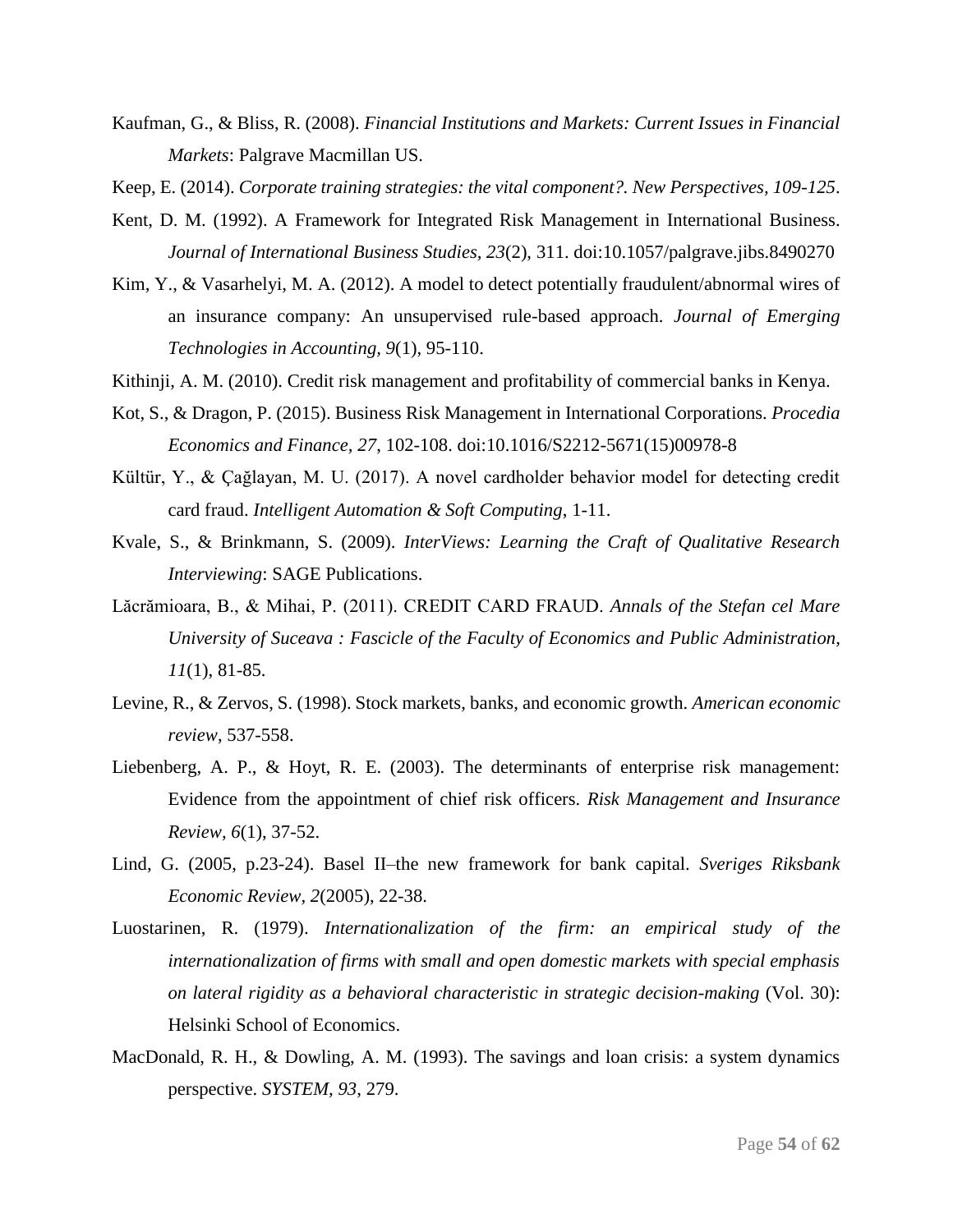- Mahmoudi, N., & Duman, E. (2015). Detecting credit card fraud by modified Fisher discriminant analysis. *Expert Systems with Applications, 42*(5), 2510-2516.
- Marshall, M. N. (1996). Sampling for qualitative research. *Family practice, 13*(6), 522-526.
- MasterCard. (2014). The 8 Different Types of Card Fraud [Press release]. Retrieved from <https://newsroom.mastercard.com/asia-pacific/2014/10/28/8-different-types-card-fraud/>
- MasterCard. (2017). Help protect your customers with EMV Chip. Retrieved from <https://www.mastercard.us/en-us/merchants/safety-security/emv-chip.html>
- McNeil, A. J., Frey, R., & Embrechts, P. (2015). *Quantitative risk management: Concepts, techniques and tools*: Princeton university press.
- Memari, M. (2016, p.16). Risk management in developing countries.
- Miles, J., & Gilbert, P. (2005). *A handbook of research methods for clinical and health psychology*: Oxford University Press on Demand.
- NilsonReport. (2016). *Card Fraud Worldwide*. Retrieved from [https://www.nilsonreport.com/upload/content.../The\\_Nilson\\_Report\\_10-17-2016.pdf](https://www.nilsonreport.com/upload/content.../The_Nilson_Report_10-17-2016.pdf)
- Norrman, A., & Jansson, U. (2004). Ericsson's proactive supply chain risk management approach after a serious sub-supplier accident. *International journal of physical distribution & logistics management, 34*(5), 434-456.
- O'donnell, G. A. (2004). Why the rule of law matters. *Journal of democracy, 15*(4), 32-46.
- Orlitzky, M., & Benjamin, J. D. (2001). Corporate social performance and firm risk: A metaanalytic review. *Business & Society, 40*(4), 369-396.
- Palinkas, L. A., Horwitz, S. M., Green, C. A., Wisdom, J. P., Duan, N., & Hoagwood, K. (2015). Purposeful sampling for qualitative data collection and analysis in mixed method implementation research. *Administration and Policy in Mental Health and Mental Health Services Research, 42*(5), 533-544.
- Raghavan, R. (2003). Risk management in banks. *CHARTERED ACCOUNTANT-NEW DELHI-, 51*(8), 841-851.
- Rahman, M. L., & Banna, S. H. (2016). Liquidity Risk Management: A Comparative Study between Conventional and Islamic Banks in Bangladesh. *Journal of Business and Technology (Dhaka), 10*(2), 18-35.
- Ritter, J. R. (1991). The long‐run performance of initial public offerings. *The journal of finance, 46*(1), 3-27.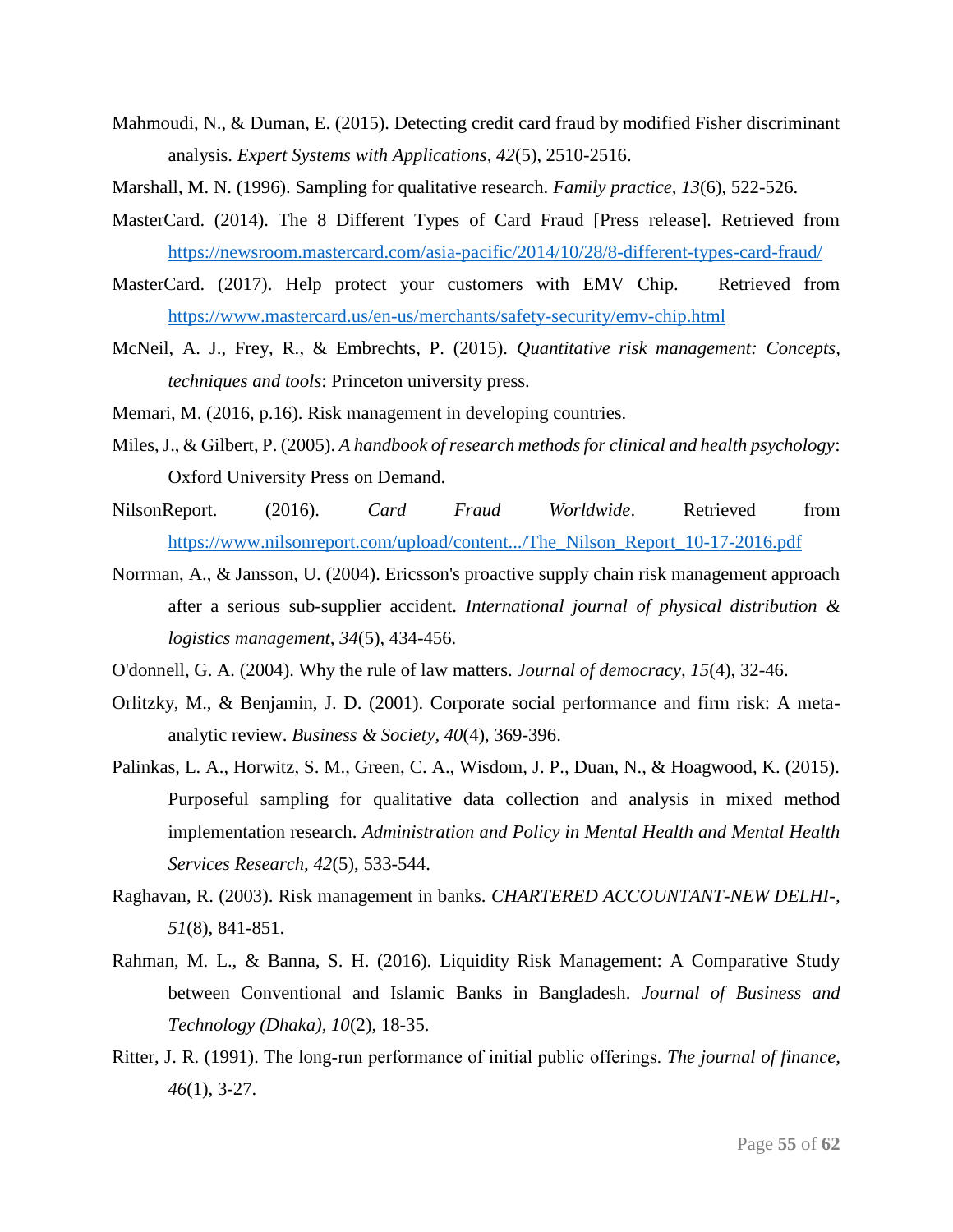- Rona-Tas, A., & Guseva, A. (2014). *Plastic money : constructing markets for credit cards in eight postcommunist countries*
- Roulstone, D. T. (1999). Effect of SEC financial reporting release No. 48 on derivative and market risk disclosures. *Accounting Horizons, 13*(4), 343-363.
- RoyalSociety. (1992, p.3). *Risk: Analysis, perception and management*.
- Runo, F. N. (2013). Relationship between foreign exchange risk and profitability of oil Companies listed in the Nairobi securities exchange. *Unpublished MBA Project, University of Nairobi*.
- Sakharova, I. (2012). Payment card fraud: Challenges and solutions. In Intelligence and Security Informatics (ISI), 2012 IEEE International Conference on (pp. 227-234). IEEE.
- Salehi, S. A. S., & Rajabi, F. K. (2015). Identification and Prioritizing Factors Influencing Bank Selection: A Case Study of Retail Banking in Tehran.
- Sandberg, J. (2000). Understanding human competence at work: an interpretative approach. *Academy of management journal, 43*(1), 9-25.
- Regulations for Payment Card Security, (2016).

Schneier, B. (2011). *Secrets and lies: digital security in a networked world*: John Wiley & Sons.

- Schumpeter, J. (1912). *Theorie der wirtschaftlichen Entwicklung*. Leipzig: Duncker & Humblot.
- Shachmurove, Y. (2000). Portfolio analysis of major Eastern European stock markets. *International Journal of Business, 5*(2), 1-28.
- Shen, A., Tong, R., & Deng, Y. (2007). *Application of classification models on credit card fraud detection.* Paper presented at the Service Systems and Service Management, 2007 International Conference on.
- Siau, K., Lim, E. P., & Shen, Z. (2001). Mobile Commerce: Promises, Challenges and Research Agenda. *Journal of Database Management (JDM), 12*(3), 4-13. doi:10.4018/jdm.2001070101
- Smith, A. (1776). An Inquiry into the Nature and Causes of the Wealth of Nations, 2 vols. *W. Strahan and T. Cadell.[MTG]*.
- Statista. (2016). Number of payment cards globally in 2016. Retrieved from <https://www.statista.com/statistics/283578/payment-card-growth-trend-global/>
- Stoneburner, G., Goguen, A. Y., & Feringa, A. (2002). Sp 800-30. risk management guide for information technology systems.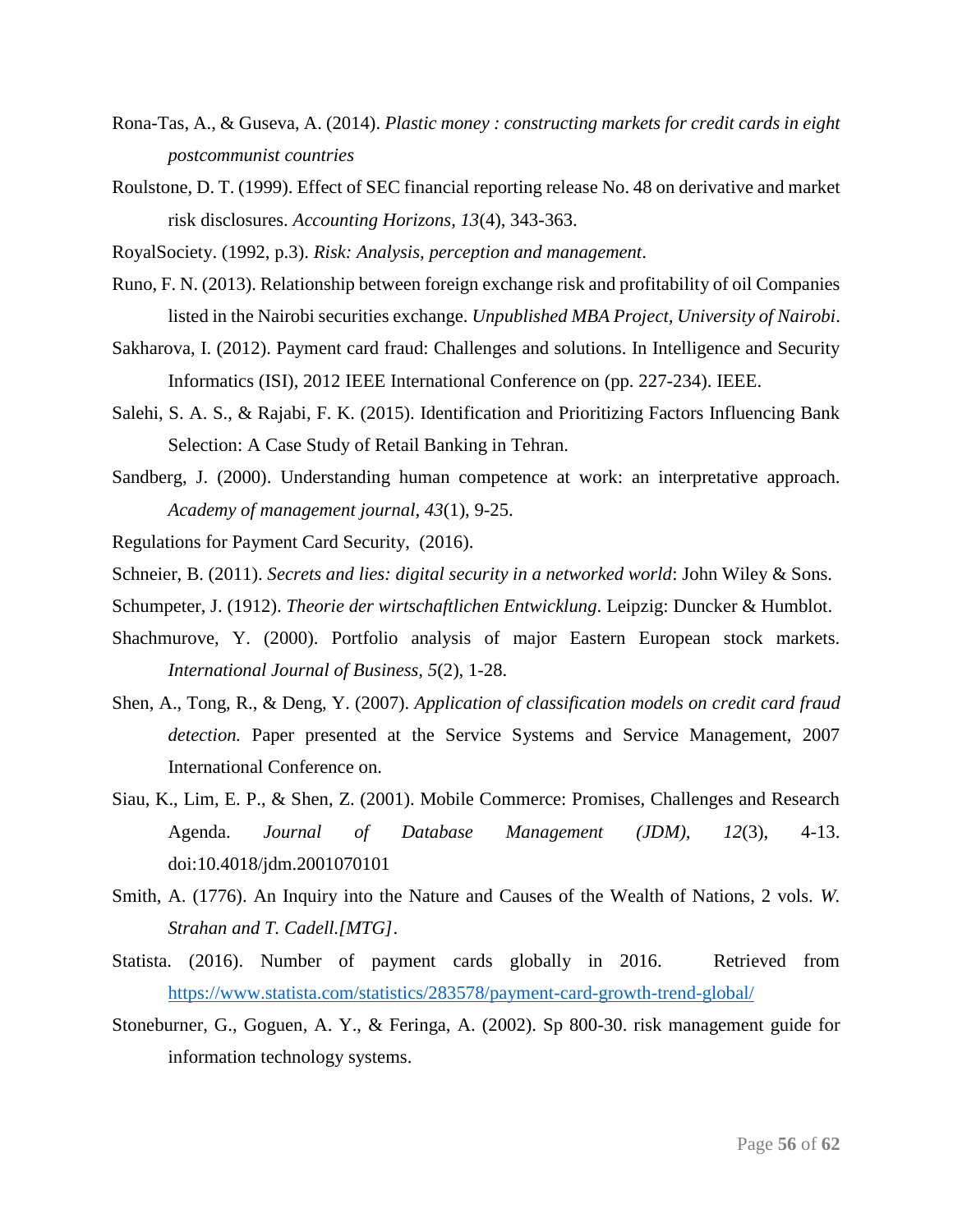- Toakley, A. (1989). Risk, uncertainty and subjectivity in the building procurement processacritical review. *School of Building*, 144.
- Tummala, R., & Schoenherr, T. (2011). Assessing and managing risks using the supply chain risk management process (SCRMP). *Supply Chain Management: An International Journal, 16*(6), 474-483.
- Van Gestel, T., & Baesens, B. (2009). *Credit Risk Management: Basic concepts: Financial risk components, Rating analysis, models, economic and regulatory capital*: Oxford University Press.
- Van Grinsven, J. r. H. M. (2010). *Risk management in financial institutions : formulating value propositions*
- VisaInc. (2016a). EMV Liability Shift: Why it pays to adopt new technology [Press release]. Retrieved from [https://www.visa.com/chip/merchants/grow-your-business/payment](https://www.visa.com/chip/merchants/grow-your-business/payment-technologies/credit-card-chip/liability-shift.jsp)[technologies/credit-card-chip/liability-shift.jsp](https://www.visa.com/chip/merchants/grow-your-business/payment-technologies/credit-card-chip/liability-shift.jsp)
- VisaInc. (2016b). Questions about your chip card? Chip Cards are our best weapon in fighting counterfeit fraud. Retrieved 13 November 2017 [https://usa.visa.com/visa](https://usa.visa.com/visa-everywhere/security/visa-chip-card-tips.html)[everywhere/security/visa-chip-card-tips.html](https://usa.visa.com/visa-everywhere/security/visa-chip-card-tips.html)
- VisaInc. (2017). *Chip-enabled merchants up; Counterfeit fraud down*. Retrieved from <https://usa.visa.com/visa-everywhere/security/visa-chip-card-stats-june-2017.html>
- Waligo, V. M., Clarke, J., & Hawkins, R. (2012). Implementing sustainable tourism: A multistakeholder involvement management framework. *Tourism management*. doi:10.1016/j.tourman.2012.10.008
- Wallethub. (2016). *redit Card & Debit Card Fraud Statistics*. Retrieved from <https://wallethub.com/edu/credit-debit-card-fraud-statistics/25725/>
- Weber, B. (2016). *EMV chip cards : background, fraud, security and small business issues* Business, Technology and Finance,
- Williams, H. (2010, p.8). *Building type basics for banks and financial institutions* (Vol. 16): John Wiley & Sons.
- WorldPayments. (2015). Global Non-cash Payments Volume. Retrieved from <https://www.worldpaymentsreport.com/#non-cash-payments-content>
- Yin, R. K. (2014). *Case study research : design and methods* (5th ed. ed.). Los Angeles, Calif: SAGE.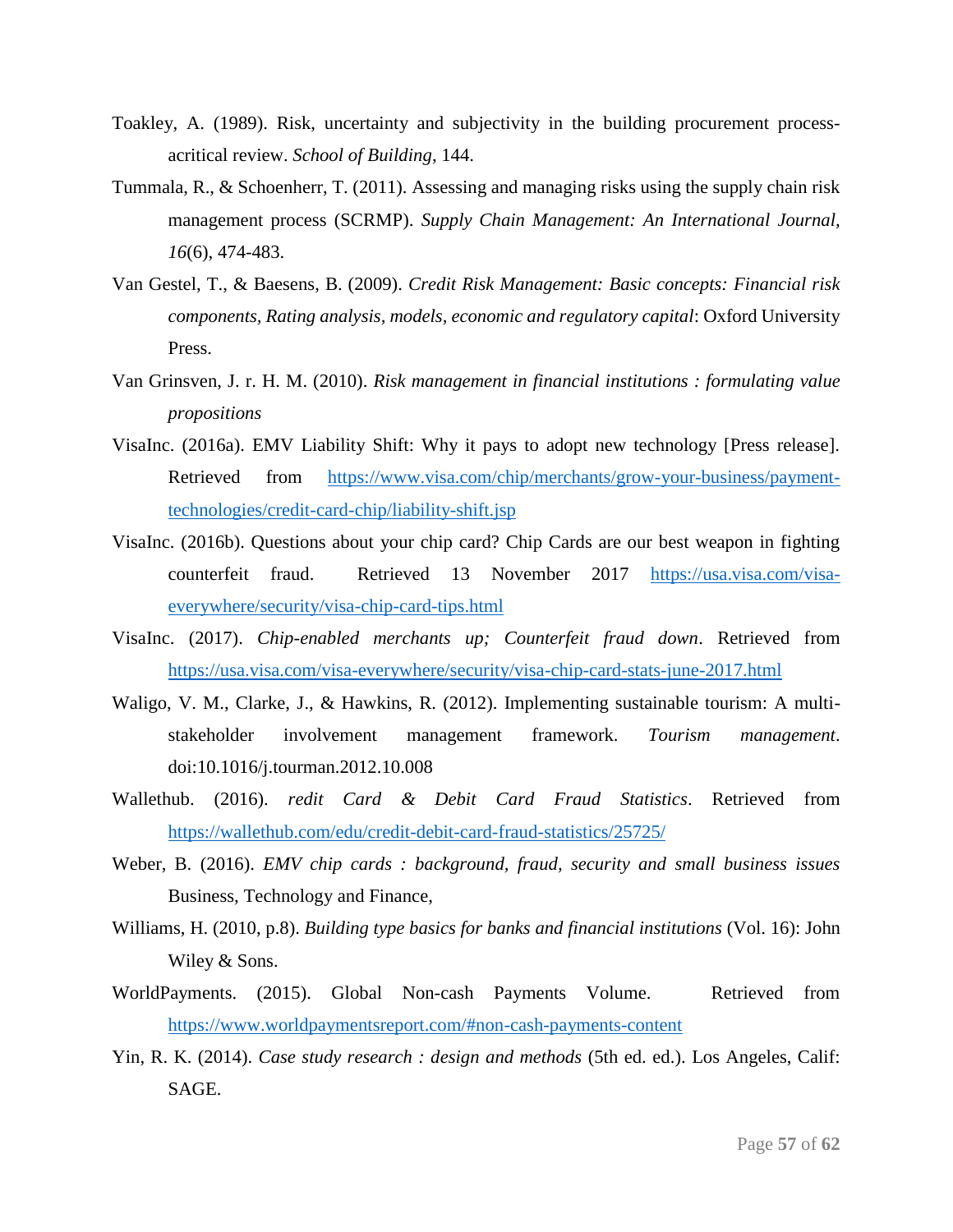# **Appendix**

*Appendix A*

### **Interview guide**

### **Research question:**

How do risk management handle challenges related to counterfeit cards fraud in a South Asian context??

**The aim of the study:** the first aim of this study is to identify challenges that financial institutions have, more specifically banks, in handling of counterfeit cards fraud and how the risk managers handle such challenges. Secondly, this study is an effort to develop a theoretical framework of risk management which may help risk managers of the other banks to adopt effective risk handling strategies to handle with challenges related to

counterfeit cards fraud.

Before starting the interview, it will be focused to establish a conversation with participant to create relaxed atmosphere. The interview will be started seeking **verbal consent** of the participant to conduct and record the interview:

"This interview is completely anonymous and voluntary. Interview will be audio taped to collect the information accurately. If you choose to stop it at any stage of the discussion, the recording will be deleted. The data being collected, will only be used for the study purpose. Do you agree?"

Ok, so first we start with some basic information about you. Can you say your name, please?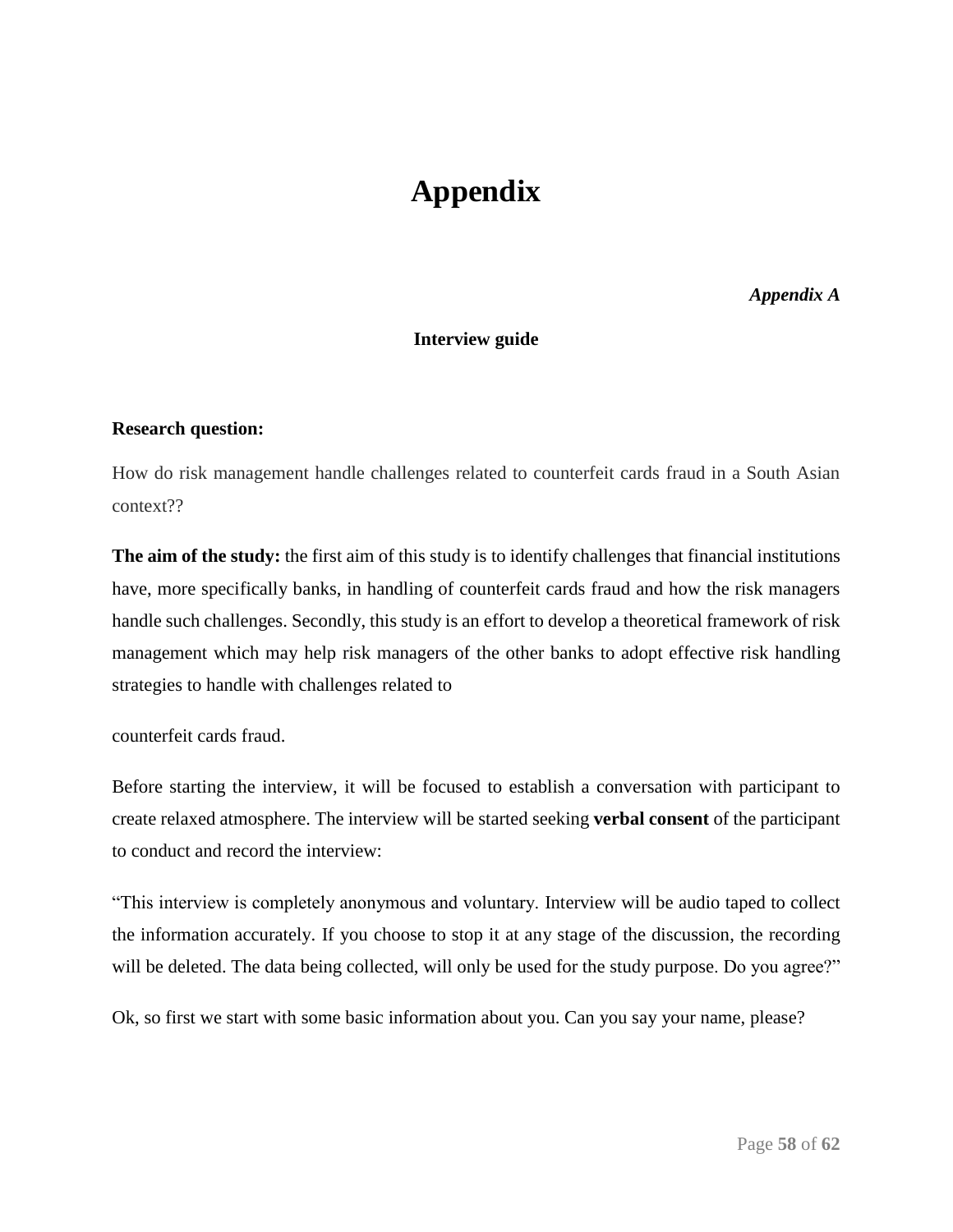### **Interviewee's background information:**

Participant's name:

Ok, and what is your age?

Can you please tell something about your education?

What is your job title in this organization and how would you describe your role?

Could you please also tell something about your professional background and job experience?

### **Branch network and cards portfolio size:**

Financial institution / bank name:

- 1. Could you please tell something about your bank? How many branches do you have?
- 2. Do you, as a bank, operate only in Pakistan or in international markets as well?
- 3. Does your bank deal only in cards business or is also involved in merchants acquiring business?
- 4. What is an approximate number of credit and debit cards issued by your bank?
- 5. What can be an average number of credit and debit card transactions on a daily basis in local and international markets?
- 6. What is your staff strength in fraud and risk management unit to minimize risk or fraud?

Now, after this introductory part, I will proceed with questions related to my research topic about challenges and solutions to handle counterfeit cards fraud.

### **Questions related to the research topic:**

- 1. How do you handle risk of counterfeit cards fraud?
- 2. Which systems or tools do you use to minimize this fraud? Are these developed internally by the bank or acquired from other market sources?